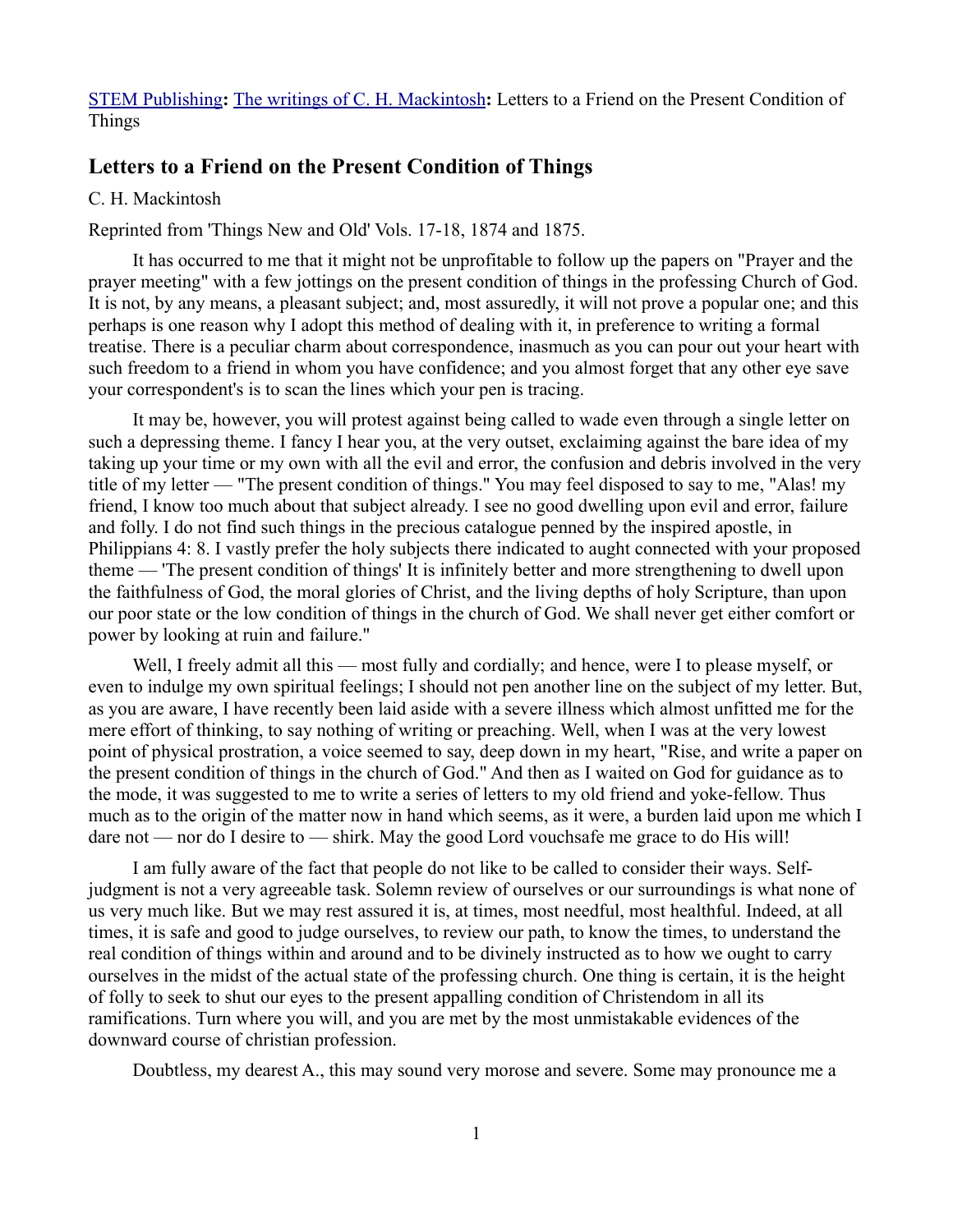gloomy croaker. I may be accused of gross one-sidedness and exaggeration, of wilfully shutting my eyes to a thousand hopeful features in the scene, and deliberately over-looking many encouraging pledges of brighter and better days to come. I may be told to open my eyes and look at the progress of education — to mark the rapid strides of science — the onward march of civilization — to contrast the England of today with the England of a hundred years ago; and in the face of all this brilliant array of redeeming features, I may be triumphantly challenged to produce my "evidences of the downward course of christian profession." My attention may be called to the soul-stirring statistics of Bible and missionary societies, of the various philanthropic and scientific associations of this highly-favoured age.

Well, I can only say, I rejoice, with all my heart, in every atom of good that is being done, and in every encouraging feature on which the eye can rest. I bless God for all that He, by His Spirit and Word, has wrought in our midst, during the last few years. And further, I delight to think of the thousands of God's beloved people who are scattered up and down amid the various religious organizations of the day — living stones amid the debris — burning coals amid the smouldering ashes. I fondly trust that you and I do, most fully, appreciate all these things. God forbid we should not.

But in the face of all that can possibly be presented of a hopeful nature, allowing as broad a margin as the most sanguine spirit can demand in which to insert all the encouraging features and elements that are traceable around us, I return, with calm decision, to my statement that, "On all hands we are met by the most unmistakable evidences of the downward course of christian profession."

And why insist upon this? Is it a mere morbid desire to dwell upon the dark side of things? Is it that we would not rejoice as heartily as others in seeing the progress of what is true and good, if such were really visible? By no means. We can in our tiny measure, say with the apostle, "Would to God ye did reign, that we also might reign with you." Assuredly, if the true and the good were really in the ascendant, we should have our share in it as well as others.

But no; my beloved brother, I believe that holy Scripture and living facts coincide in demonstrating my statement as to the downward course of things. I shall, if God permits me to write this series of letters, furnish an array of evidence from the pages of inspiration, and from undeniable facts, patent to all who will only open their eyes to see, to prove that Christendom, as such, is travelling, with terrific speed, down an inclined plane to the blackness and darkness of an eternal night; that there is not the smallest shadow of Scripture authority on which to base a hope of improvement; and, finally, that there is not a single fact in Christendom's history, not a single feature in Christendom's present state that does not perfectly coincide with the predictions of our Lord Christ and His holy apostles, as to what we are to expect. It is perfectly useless for men to seek to shut their eyes to these things, or in any way to set them aside. The Word of God and the facts of the case are against them. There is judgment — dire judgment — impending over the scene. Ere ever the beams of millennial glory can shine forth upon the world, the besom of destruction and the sword of judgment must do their appalling work. (Isa. 14: 23)

I speak only of the great mass of christian profession. God has His people everywhere, blessed be His Name! Amid all the darkness, the gross evil, and puerile superstition of popery, and in every section of Protestant profession, there are beloved members of the body of Christ. All these will rise to meet their Lord, when He comes to gather His own. Not one shall be left behind. Every grain of genuine wheat shall be gathered into the heavenly garner. And this may take place tonight! And what then? Yes, we may ask, what then? I shrink from penning down the answer; but it must be told. Strong delusion and eternal perdition for Christendom and every Christless professor therein. (2 Thess. 2: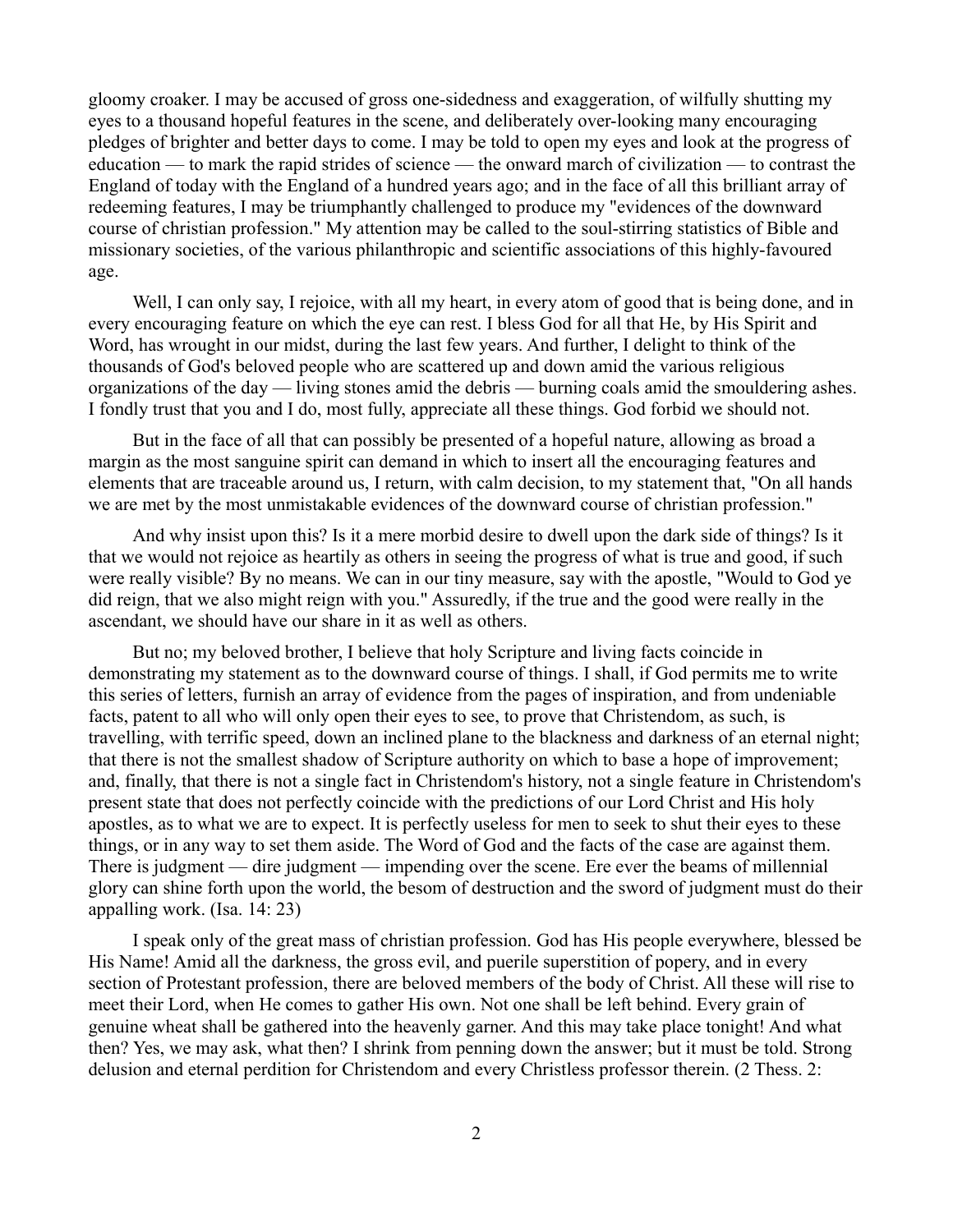### 11-12.)

#### \*\*\*\*\*

Since writing my last letter to you, my mind has been dwelling a good deal on three great facts presented to us throughout the inspired volume — facts with which, I doubt not, your mind is very familiar, but which, I am thoroughly persuaded must be laid hold of by a vigorous faith, if we would contemplate with a well-balanced mind the present condition of things throughout the entire professing church.

In the first place, then, we learn from Scripture that, in every instance in which man has been set in a place of responsibility, he has utterly failed. Total failure has marked man's history, from Paradise to Pentecost. There is not so much as a single exception to the dark and melancholy rule. Let man be tried under the fairest possible circumstances, and he is sure to break down. Let him be started in business with the very brightest prospects, and hopeless bankruptcy is the certain issue. There is no denying this fact — no getting over it. It runs like a dark, broad line along the page of human history, from first to last.

Let us refer to our proofs — a melancholy but necessary task. When first, man was placed in the garden of Eden, surrounded by all that the hand of an Almighty and Beneficent Creator could do to make him happy, he believed the serpent's lie, and turned his back upon God. He proved, in a manner perfectly unmistakable, that he had more confidence in the serpent than in Jehovah Elohim — more respect for the word of the devil than for the Word of the blessed Creator. He trusted Satan rather than God, blessed throughout the everlasting ages.

This, dearest friend, is our first proof. It may seem to some to be very harshly stated. It may seem coarse, severe, vehement, and ultra. But no; it would not be possible for the human pen to portray, or the human voice to enunciate, this terrible proof in features too exaggerated, or in language too severe. The first man, the great parent stem of the human family, the head of the entire human race, was guilty of the terrible act of which we speak. He preferred the devil to God.

Thus the matter stands in its simplest, truest form. Men may speak to mould it off, and soften it down, as they will; but no moulding or softening can alter, in the smallest degree, the essential features of this tremendous fact. There it stands recorded on the eternal page of inspiration, nor can all the finedrawn theories of philosophy, falsely so called, nor all the plausible reasonings of infidelity, ever alter its real nature, character, or bearing.

It may be said, perhaps, that Adam did not know he was listening to the devil. But how does that affect the real merits of the case? It, most assuredly, was not the way of the enemy to come forward openly and boldly, and say "I am the devil; and I am come to slander Jehovah Elohim, and get you to turn your back upon Him altogether." Yet this was precisely what he did, no matter how he did it. He led man to surrender the truth of God, and to accept the lie of the serpent. Thus the fact stands before us, if we are to be guided by the imperishable testimony of holy Scripture.

I do not by any means intend to expatiate upon the various links in the chain of evidence; but this first link is one of such grave moral import, that I cannot — nor would you, I am sure, wish me to pass it rapidly by. I consider it a fact of the most overwhelming nature, that the head of the human family — the great parent stock — did, in very deed, reject the truth of God, and accept and act upon the lie of the serpent. This he did in the face of an array of evidence of the goodness, wisdom, and power of God, which ought to have furnished a most triumphant answer to the foul lie of the archenemy.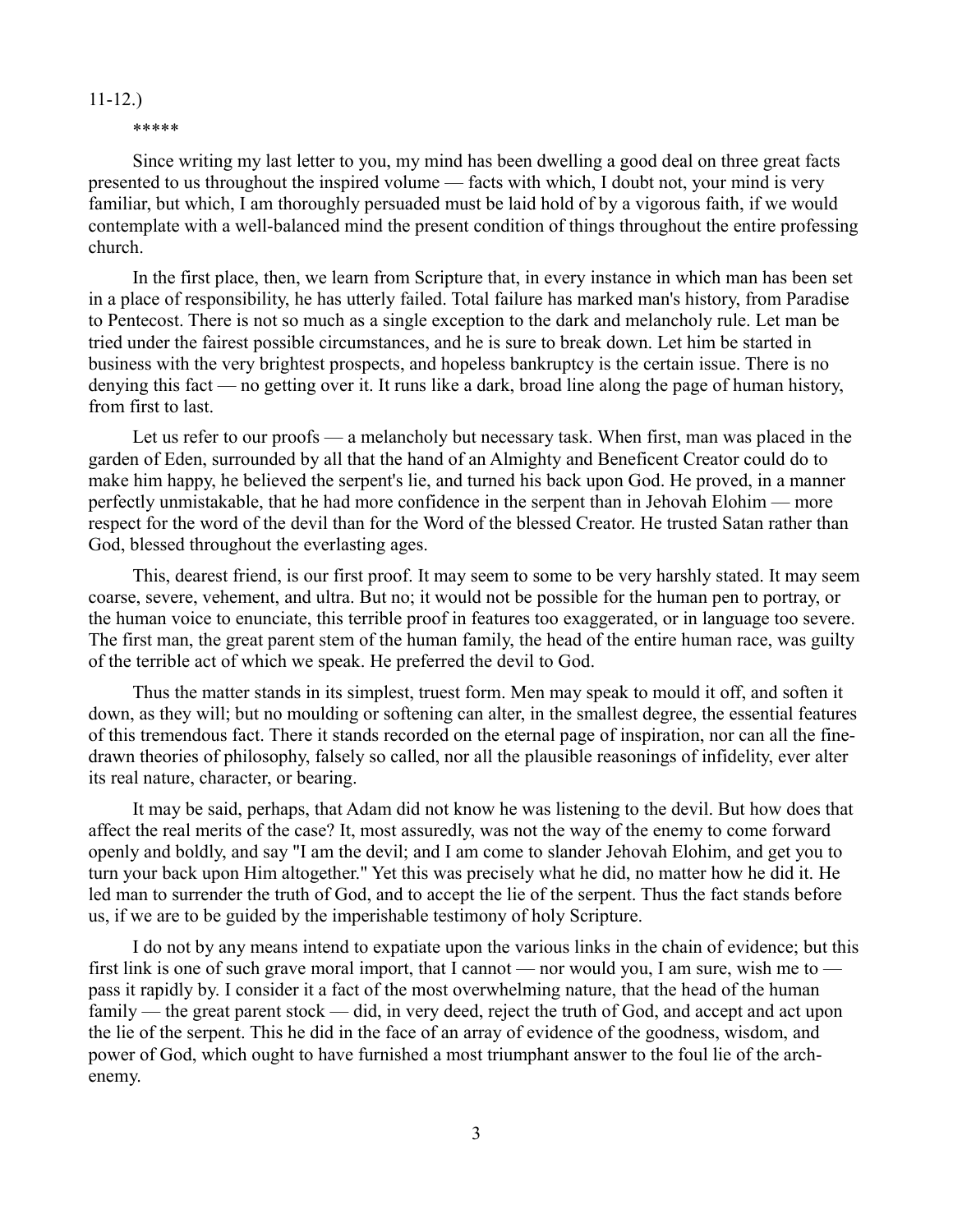I think you will agree with me, beloved brother, in thinking that this fact demands our gravest consideration. It will, even though we were to proceed no further with our series of proofs, go far to prepare us for the contemplation of the present condition of things, in which we shall find superstition and infidelity playing such an appalling part. If it be true — and who will dare to deny it? — that the first man, the head of the race, the parent stem, believed the devil instead of God — hearkened to the creature rather than the Creator — need we wonder at the murky clouds of superstition that enwrap his fallen family, or at the audacious flights of infidelity in which so many of his unhappy children indulge? The heart of man — of every unrenewed man beneath the canopy of God's heaven — is formed by the lie of the serpent — yea, not only formed, but filled and governed by it. Solemn thought! Fallen human nature is based upon and characterized by a lie as to God; and hence it must be false as to everything divine and heavenly. Man's moral being is utterly false — false at its very centre — he is corrupt at his very heart's core. Thus it is he has a ready ear for everything untrue, impure, and unholy — everything against God. You will always find the human heart at the wrong side of any question concerning God and His truth. No marvel, therefore, that superstition and infidelity are rapidly gaining ground in Christendom.

But I must proceed with my proofs, and not anticipate what is to come before me in a future letter, if God permit.

Passing down along the page of man's history after the fall, we see him progressing, with terrible strides, until at length his iniquity rises to a head, and God sends the deluge. Noah is carried safely through the judgment, and placed at the head of the restored earth, with the sword of government in his hand.

This, truly, was a high position — a place of immense power, privilege, and responsibility. How does Noah carry himself therein? He gets drunk, and degrades himself in the presence of his sons! Such is the plain, palpable fact. Men may reason as they will. They may seek to smooth, soften, and pare down, as is their wont whenever any great truth is stated which bears down upon human pride and selfgratulation. But they cannot set aside the humiliating fact that the head of the restored earth got drunk. Yes, the very man concerning whom his father Lamech prophesied, that "This same shall comfort us concerning our work and toil of our hands, because of the ground which the Lord hath cursed." This man "planted a vineyard; and he drank of the wine, and was drunken; and he was uncovered within his tent."

I do not dwell upon this, but hasten on to another link in our chain of evidence. When Israel were redeemed out of Egypt, they deliberately undertook, and solemnly pledged themselves, to do all that Jehovah had spoken. What was the issue? Ere ever they had received the tables of the law, they, under the leadership of no less a personage than Aaron himself, actually made a golden calf, and said, "These be thy gods, O Israel, that brought thee up out of the land of Egypt."

How terrible! how deeply humiliating! how astounding! to think of a whole congregation of men, headed by such a man as Aaron, actually accepting a golden calf in lieu of Jehovah! What a proof of our thesis is here, beloved friend! Jehovah displaced by a calf! Who would have thought it possible? But the heart recurs to Adam accepting the serpent instead of Jehovah Elohim, and this prepares us for anything. We are not surprised, when we behold Noah lying drunk in his tent, or Israel bowed before a golden calf. Man fails always, and everywhere. Adam is driven from the garden; Noah despised by his son; and Israel sees the tables of testimony shattered to atoms at the foot of the palpable mount.

But Jehovah institutes priesthood. The very man who did all the terrible mischief is invested with the high and holy office. What is the issue? Strange fire; and Aaron never appears in the presence of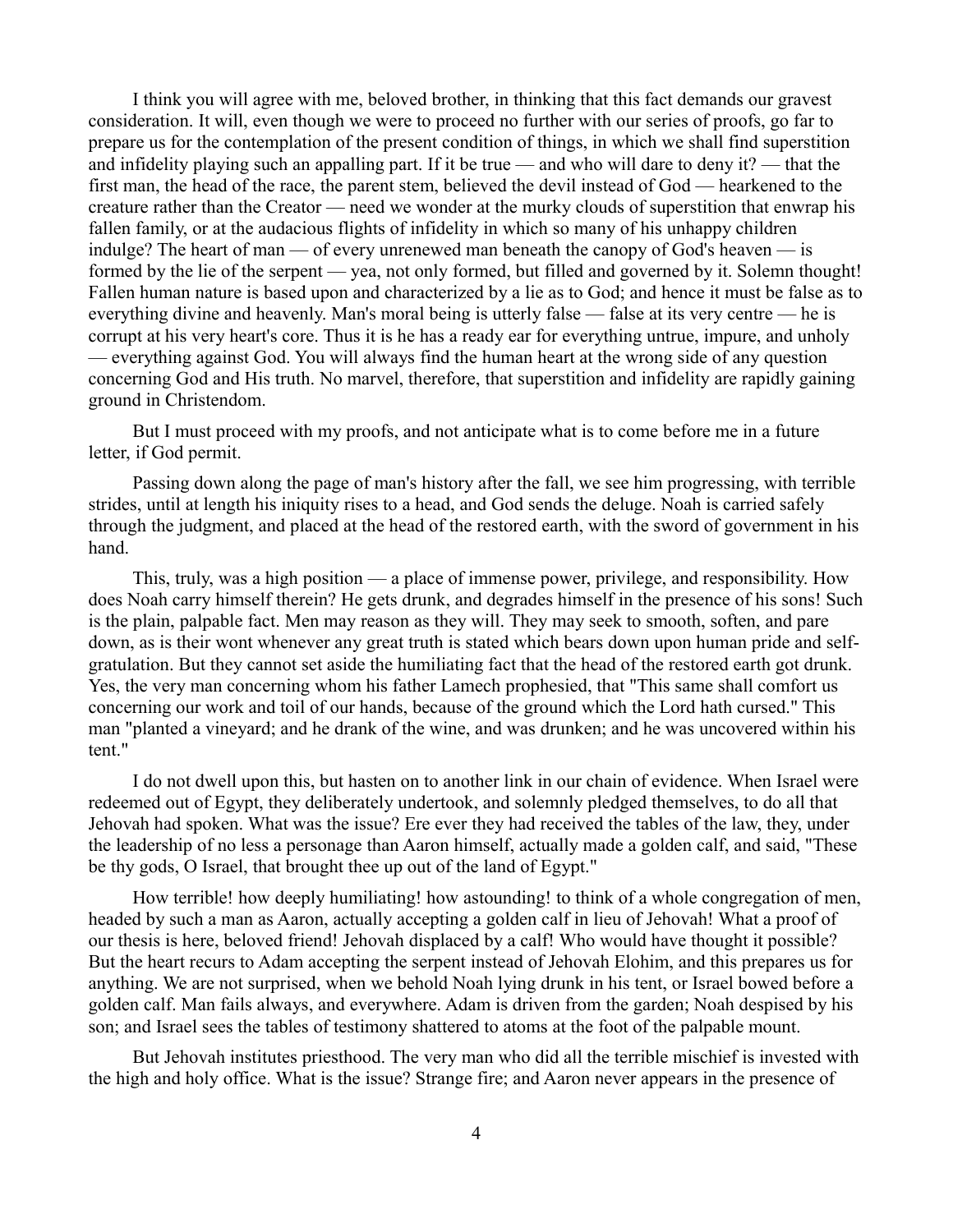God in his garments of glory and beauty!

One more proof, and I close this letter. A king is in process of time set up. What follows? Strange wives, gross idolatry, and the nation rent in twain.

All these, my beloved friend, are plain, undeniable facts, which cannot be set aside, and they prove, so far as they go, the truth of my statement, that failure is stamped, in characters deep and broad, on man's history from first to last.

\*\*\*\*\*

It need not surprise us to find that Christianity forms no exception to the melancholy rule which we have been pursuing through the pages of Old Testament Scriptures. At the opening of the Acts of the Apostles we have a most charming picture presented to our view, in the condition and practical ways of the early church. The very record is refreshing to read. What must the living facts have been? I am sure you will not object to my penning a few lines in illustration.

"Then they that gladly received the Word were baptized: and the same day there were added unto them about three thousand souls. And they continued stedfastly in the apostle's doctrine and fellowship, and in breaking of bread, and in prayers. And fear came upon every soul: and many wonders and signs were done by the apostles. And all that believed were together, and had all things common: and sold their possessions and goods, and parted them to all, as every man had need. And they, continuing daily with one accord in the temple, and breaking bread from house to house, did eat their meat with gladness and singleness of heart, praising God, and having favour with all the people." Acts 2: 41-46.

Here we have a lovely sample of true Christianity — some rich clusters of the fruit of the Spirit — the glorious triumph of grace over all the narrow selfishness of nature — the exquisite merging of all personal interests and considerations in the common good. "They were together," and "they had all things common." They were "of one heart and of one soul: neither said any of them that ought of the things which he possessed was his own; but they had all things common. And with great power gave the apostles witness of the resurrection of the Lord Jesus: and great grace was upon them all. Neither was there any among them that lacked; for as many as were possessors of lands or houses sold them, and brought the prices of the things that were sold, and laid them down at the apostles' feet; and distribution was made to every man according as he had need." Acts 4: 32-35.

It is impossible to conceive anything more lovely on this earth. It is a display of the moral glories of heaven — a fair and touching illustration of what it will be, by and by, when our God shall have things His own way, and when He shall throw open the fair fields of the new creation in view of all created intelligences, when the heavens above and the earth beneath shall exhibit the benign influence of the Saviour's reign, and reflect the beams of His moral glory.

But alas! alas! this lovely picture was marred. There were unhallowed elements working underneath the surface of this fair scene, which very speedily made their appearance. Covetousness, selfishness, hypocrisy and deceit broke out in the very midst of all this moral loveliness, proving that man is the same, always and everywhere. In Eden, in the restored earth, in Canaan, and in the very presence of the Pentecostal gifts and graces of the Holy Ghost, man utterly breaks down. Unfaithfulness, failure, sin and ruin are stamped on every page of man's history, from first to last. It is perfectly useless for anyone to deny this. The proofs are too strong. Every section of the melancholy story, every page, every paragraph, is but a tributary stream to swell the tide of evidence in proof of the fact that man is not to be trusted. In the bowers of Eden; amid the impressive scenes of the restored world; surrounded by all the splendour of Solomon's reign: yea, in presence of the Pentecostal gifts and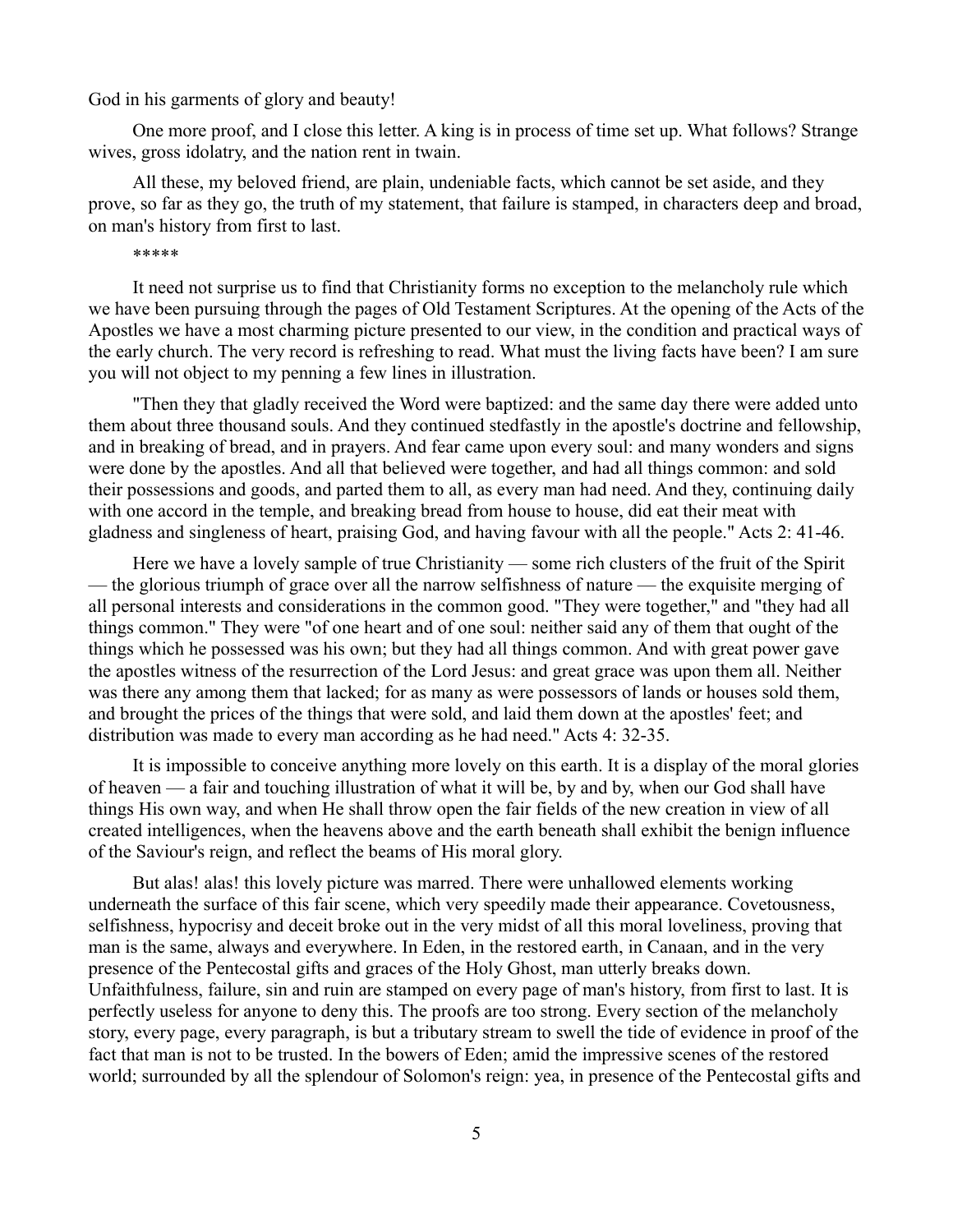powers of the Holy Ghost, human sin and folly have displayed their hideous forms. There is not so much as a solitary exception to the dismal and humiliating rule.

It may be, however, that some will object to the use I am making of the covetousness and deceit of Ananias and Sapphira, and the murmuring of the Grecians against the Hebrews. It may be deemed unwarrantable to argue the failure of the entire christian dispensation from a few plague spots appearing at the opening of its history.

Well, dearest A., the very same objection may be urged in reference to our entire series of proofs. What drove Adam out of Eden? Eating a little fruit. What degraded the head of the restored earth? Drinking too much wine. What stripped Aaron of his garments of glory and beauty? Strange fire. Thus, in every instance, it is not a question as to the magnitude of the thing done, but as to the gravity of the principle involved. It is of the very deepest moment to see this, in all cases. What appears on the surface may, in our poor shallow judgment, seem very trivial: but the underlying principles may involve the very gravest consequences.

However, it is not to be supposed that we base our judgment as to the utter failure of Christianity, as a witness for Christ on this earth, upon the facts recorded on the opening page of the church's history. Far, very far, from it. Our Lord's prophetic teachings, delivered before the foundation of the christian system was laid, furnish the fullest and clearest warnings as to the future destiny of that system. What means the parable of the tares? of the leaven? or of the mustard tree? "While men slept the enemy came and sowed tares in the field, and went his way." What are we to learn from this? Surely not the uninterrupted progress of the good — the pure — the true; but the corruption of these latter by the mischievous hand of the adversary; the marring of the beauteous work of God, the hindrance of the divine testimony by adverse influences.

Similar is the testimony of the parables of the leaven and the mustard seed. Both lead us to expect the hopeless failure of the christian system, through the unfaithfulness of man and the crafty vigilance of the arch-enemy. True it is that many look upon the leaven as typical of the gradual progress of the gospel until all nations shall be brought under its mighty influence. And in like manner, the mustard tree is viewed as illustrating the marvellous progress of the christian system.

But it is not possible that the parables of the leaven and the mustard seed can contradict, in their teaching, the parable of the tares; and most surely this latter does not teach the progress of good, but the sad admixture of evil. And further, how is it possible for the careful student of Scripture to admit that leaven is ever used as a type of anything good? I believe, beloved friend, you will concur with your correspondent in the opinion that leaven is only used to set forth that which is evil. And as to the mustard tree, the fact of its offering shelter, in its wide-spreading branches, to "the fowls of the air," stamps its character; for where, we may inquire, are those "fowls" ever used as a figure of what is holy or good?

But the entire New Testament actually teems with evidence in proof of our thesis. Every prophetic voice that falls on the ear, as well as every historic statement goes to establish, beyond all question, the hopeless ruin of the church as a responsible witness for Christ on the earth.

I am not now treating of the church as the body of Christ. In this aspect, thank God, there can be no failure, no ruin, no judgment. Christ will infallibly maintain His church according to the divine integrity of His own work. He will present His church ere long without spot or wrinkle or any such thing. He has expressly declared that the gates of hell shall not prevail against His assembly.

But on the other hand, looked at as a responsible witness for Christ, as a steward, a light-bearer,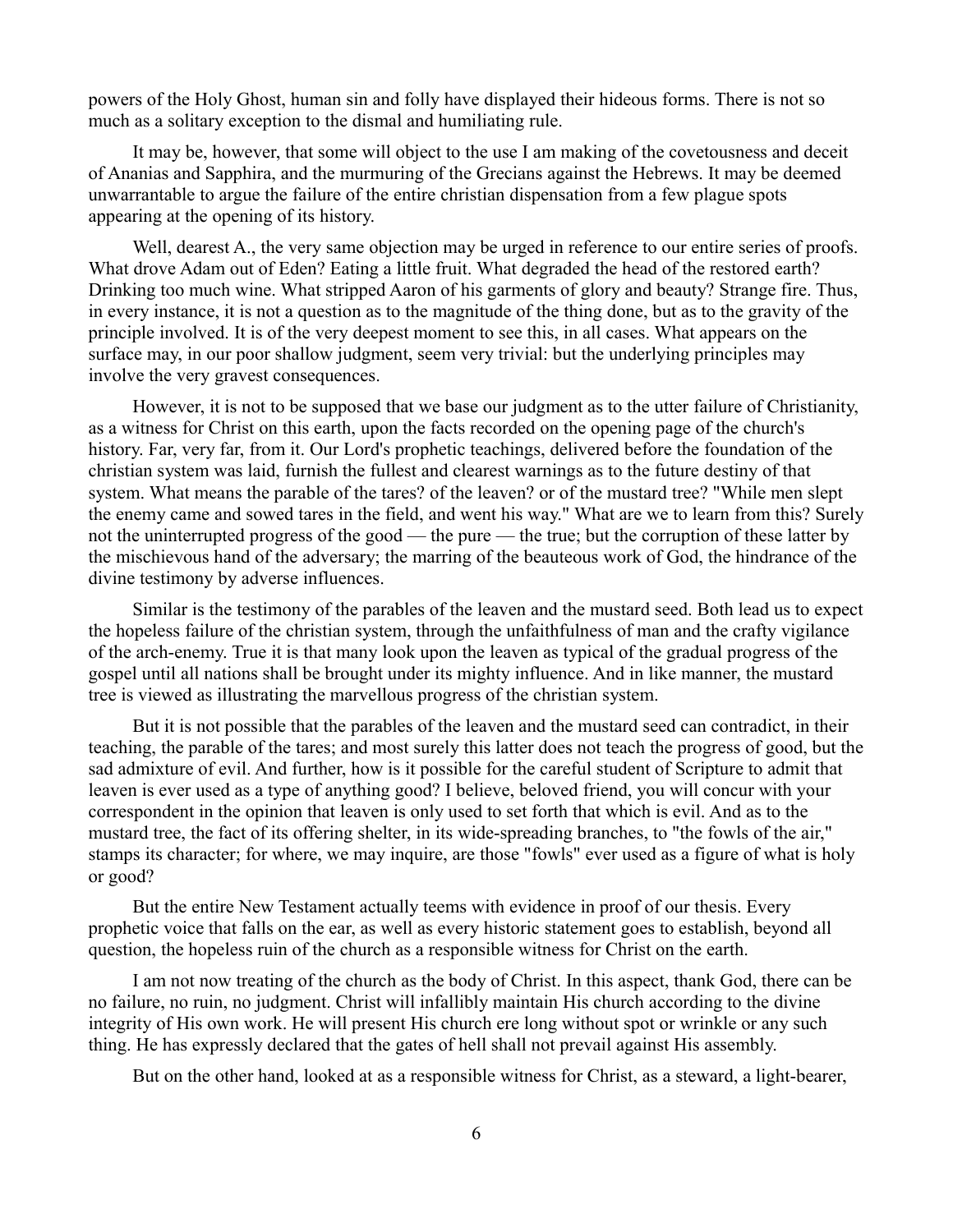in this world, the church, like every other steward or witness, has miserably failed; and is rapidly ripening for judgment. If we do not distinguish these two aspects of the church or Christianity, we shall be involved in thorough confusion.

But I must proceed with my chain of evidence.

Turn for a moment to that touching scene in Acts 20, where the blessed apostle is taking leave of the elders of the church at Ephesus. Let us hearken to the following words of deep solemnity, "Take heed therefore unto yourselves, and to all the flock, over the which the Holy Ghost hath made you overseers, to feed the church of God, which He hath purchased with His own blood. For I know this, that after my departing shall grievous wolves enter in among you, not sparing the flock. Also of (or from among) your own selves shall men arise speaking perverse things, to draw away disciples after them." Acts 20: 28-30.

Now I feel assured, beloved friend, you admit that we have something more in the above passage than the mere fact of a servant of Christ taking leave of the sphere of his labours, and of his fellowlabourers. I believe we have here that solemn epoch in the church's history, in that which she was to be deprived of the personal presence of apostles. And what, let me ask, is she taught to expect? Is it spiritual progress? Is it the gradual spread of the gospel over the whole world? Is it the introduction, by moral and spiritual agencies, of the millennium? Is it a succession of godly, devoted, earnest men who should carry on the blessed work begun by the apostles? Nothing whatever of the kind — nothing approaching it. On the contrary, she is taught to look for "grievous wolves" — "men speaking perverse things" — perverters of the truth of God and of the souls of men.

Such is the gloomy prospect presented to the church's view in this pathetic farewell address of the most devoted servant that ever stood in the vineyard of Christ. It is vain — utterly vain, to seek to shut our eyes to this solemn fact. I know people do not like to hear such teaching. Smooth things are far more agreeable and more popular. But we must speak the truth. We dare not attempt to prophesy smooth things — to cry peace, peace, when there is no peace, but palpable ruin and imminent judgment. Of what possible use is it to daub the wretched walls of Christendom with the untempered mortar of human thoughts and opinions? "Use," did I say? It is positive cruelty; for as sure as God is in heaven, those walls shall, ere long, be demolished and swept away by the stormy blast of divine judgment. There is nothing before Christendom — the false professing church — root, trunk and branches, but the unmitigated wrath of Almighty God. Is this a mere human opinion? Nay, it is the voice of holy Scripture.

Let us listen to further testimony.

Turn to Paul's Epistle to Timothy. "Now the Spirit speaketh expressly, that in the latter times some shall depart from the faith, giving heed to seducing spirits, and doctrines of devils, speaking lies in hypocrisy; having their conscience, seared with a hot iron; forbidding to marry, and commanding to abstain from meats, which God hath created to be received with thanksgiving of them which believe and know the truth." 1 Timothy 4: 1-3.

It will, perhaps, be urged, by the protestant reader, that in the passage just quoted we have a photograph of popery. Granted. The features are far too salient — too striking, for the most cursory observer not to trace the picture of popery, with its monastic and ascetic absurdities.

But let us cull for protestantism a passage from the second Epistle.

"This know also, that in the last days perilous (or difficult) times shall come. For men shall be lovers of their own selves (not abstaining from aught that self may desire), covetous, boasters, proud,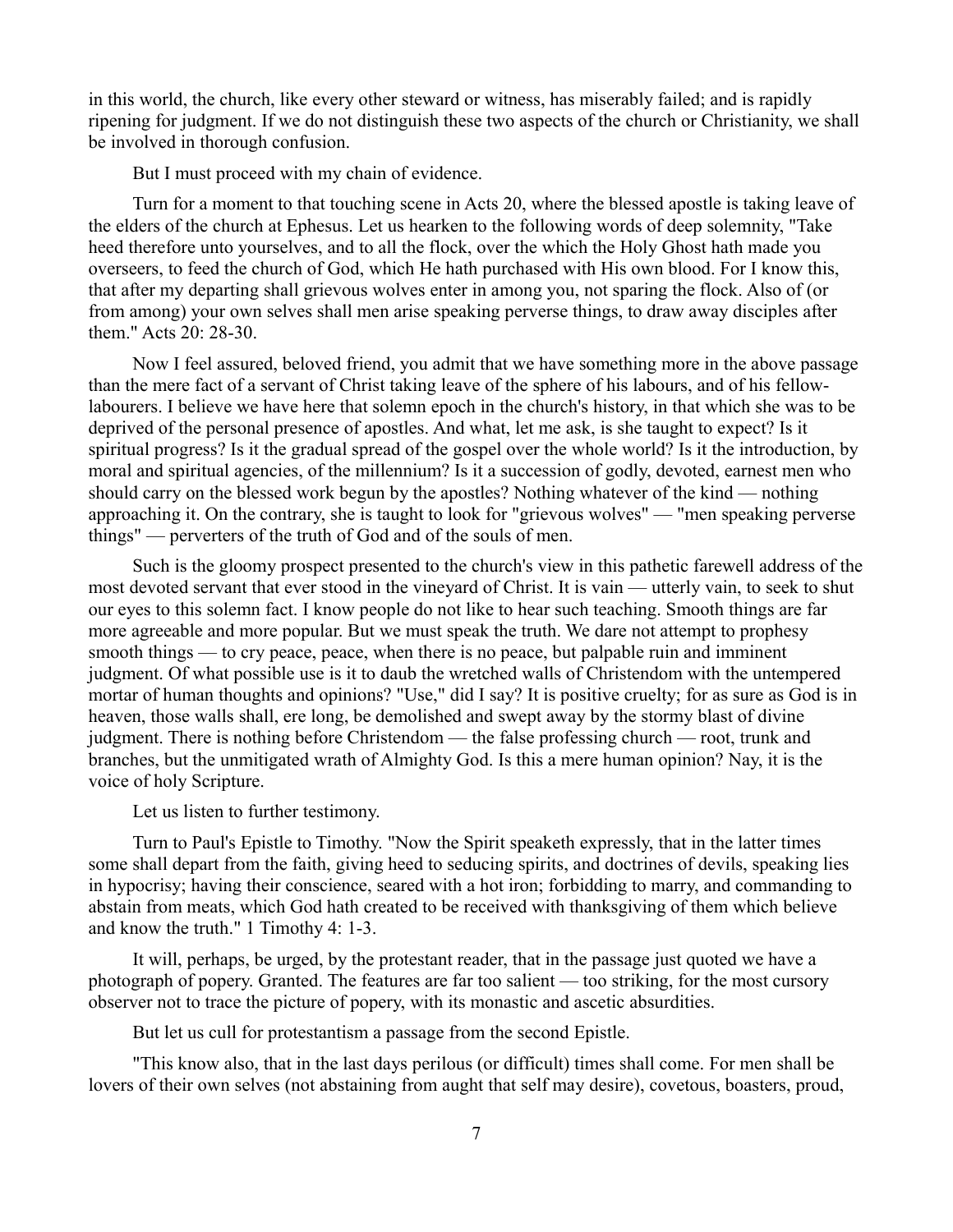blasphemers, disobedient to parents, unthankful, unholy, without natural affection, trucebreakers, false accusers, incontinent, fierce, despisers of those that are good, traitors, heady, highminded, lovers of pleasures more than lovers of God; having a form of godliness, but denying the power thereof: from such turn away." 2 Timothy 3: 1-5.

Here we have, not the superstition of the middle ages, but the infidelity of the last days of Christendom, with all its appalling adjunct so flagrantly displayed, on every side, in this our own day. Thus in 1 Timothy 4, we have popery; and in 2 Timothy 3, infidelity plainly delineated by the pen of inspiration. In neither are we taught to look for the progress of truth; but in both the progress of error and evil, and the consequent judgment of God.

### \*\*\*\*\*

Precisely similar is the teaching of the Apostle Peter, who tells us that "There were false prophets also among the people, even as there shall be false teachers among you, who privily shall bring in damnable heresies, even denying the Lord that bought them, and bring upon themselves swift destruction. And many shall follow their pernicious ways; by reason of whom the way of truth shall be evil spoken of. And through covetousness shall they with feigned words make merchandise of you: whose judgment now of a long time lingereth not, and their damnation slumbereth not." 2 Peter 2: 1-3.

So also the Apostle Jude gives us a most appalling picture of the corruption, the ruin, and the final doom of Christendom. Nothing can be more awful than his delineations. "Woe unto them! for they have gone in the way of Cain, and ran greedily after the error of Balaam for reward, and perished in the gain-saying of Core. These are spots in your feasts of charity, when they feast with you, feeding themselves without fear: clouds they are without water, carried about of winds: trees whose fruit withereth, without fruit, twice dead, plucked up by the roots; raging waves of the sea, foaming out their own shame; wandering stars, to whom is reserved the blackness of darkness for ever."

Finally, when we turn to the addresses to the seven churches, the same solemn testimony is conveyed to the heart. The church is under judgment. It has left its first love. Balaam, Jezebel, and the Nicolaitanes are at work. This responsible witness for Christ — the last of the series — proves no better than all the rest. The ruin is hopeless; and nothing remains for the professing church but to be spued out as a nauseous and insufferable abomination.

Here I pause, dearest A., for the present. The chain of evidence is complete. It is impossible for any one who bows to Scripture to resist or gainsay it. My first point is established unanswerably, namely, that wherever man has been set in a place of responsibility, he has miserably failed. Hopeless ruin and judgment cover every page of human history, from Adam in the garden of Eden down to the christian era. There is not so much as a solitary exception to the gloomy and humiliating rule.

But I must close this long letter. In my next, if God permit, I shall glance at other great rootprinciples to which I have referred. Meanwhile, may our souls be kept above the murky atmosphere that enwraps the professing church, basking in the sunlight of our Father's love, and realizing abiding fellowship with Him Who is the Same yesterday, today, and forever!

### \*\*\*\*\*

I have now to invite your attention to another great principle which I have found most helpful in preparing the mind for the contemplation of the present condition of things in the church of God, namely, that God never restores a fallen witness. When man fails in his responsibility — which, as we have before proved, he always does — God does not reinstate him. He brings in something better, as the fruit of His own sovereign grace; but He never puts a new piece upon an old garment.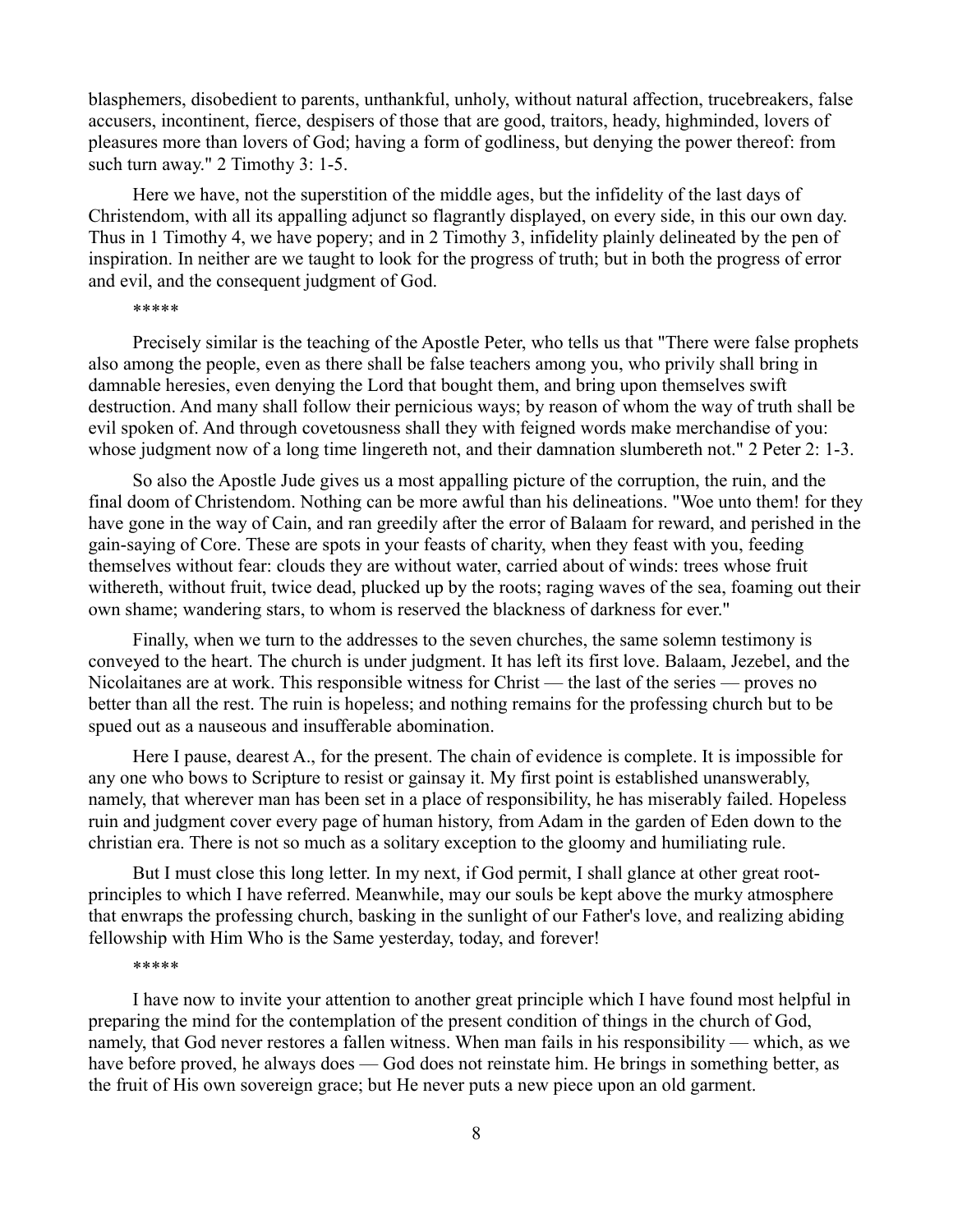Thus, when Adam failed in the garden, he was driven out, and never reinstated. "And the Lord God said, Behold, the man is become as one of Us, to know good and evil: and now, lest he put forth his hand and take also of the tree of life, and eat and live for ever: therefore, the Lord God sent him forth from the garden of Eden, to till the ground from whence he was taken. So He drove out the man: and He placed at the east of the garden of Eden, cherubims, and a flaming sword which turned every way, to keep the way of the tree of life." Genesis 3: 22-24.

There were the two trees; the tree of responsibility, and the tree of life; and man having utterly failed as to the former, he could not be suffered to eat of the latter. His title to the tree of life was hopelessly forfeited. He had lost his innocence, never to regain it; and he must leave the garden, never to be reinstated. True it is — blessedly, gloriously true — God could give him righteousness instead of innocence; heaven instead of Eden — a far better thing and a far better place; but He drove him out of Eden; and not only drove him out, but placed an insuperable barrier in the way of his return — "a flaming sword which turned *every way*, to keep the way of the tree of life."

Now this is a most weighty principle, and it runs all through the Word of God, side by side with that on which I have dwelt in my last two letters. The first man fails in everything, as we have already proved beyond all question. Everything he touches goes to ruin under his hand. He is turned out of every stewardship on the ground of manifest unfaithfulness, and never can be reinstated. God never reconstructs a fallen economy. He introduces a new thing on a new footing, and leads, through grace, the believer into the enjoyment of it; but the first man is completely set aside, and his history closed for ever. The cross is the termination of the career of the first man; and the second Man, risen from the dead, is the basis and centre of God's new creation. He is invested with all the dignities and all the glories. All that the first man lost, the second Man has regained. He has won back all, and much more beside. He has glorified God in every position in which the first man had dishonoured Him. He has faithfully discharged every responsibility, and executed every stewardship; and He has laid the foundation of all the eternal counsels of God by His accomplished atonement, so that He can associate believers with Himself in the new creation of which He is the glorious Head and Centre.

But, my beloved friend, it may be that some would at this point feel disposed to inquire, Whatever can all this have to do with "the present condition of things in the church of God?" Much every way. Has the church failed in its responsibility? Has the christian system utterly broken down? Has Christianity hopelessly failed as a witness, a steward, a light-bearer for Christ in this world? I am quite sure that you, my beloved brother, have no question in your mind as to this. But many who shall read this letter may seriously doubt if indeed the church has signally failed. There are millions throughout the length and breadth of Christendom who would consider me the merest croaker in all that I have advanced on this subject.

They look upon Christendom as a splendid success. They consider that the gospel, like the rider on the white horse, has gone forth conquering and to conquer; that it has achieved most glorious triumphs. They look back to the opening of the fourth century, when persecution ceased, and when Constantine spread his sheltering wing over the church of God, as a glorious epoch in the history of Christianity — the commencement of an era which has gone on increasing in brightness from that day until now.

Such, we may feel assured, is the fondly cherished opinion of ninety-nine out of every hundred professing Christians at the present moment. But I am thoroughly persuaded that Scripture and facts are entirely against them. You and I most fully believe that Scripture is quite enough in the establishment of any position: and I think we have had before us a body of evidence drawn from Scripture quite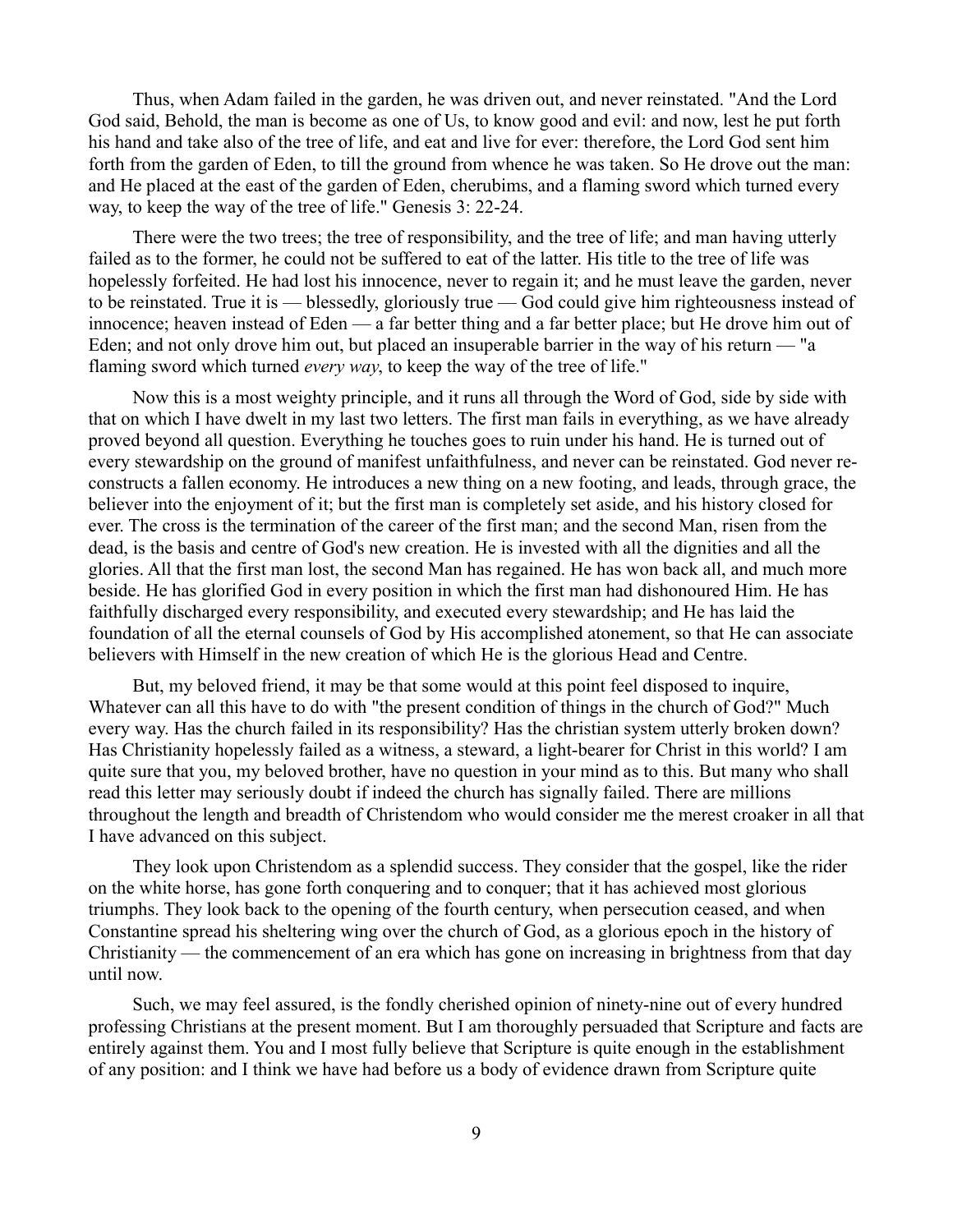sufficient to carry conviction to any mind that will only bow to the authority of the Word. I have quoted historic records and prophetic announcements all tending to prove that the church, as a responsible witness for Christ on this earth has, like all other witnesses, stewards and office-bearers, entirely failed. The parables of the leaven, the tares, the mustard tree, and the ten virgins, all combine to establish our thesis. Paul's farewell address to the elders of Ephesus; his first and second Epistles to Timothy, to say nothing of the close of his own ministry and his disastrous voyage to Rome — all go to prove the utter ruin of the church in its earthly service and testimony. So also the Apostle Peter, in his second Epistle; and Jude in his appalling picture, set forth the same solemn truth.

And as for John, he never names the church in his Epistles, save once, and that is to speak of it as governed by the spirit of Diotrephes, excommunicating the brethren, and actually refusing the apostle himself. Finally, in the closing section of the inspired canon, the book of Revelation, the church is actually presented as under judgment. Hardly was it set up, ere it left its first love; and its progress is only downwards, until it is spued out of the Lord's mouth as a nauseous and insufferable abomination; and finally is flung, like a great millstone, into the lake of fire.\*

\*I speak only of the professing body. The true saints of God, the members of the body of Christ, shall be all taken to heaven.

Some may, perhaps, call in question my right to adduce the seven churches in evidence, inasmuch as they were addressed as distinct local assemblies which passed away like numerous other churches. But I believe it will be admitted by most who have studied the book of Revelation that those seven addresses have a double character. They are, at once, historic and prophetic — historic of what has existed — prophetic of what should exist. True, there were those seven local churches actually existing, and in the exact spiritual conditions indicated by these addresses. But why were those seven selected? Simply because their respective condition served to illustrate the various phases of the church's history from the moment in the which the first symptom of decline manifested itself until it should be finally set aside as a witness for Christ on the earth.

However, as to this last link in our chain of evidence, I have only to say, "I speak as to wise men, judge ye what I say." My thesis is unanswerably established even without the proof drawn from the seven churches of Asia. Scripture establishes, beyond question, the fact of the utter ruin of the church as a light-bearer for Christ on earth; and as to facts, we have but to say to the reader, Lift up your eyes and look upon Christendom, and say if you can trace a single feature of resemblance to the church as presented in the New Testament.

Where is the one body? Suppose a letter addressed "To the church of God in London;" to whom should it be delivered? Who could claim it? The postmaster and the letter-carrier would be sorely perplexed to know what to do with it; and doubtless, it would ultimately find its place in the dead-letter office. Could the church of Rome claim it? No; for there are hundreds of thousands of God's people outside her pale. Could the National Establishment claim it? By no means, for the selfsame reason. And so of all the various organizations of the day — the sects and parties into which christian profession is divided. Not a single one could dare to call at the post-office and demand the letter, for the simplest of all reason, that not one of them is the church of God, and not one of them is even on the ground of the church of God.

No, no, my dearest A., we must admit that Christendom, so far from being a splendid success, has proved a most deplorable and humiliating failure. Christendom has not continued in the goodness of God. What therefore? "Thou also shalt be cut off." Is there no restoration? As well might Adam have thought of getting back to innocence and to Eden. As well might Aaron or his sons after him have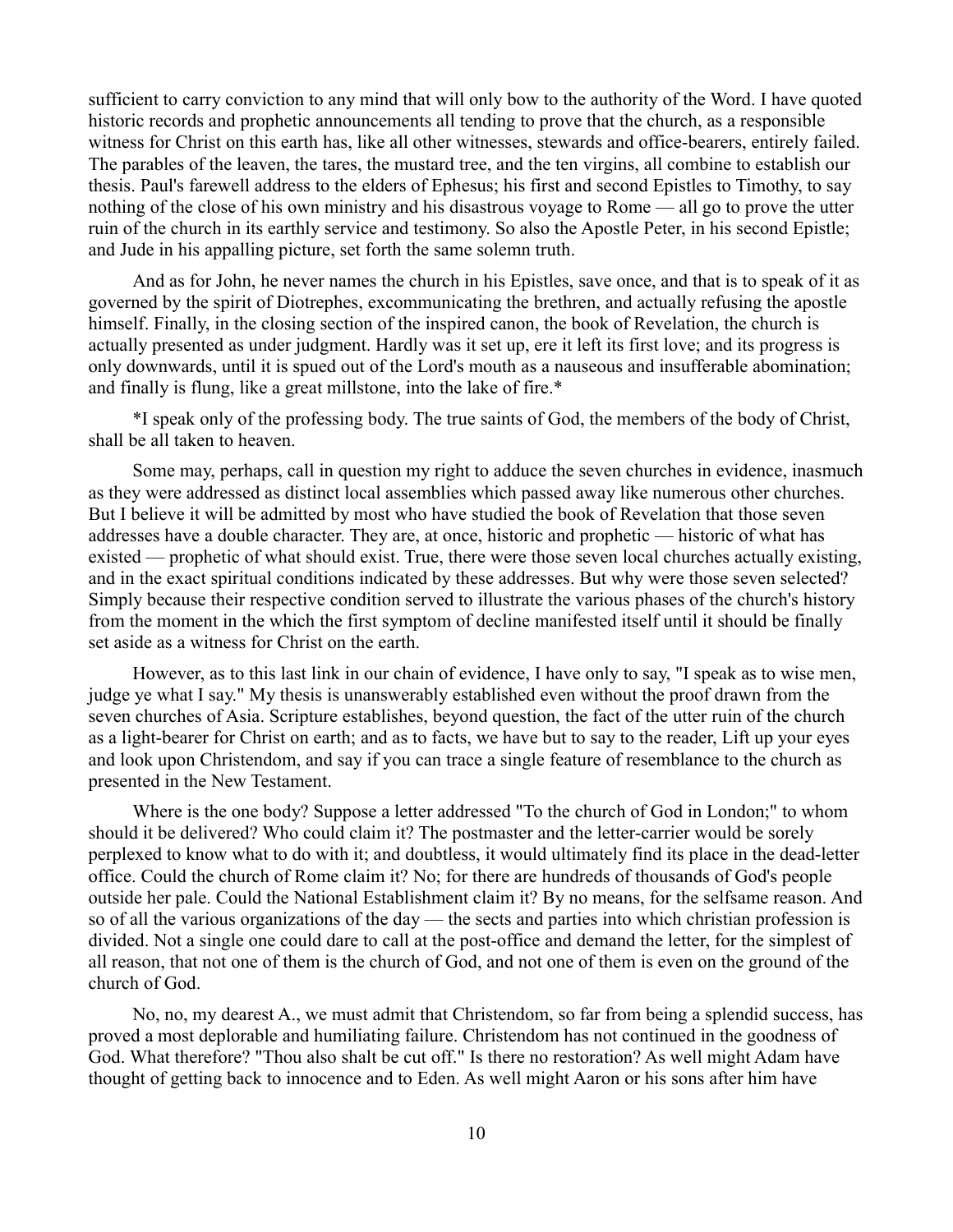attempted to seize and put on the garments of glory and beauty.

It cannot be. The attempt to reconstruct the church is as futile as the attempt to build the tower of Babel, and must issue in the same confusion. Men may say, "The bricks are fallen down: but we will build with hewn stone." It is all vanity. The bare idea of men — whether you call them churchmen or dissenters — attempting to form or re-form — to construct or reconstruct the church, is the most hopeless labour possible. The very bodies which we carry about with us might tell us a tale if we would only bend our ears to listen. Can they be restored? Never. They must die or be changed; never reconstructed. God will give a body of glory; but never patch up a body of sin and death.

And as to the church so-called, its history on earth is a history of failure and ruin, of sin and judgment, and all human efforts to mend or remodel must prove utterly vain. Christ, blessed be His Name, will present the true church to Himself, by-and-by, without spot or wrinkle or any such thing. That glorious body shall yet be seen descending from heaven, like a bride adorned for her husband, shining in all the brightness of the glory of God and the Lamb. But as for the false, the faithless, the corrupt church — that vast mass of baptized profession which calls itself by the name of Christendom, nothing remains for it but the winepress of the wrath of Almighty God — the lake of fire — the blackness of darkness for ever.

Oh! my beloved brother, do you not long to see the Lord's people rightly instructed as to all this? Is it not deplorable to see them attempting to form churches and organize bodies, as they say, upon the apostolic model? Where is their warrant? Where is the power? Nowhere. They are seeking to do what God never does. The Word of God is against them. Where have we a line of instruction in the New Testament as to forming a church? Where is such a thing hinted at in the most remote manner? That which God set up at the first has utterly failed in man's hand. It was set up in power and beauty; but man ruined it. And now what do we see? Churchmen and dissenters presuming to model and re-model churches after the apostolic pattern. Alas! alas! they will soon learn their sad mistake.

But what is to be done? That is another question altogether; and a question abundantly answered, when we ask it on right ground and in a right spirit. But first of all, have we learnt that the church is a ruin, and that it is not God's purpose to restore it? If we have really learnt this, we shall be in a moral condition to receive an answer to that oft put question, What is to be done? If we only take our true ground, in reference to this matter; if we see and own the ruin; if we confess our individual part in that ruin; if we make the church's sin our own — as every truly spiritual person most assuredly will — if we are truly broken and penitent before our God; then verily shall we put far away from us all proud pretensions and futile efforts to set up a church of our own devising and workmanship. We shall learn something very different indeed from this. We shall see it to be our place to bow down in lowliness and meekness at the feet of our Lord, confessing our common sin and shame, taking our place amid the ruin to which we ourselves have so largely contributed, and instead of busily asking, What is to be done? we shall learn to cast ourselves upon the rich mercy and sovereign goodness of our God, and the boundless resources treasured up in Christ our glorious Head and Lord Who, though He never will reconstruct a fallen church upon earth, can nevertheless sustain and comfort, feed, and nourish, strengthen and encourage all those who in true devotedness of heart and humility of mind cast themselves upon His faithfulness and love.

\*\*\*\*\*

The principle which I have to bring under your notice in this letter, is one full of the richest consolation to the heart of every faithful servant of Christ. It is this, **In all ages, and under all the dispensations of God, whatever may have been the condition of God's people as a whole, it was**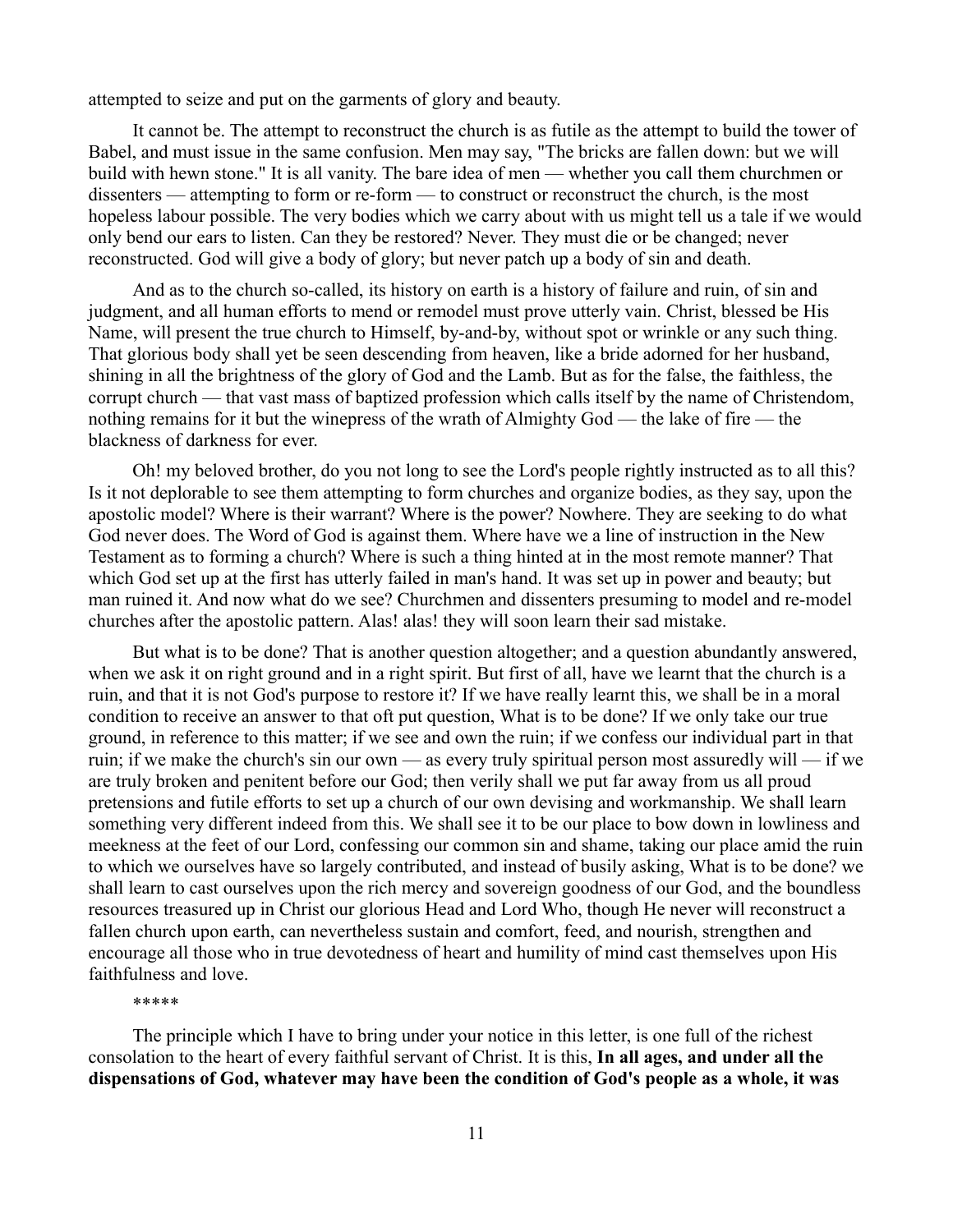## **the privilege of the individual believer to tread as lofty a path and enjoy as high communion as ever was known in the very brightest and palmiest days of the dispensation.**

Such is my present thesis which I hope to be able to prove from the Word of God. I have, in former letters, sought to prove that, in every instance in which man has been placed in a position of responsibility, he has utterly failed. And, further, that God never restores a fallen witness. I trust I have fully established these two points. My present task is a much more pleasing one, inasmuch as it involves the setting forth of the great truth that, in darkest days, faith has ever found its spring in the living God Himself, and, therefore, the deeper the moral gloom all around, the brighter are the flashes of individual faith. The dark background of the corporate condition has thrown individual faith into bright and beauteous relief.

Now I confess, my beloved friend, that this line of truth has peculiar charms for my heart. I have for many years found in it solace and encouragement; and I doubt not we have often dwelt upon it, both in our personal intercourse and in our public ministry. I do not think it is possible to overstate its value and importance, and I am thankful for this opportunity of bringing it out and throwing it into permanent form.

There is a strong and constant tendency in the mind of God's people to lower the standard of devotedness to the level of the general condition of things. This must be carefully guarded against. It is destructive of all service and testimony. "The foundation of God standeth sure, having this seal, The Lord knoweth them that are His. And, Let every one that nameth the Name of Christ depart from iniquity." 2 Timothy 2: 19.

This weighty passage embodies in its brief compass the whole subject which I desire to unfold in this letter. God is faithful. His standard ever remains the same. His foundation can never be moved; and it is the province and the privilege of the individual believer to rest on that foundation and abide by that standard, come what may. Faith can count on God, and draw upon His inexhaustible resources, though the public condition of things be characterized by hopeless ruin. Were it not so, what would have become of the faithful in all ages? How could the Baraks, the Gideons, the Jephthahs, the Samsons, have stood their ground, and wielded the sword against the uncircumcised, if they had allowed themselves to be influenced by the general condition of the people of God? If any one of these illustrious servants had folded his arms and abandoned himself to the paralyzing power of unbelief, because of the state of the nation, what would have been the issue? Assuredly they would never have achieved those splendid victories which the Holy Ghost has graciously recorded for our encouragement, and which we may study with such spiritual delight and profit.

But I think I must seek to prove and illustrate my thesis by bringing before you in orderly manner some prominent cases in which its truth is specially exemplified. Knowing as I do your profound interest in the Word of God, I shall not attempt to offer any apology for copious references to Scripture; or, if needs be, elaborate quotation from it. I fancy I hear you saying, "By all means give me Scripture. There is nothing like the Word. It must be our only standard of appeal — our one grand authority which settles all questions, solves all difficulties, closes all discussion. Give me Scripture." This I know is your mind; and thanks be to God, it is the mind of your correspondent also.

To Scripture therefore we shall turn, in dependence upon the guidance and teaching of Him by Whom that Scripture was indited.

The first proof then, my beloved friend, which I shall offer you will be found in Exodus 33. What, let me ask, was at that moment the condition of the nation of Israel? Let Exodus 32 furnish the sad and humiliating reply. The very highest and most privileged man in the whole congregation had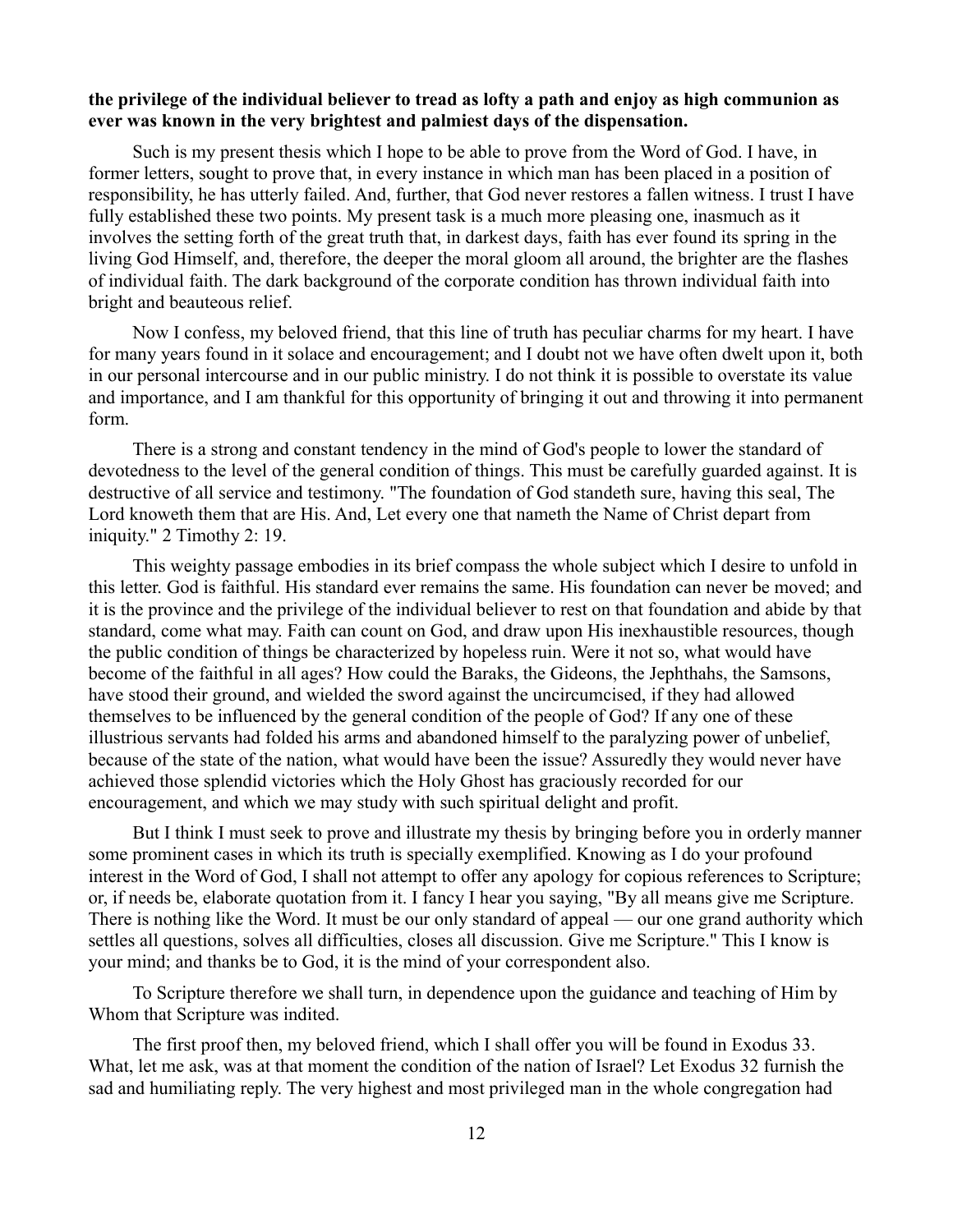made a golden calf! Yes; here is the terrible record: "And when the people saw that Moses delayed to come down out of the mount, the people gathered themselves together unto Aaron, and said unto him, Up, make us gods, which shall go before us! for as for this Moses, the man that brought us up out of the land of Egypt, we wot not what is become of him."

What a picture is here, dearest A., of the debasing and absurd folly of the human heart! Only think of a whole congregation of people giving utterance to such gross and palpable absurdity. **"Make us gods."**\* We listen with amazement to such accents, emanating as they do from the lips of those who not long before had lifted their voices to heaven in a triumphal hymn of praise. Who would have thought that the worshippers on the shore of the Red Sea should ever give utterance to such words as **"Make us gods which shall go before us"?** They had said in their magnificent song. "Who is like unto Thee, O Lord, among the gods? Who is like Thee, glorious in holiness, fearful in praises, doing wonders?" Had they now found out some like Him? It would seem so. And who? A golden calf! How dreadful! And yet this is man. Yes; man, in every age. If we duly ponder the scene of the golden calf if we thoroughly seize the moral of it — if we fully apprehend its teaching, it will go far in preparing us for some of the grossest features in the present condition of things. "These things happened unto them for ensamples: and they are written for our admonition, upon whom the ends of the world are come." (Literally, "upon whom the ends of the ages have met.")

\*Do not these words of Israel at the foot of Mount Sinai, remind us of the blasphemous absurdity of popery as displayed in the sacrifice of the Mass? Does not the priest undertake in that ordinance to make God? And do not millions throughout the length and breadth of Christendom prostrate themselves in adoring homage before a wafer god which a mouse may carry off and devour? And this is an integral part of the present condition of things in the professing church of God — this is a prominent feature in the scene of worship through which we are passing. Is a scrap of bread a higher object than a piece of gold? O Christendom! Christendom! think of thy present condition — think of thy destiny — ponder thy doom!

## But let us proceed with our subject.

"And Aaron said unto them, Break off the golden earrings which are in the ears of your wives, of your sons, and of your daughters, and bring them unto me. And all the people brake off the golden earrings which were in their ears, and brought them unto Aaron. And he received them at their hand, and fashioned it with a graving tool, after he had made it a molten calf: and they said, These be thy gods, O Israel, which brought thee up out of the land of Egypt. And when Aaron saw it, he built an altar before it; and Aaron made proclamation and said, Tomorrow is a feast to the Lord. And they rose up early on the morrow, and offered burnt-offerings, and brought peace-offerings; and the people sat down to eat and to drink, and rose up to play."

What a picture! A whole assembly — the entire nation of Israel sunk, in a moment, into absurd and degrading idolatry — all, with one consent, bowed before a god made of the earrings which a little before had hung from the ears of their wives and daughters! And this, too, in the face of all they had witnessed of the mighty acts of Jehovah. They had seen the land of Egypt trembling under the successive strokes of His judicial rod. They had seen the Red Sea laid open before them, and a pathway formed for them by His omnipotent arm through these very waters which proved a grave for Egypt's armies. He had sent down manna from heaven, and brought forth water from a flinty rock, to meet their need. All this they had witnessed; and yet, in a moment as it were, they could forget this marvellous array of evidence, and mistake a piece of gold for the God of Abraham, Isaac, and Israel. Terrible exhibition, this, of what is in man, and of what we are to expect from him if left to himself!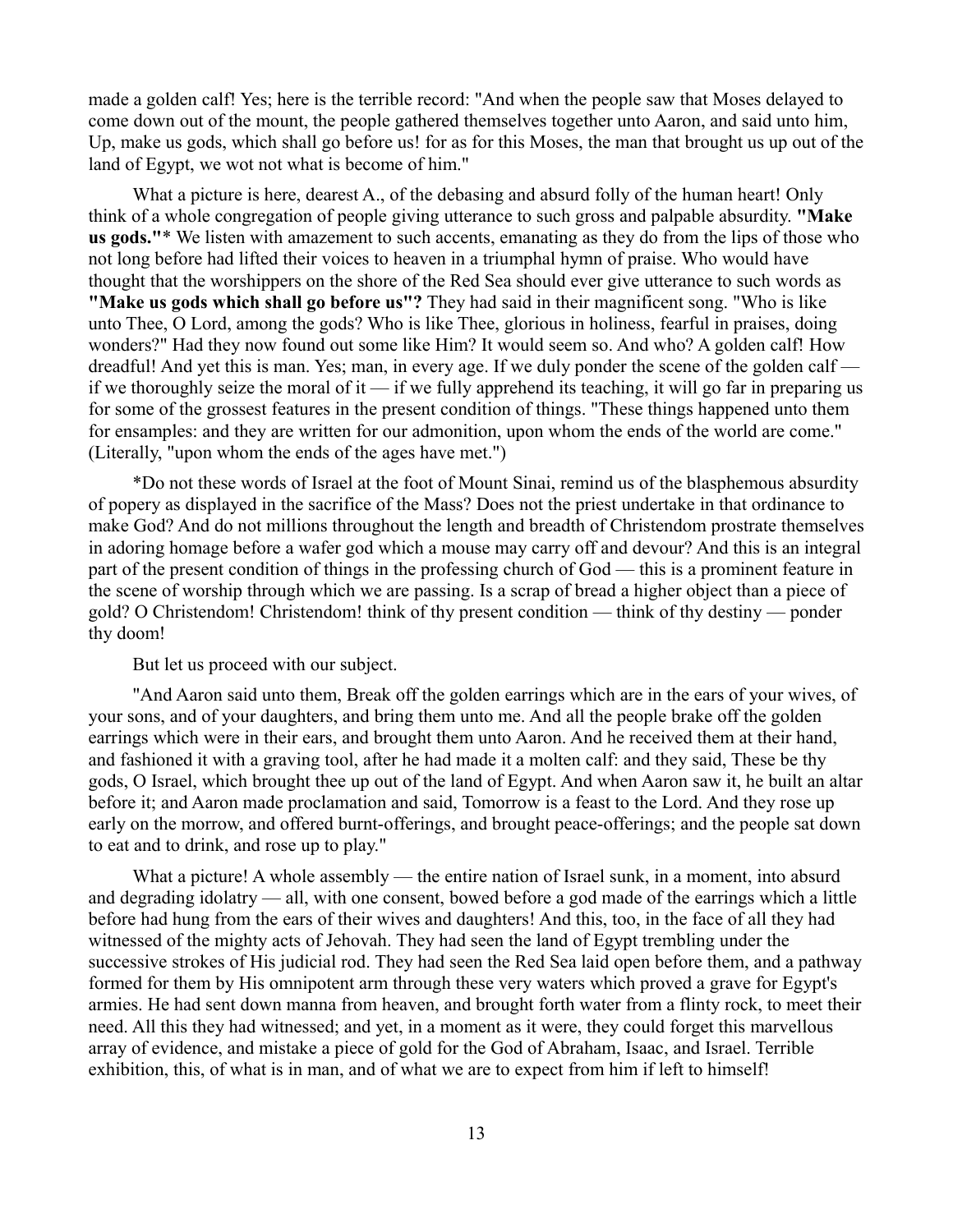Nor should we, my beloved friend, ever forget who it was that led the people into this most disastrous course of action. It was no less a personage than Aaron — the elder brother of the lawgiver himself. It may be deemed a digression to refer to this; but it is a profitable digression; because it tends to illustrate the exceeding folly of leaning on, or looking to, the very highest and best of men.

In the early part of the book of Exodus we find Moses shrinking from the divine legation. He hesitated to go into Egypt at the bidding of God, though assured again and again that Jehovah would be with him, that He would be a mouth and wisdom to him, nevertheless, he shrank and would fain retire from the responsibility. But the very moment he heard that Aaron should accompany him, he was ready to go. And yet this very man was the source of the deepest sorrow that Moses ever tasted. This was the man who had made the golden calf!

How admonitory is all this! What a sad mistake it is to lean on an arm of flesh! And yet how prone we are all to do so in one way or another! We lean on our fellow-mortal instead of leaning on the living God, and in the sequel we find we have been trusting to a broken reed. "Confidence in an unfaithful man in time of trouble is like a broken tooth, or a foot out of joint." "Cease ye from man whose breath is in his nostrils; for wherein is he to be accounted of?"

But we must return to our theme, and consider the path of the man of God, in the face of the condition of things with which he was surrounded — a condition, to say the least of it, gloomy enough.

The heart of Moses might well sink and cower as he beheld the whole congregation of Israel, with Aaron his brother at their head, sunk in abominable idolatry. All seemed hopelessly gone. But "the foundation of God standeth sure." This is a grand and immutable truth in all ages. Nothing can touch the truth of God. It shines out all the brighter from amid the deepest and darkest shades into which man is capable of sinking. We can form but very little idea of what the heart of Moses, that beloved and honoured servant of God, passed through when he saw his Lord displaced by a golden calf. But he could count on God. Yea, and he could also act for God. The two things ever go together. The man of faith cannot afford to spend his time in unavailing lamentations over the condition of things. He has his work to do, and his path to tread, and that work and that path are never more marked than in the very midst of abounding error and hopeless confusion. "The foundation of God standeth sure, having this seal, The Lord knoweth them that are His. And, Let every one that nameth the Name of Christ, depart from iniquity."

See how blessedly this fine practical principle was carried out by Moses, the man of God — a principle as true in the day of the golden calf, as amid the appalling ruins of Christendom. "And Moses took the tabernacle, and pitched it without the camp, **afar off from the camp,** and called it the tabernacle of the congregation. And it came to pass, that **every one which sought the Lord** went unto the tabernacle of the congregation which was without the camp."

Here we have what we may call a bold and magnificent piece of acting. Moses felt that Jehovah and a golden calf could not be together, and hence if a calf was in the camp, Jehovah must be outside. Such was the simple reasoning of faith; faith always reasons aright. When the public body is all wrong, the path of individual faith is outside. "Let every one that nameth the Name of Christ, depart from iniquity." It never can be right, and, thanks be to God, it is never necessary, to go on with iniquity. No, no, **"depart"** is the watch-word for the faithful soul, when iniquity is set up in that which assumes to be the witness for God on the earth. Cost what it may, we are to depart. It may look like exclusiveness, and a setting ourselves up to be holier and better and wiser than our neighbors. But no matter what it looks like, or what people may call it, we must "depart from iniquity." "Every one which sought the Lord" had to go outside of the defiled place to find Him, and yet that very place was none other than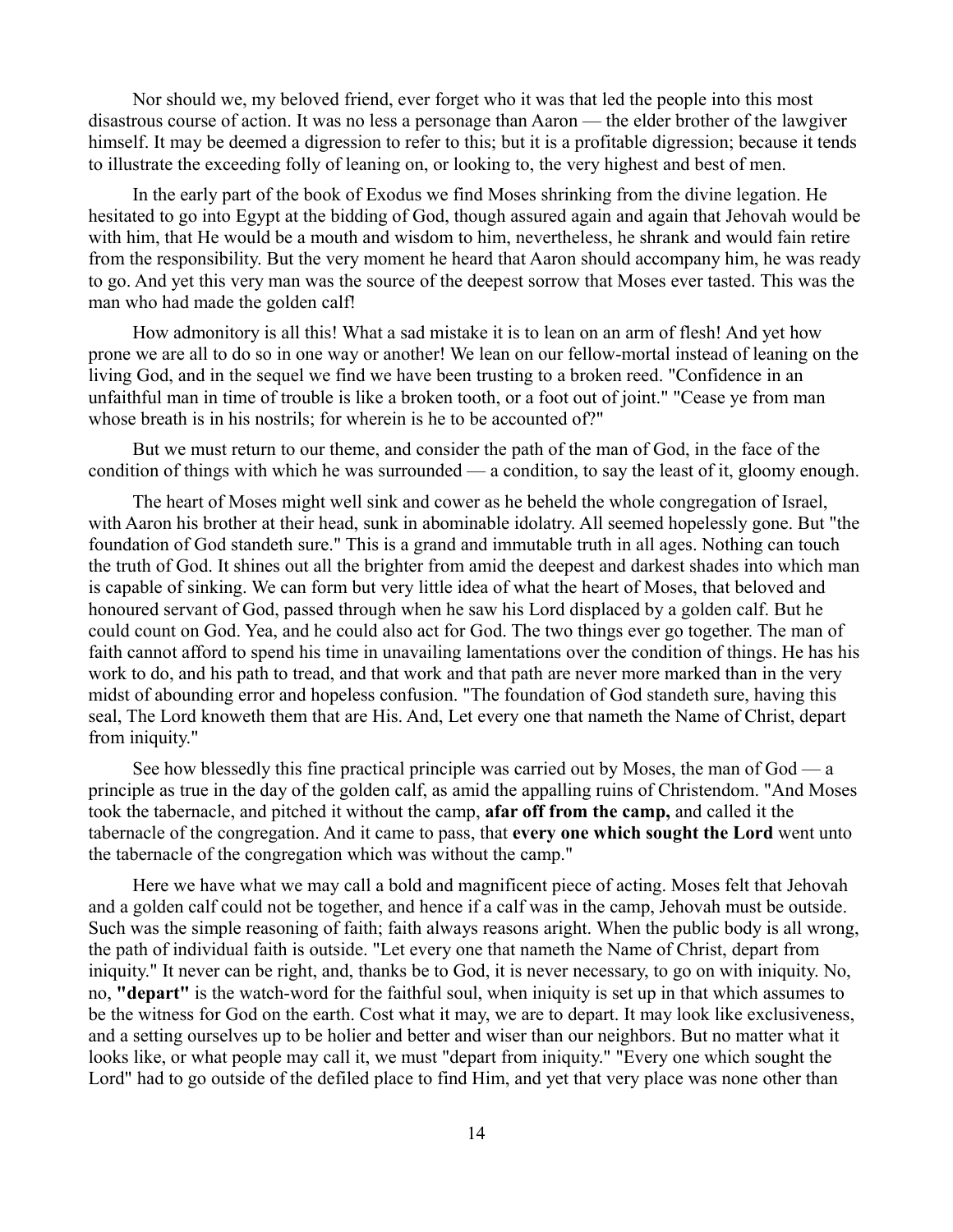the camp of Israel where Jehovah had taken up His abode.

Thus we see that Moses on this occasion was preeminently a man for the crisis. He acted for God, and he was the honoured instrument of opening up a path for God's people whereby they might escape from a scene of hopeless pollution, and enjoy the rich and rare privilege of communion with God in an evil day. And as for himself, we learn what he gained by this marvellous transaction from the following record, "And the Lord spake unto Moses face to face as a man speaketh unto his friend."

Am I wrong, dearest A., in adducing Moses in proof of my thesis, "That no matter what may be the actual condition of the people of God as a whole, it is the privilege of the individual believer to tread as lofty a path and enjoy as high communion as was ever known in the brightest and palmiest days?" I think you will say, No.

\*\*\*\*\*

When I commenced this series of letters to you, I had no idea of its extending into the new year; but somehow, when writing to a friend, thoughts accumulate, and the pen runs on. I told you, at the close of my last, that you should hear from me again, if you did not forbid; and as I have heard nothing of a veto, I feel at liberty to proceed. And I am glad to do so, inasmuch as the special line of things upon which I entered in my December letter is one so signally adapted to fit us for contemplating and grappling with the present condition of things in the professing church.

It seems to me we are in imminent danger of yielding to the current, and allowing ourselves to be carried down the stream, because it appears so hopeless to think of making a firm stand for Christ and His cause. Against this, my beloved friend, we must jealously watch and vigorously strive. Nothing can ever justify the individual believer in lowering the standard, relaxing his grasp, or yielding the breadth of a hair, in the grand struggle to which he is called. The very fact of the utter ruin of the body corporate, is the urgent reason for personal devotedness. The more chilling and withering the surrounding atmosphere, the greater the demand for personal energy. Even though we could not reckon upon the countenance or support of a single individual, it is our bounden duty and high privilege to plant the foot of faith firmly on divine ground, and there to be steadfast and unmoveable, always abounding in the work of the Lord. A regiment may be cut down to a man; but if that man be but able to grasp and defend the colours, the dignity of the regiment is maintained. So also if a single individual be enabled to hold up the standard of the Name and Word of Jesus, he may count on present blessing and a future bright reward. "To him that overcometh will I grant," etc.

But I must proceed with my series of living illustrations drawn from the inspired pages of the volume of God — that peerless, priceless, eternal Revelation, which we may truly say, teems with evidence in proof of my thesis that, "Whatever be the condition of the public body, it is the happy privilege of the man of God to enjoy the very highest communion and occupy the very highest ground." This, as you will remember, is my present subject; and it is a subject of deepest interest to me — one in which the heart finds peculiar solace, strength and encouragement.

In my last communication, we were led to contemplate the magnificent conduct of Moses, at the foot of Mount Sinai. I must now ask you to look at the conduct of Elias, on the top of Mount Carmel. Both these honoured servants of God are closely linked together on the page of inspiration.

In the eighteenth chapter of the first book of Kings, we have one of the brightest scenes in the life of Elijah the Tishbite. I am not, you may be sure, going to offer my beloved friend anything like an elaborate exposition of this chapter. I just select one fact out of it for my present purpose, and that is recorded in the thirty-first verse, "And Elijah took twelve stones, according to the number of the tribes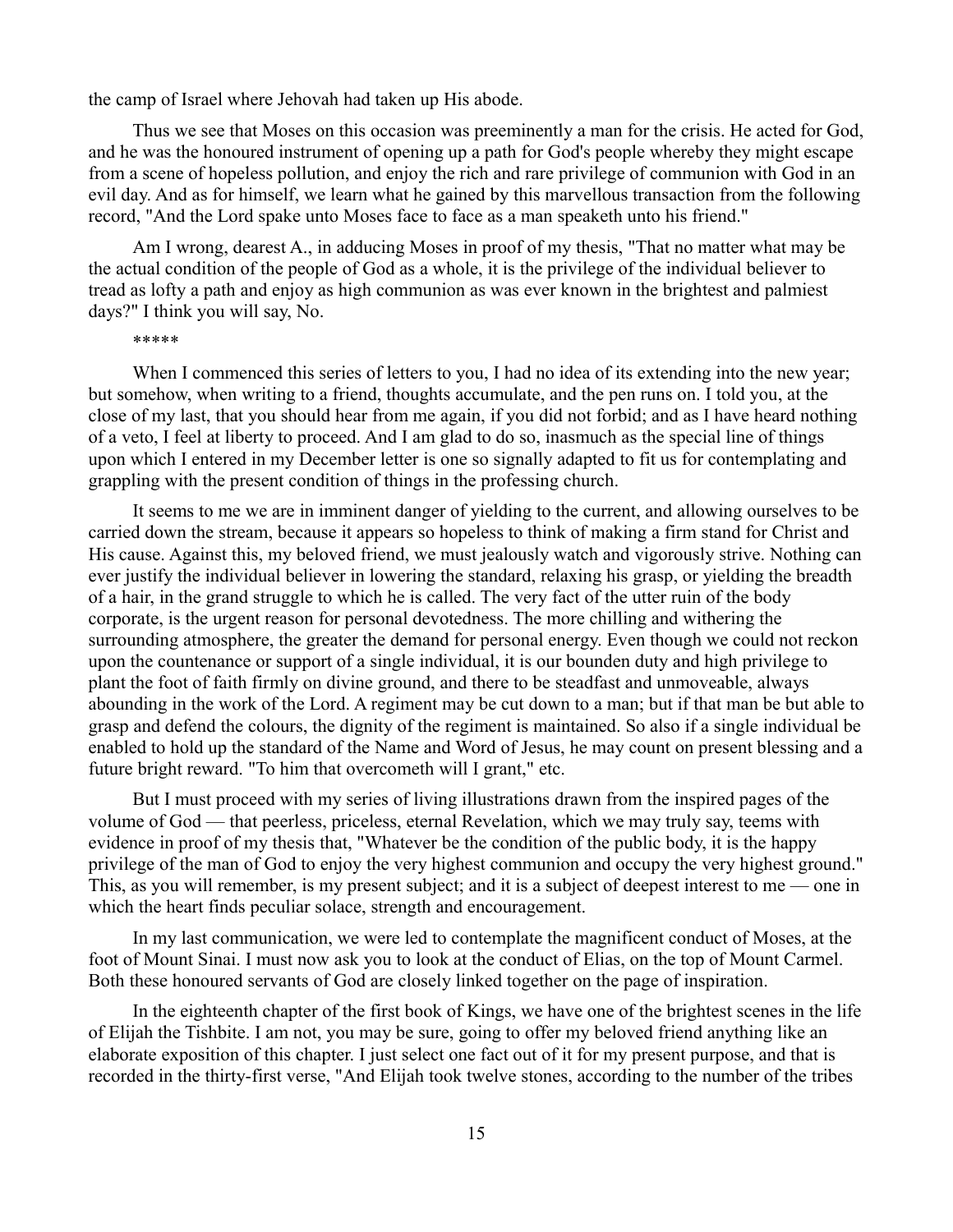of the sons of Jacob, unto whom the Word of the Lord came, saying, Israel shall be thy name. And with the stones he built an altar in the Name of the Lord." (1 Kings 18: 31.)

Here, then, we have faith taking its stand on God's own ground, acting according to the integrity of divine revelation, and confessing the indissoluble unity of Israel's twelve tribes; and this, too, in the presence of Ahab and Jezebel and eight hundred false prophets; and not only so, but in the presence of a divided nation. Israel's visible unity was gone. The ten tribes were broken off from the two. The entire condition of things was depressing in the extreme.

But Elijah, on the top of Carmel, was enabled to look beyond Israel's practical state, and fix his believing gaze on God's immutable truth. I say, on the top of Carmel, it was thus with this illustrious, witness. Elsewhere, alas! it was different. Under the juniper tree, and on Mount Horeb we do not see the same lofty range, for "Elias was a man subject to like passions as we are," and as such he sometimes fell far below the moral elevation of the life of faith.

However, it is with Elijah on Mount Carmel that we have to do just now, and with the altar of twelve stones which he was enabled, by faith, there to erect in the face of all the ruin and corruption around him. Had he looked at the things that were seen — had he been governed by Israel's moral condition — had he shaped his way and regulated his conduct by the state of things around him, he could not have dared to build an altar of twelve stones. Unbelieving nature might reason thus, "This is not the time for an altar of twelve stones. The day is gone by for that. It was all very well and very suitable in the days of Joshua the son of Nun, and in the brilliant days of Solomon. But to think of it now, is the height of folly and presumption. You ought to be ashamed to refer to such a thing just now, inasmuch as it only rebukes the condition of your people. How much better — how much more becoming — how much more morally suitable to lower the standard according to your true condition. Why assume such high ground in view of your low estate? Why seek to maintain such lofty principles in the face of such humiliating practice?"

But what, let me ask, is faith's reply to all this worthless reasoning! Simply this — **"God's standard or nothing."** If the truth of God is to be accommodated to the condition of God's people, there is an end to all true testimony and acceptable service. It is quite true that a certain course of action may be right, at one time, and not at all right at another. This we can perfectly understand; but the truth of God never changes. "Forever, O Lord, Thy Word is settled in heaven." We must maintain the eternal stability of the truth of God, even though that truth makes manifest our fallen condition.

I think you will admit, dearest A., that there is something uncommonly fine in the actings of our prophet, on Mount Carmel. It does the heart good, in this day of miserable laxity — this day of playing fast and loose with the truth of God, to see a man unfurling the divine standard in the face of eight hundred false prophets, with Ahab and Jezebel at their back.

If there is one feature of the present moment more deplorable than another, it is the loose way in which the truth of God is held. We see, on all hands, a strong tendency to lower the standard of obedience. It is deemed narrow-minded to contend for the paramount authority of Holy Scripture. The Word of God is fast losing its place in the hearts and minds of professing Christians. That familiar motto. "the Bible, and the Bible alone is the religion of Protestants," if it ever was true — which I very much doubt — is certainly not true now. There is a most determined effort, throughout the length and breadth of Christendom to eliminate — to get rid altogether of the Word of God as a paramount infallible authority.

This may seem a strong, harsh, ultra statement. I may be deemed a narrow-minded bigot for penning such words. I cannot help it, my friend. I am thoroughly convinced of the truth of what I say. I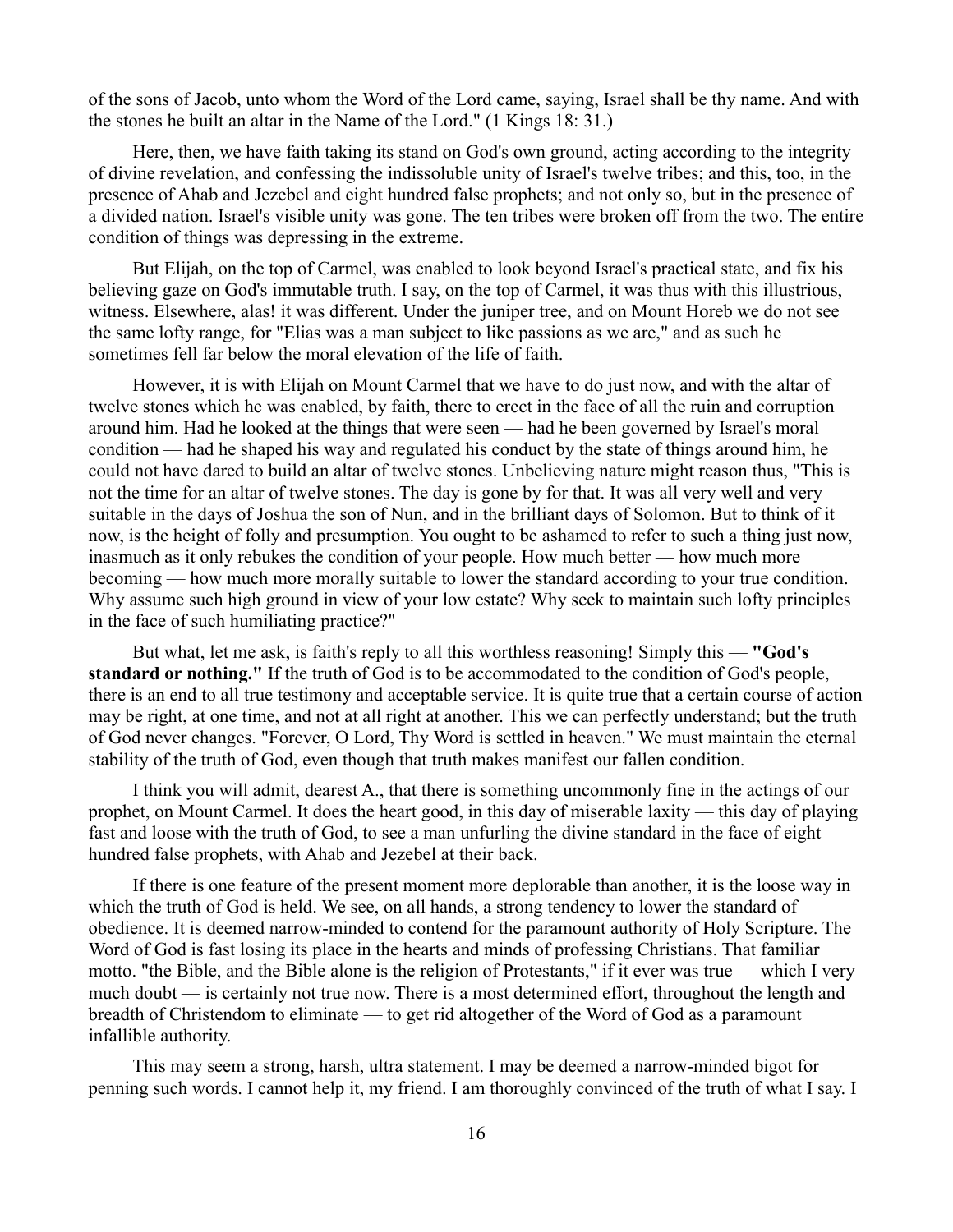believe if you look closely into the proceedings of the various sections of the professing church — if you examine the public preachings and teachings of the day — if you will give close attention to what emanates from the press, the pulpit, and the platform, throughout the length and breadth of Christendom, you will find that I have only too strong and ample ground for my statement.

Thanks be to God, there are here and there some bright exceptions. Occasionally you may hear a voice raised for the truth of God — for the plenary inspiration and absolute authority of holy Scripture. But alas! alas! The voices are few, feeble, and far between. Viewed as a whole, the professing church is gliding rapidly down the inclined plane. The progress of infidelity is truly appalling. I remember in the days of my childhood, how that a feeling of horror was awakened in the heart by the very mention of an infidel, or of any one who could dare to speak against our adorable Lord and Saviour Jesus Christ, or deny the inspiration of the Word of God in its every line and every sentence.

Alas! Alas! How changed is the aspect of things in this our day! I cannot allow myself to go into details in the way of evidence; but I am thoroughly persuaded of this fact that the professing church is hastening on to a fearful moment in her history, in the which she will utterly reject the Word, the Christ, and the Spirit of God. Look where you will, and you must be struck with the fact that the **ignorance** of superstition and the **impudence** of infidelity are fast gaining sway over the minds of millions.

As to superstition, what has this enlightened age of ours witnessed? What are the fruits which this pernicious tree has produced at the close of the nineteenth century? In the first place, millions of our fellow men have professed their belief in an immaculate woman; and, in the second place, their belief in an infallible man! Only think of this! Think of any one in his sober senses giving his assent and consent to two such monstrous absurdities! Does it not look uncommonly like that "strong delusion" which God will, ere long, send on Christendom, to believe such a lie!

And as to infidelity, in its audacious tampering with the Word of God, its calling in question the divine integrity of the sacred volume, its scornful rejection of the plenary inspiration of holy Scripture, its blasphemous assaults upon the Person of the Son of God Who is over all, God blessed forever you have only to look around you, on every side, to see the tributary streams rushing with terrible vehemence, to swell the tide of evidence in proof of the melancholy fact that infidelity is raising its head, with proud audacity, throughout the length and breadth of the professing church.

It is the deep and settled persuasion of this that makes one prize, all the more, the faith and faithfulness of those worthies of old who stood forth, in the face of a hostile world, and boldly maintained the truth of God, spite of the palpable ruin and failure of the people of God. It is perfectly delightful to contemplate the prophet Elijah the Tishbite, standing by his altar of twelve stones, and offering thereon his sacrifice to the living and true God — the Jehovah of Israel. He was simply standing on the same platform as Moses, in Exodus 33. It is the blessed platform of faith whereon each true believer can take his stand, in calm and holy confidence, and there abide with God.

The standard of God must never be lowered the breadth of a hair. It is, like Himself, unchangeable. It was as much the duty and the privilege of Elijah to act under that standard, as it was of Solomon, David, Joshua, or Moses. Israel might change, but Jehovah or His Word never can; and it is with Him and His eternal Word that faith has to do, in all ages. Come what may, my much loved friend, you and I are to walk with God, to lean on Him, cling to Him, draw from Him, find all our springs in Him springs of peace and power — the power of personal communion, of worship, of service and of testimony. He never fails a trusting heart — never has — never will — never can — no, never; blessed, throughout all ages, be His holy Name! Let us, therefore, abide in Him and hold fast His Word, spite of everything. While seeing and feeling and owning the real condition of things around us, let us never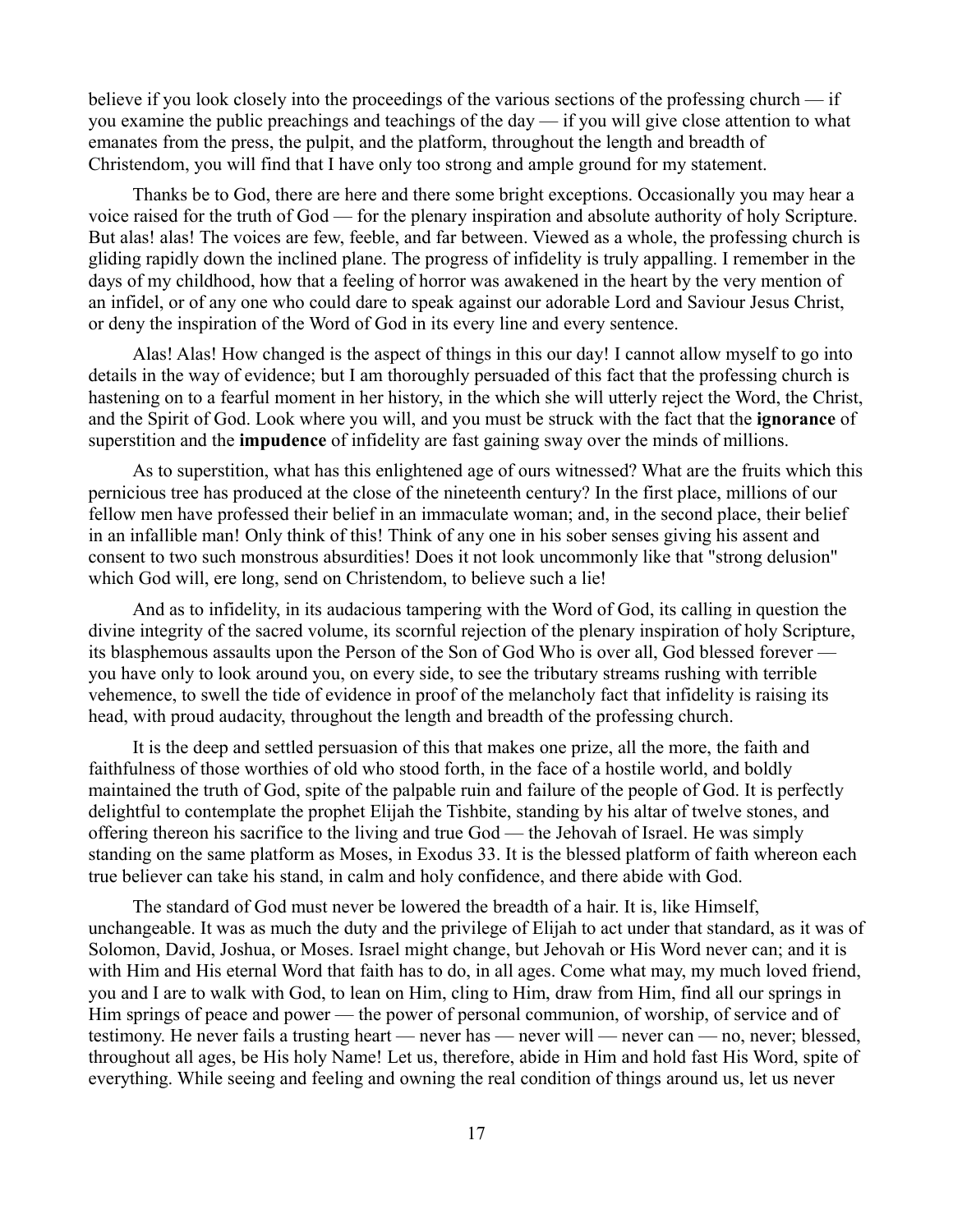forget that we have individually to do with God and the Word of His grace.

### \*\*\*\*\*

I cannot attempt to adduce all the evidence which Old Testament Scripture affords in proof of my present thesis; but there are two or three cases to which I must call your attention in addition to those which I have already brought before you.

I should greatly like to linger with you over the intensely interesting history of Hezekiah — so full of comfort and encouragement, and affording such a powerful illustration of my subject; but I shall pass on to a later section of the inspired history, and take up the case of Josiah, who ascended the throne of his fathers at a moment when the nation had almost reached its very lowest point, and the moral horizon seemed overcast with many a dark and heavy cloud.

I need hardly say, my beloved friend, that I am not going to enter upon anything like an elaborate exposition of the history of the deeply interesting reign of Josiah. This would demand a volume instead of a letter. I merely refer to it now for the purpose of proving my thesis, which, as you will remember, is, "that no matter what may be the condition of the ostensible people of God, at any given time, it is the privilege of the individual believer to tread as lofty a path, and enjoy as high communion as ever was known in the highest and palmiest days of the dispensation."

What, then, was the condition of things when Josiah — a child of eight years old — came to the throne? As gloomy and depressing as it well could be. He was surrounded, we may say, by the accumulated rubbish of ages. He had to grapple with errors and evils introduced by no less a personage than Solomon himself, the very wisest of men.

If any one desires to have a correct idea of the practical state of things in Josiah's day, let him muse over 2 Kings 23. The record is perfectly appalling. There were vessels made for Baal in the temple of the Lord. There were idolatrous priests, burning incense in the high places, in the cities of Judah, and in Jerusalem -incense to Baal, to the sun, and to the moon, and to the planets, and to all the hosts of heaven. There were Sodomites. There were those who made their sons and their daughters to pass through the fire to Molech. There were horses that the kings of Judah had given to the sun. There were high places which Solomon had built for Ashtoreth the abomination of the Zidonians, and for Chemosh the abomination of the Moabites, and for Milcom the abomination of the children of Ammon.

Only conceive, my beloved friend, the man who was used by the Holy Ghost to pen the book of Proverbs, Ecclesiastes, and Canticles, building altars to all these false gods! And these abominations had been allowed to stand amid the reformatory movements of such men as Hezekiah and Jehoshaphat, and to descend, hoary with age, to the days of the youthful Josiah. Indeed we can hardly imagine anything more terribly depressing than the condition of things which surrounded this beloved young monarch. It seemed perfectly hopeless. His spirit might well sink within him, as he beheld such an enormous pile of rubbish, the lamentable and humiliating fruit of many years of gross unfaithfulness and departure from the truth of God. How could it ever be removed? How could he, a mere youth, grapple with such formidable evils?

Then, again, his heart might suggest the inquiry, "Am I the man for such a work? Is it becoming in me, so young, so inexperienced, so little versed in men and things, to set myself up against such a man as Solomon? Why should I pretend to more wisdom than my father? All these institutions have lived on through the times of men far more devoted and holy than I. Surely the things that Hezekiah and Jehoshaphat have left standing, I have no right to abolish. Besides, the case is hopeless. Judgment is inevitable The decree has gone forth. Jehovah has signed the death-warrant of the guilty nation. I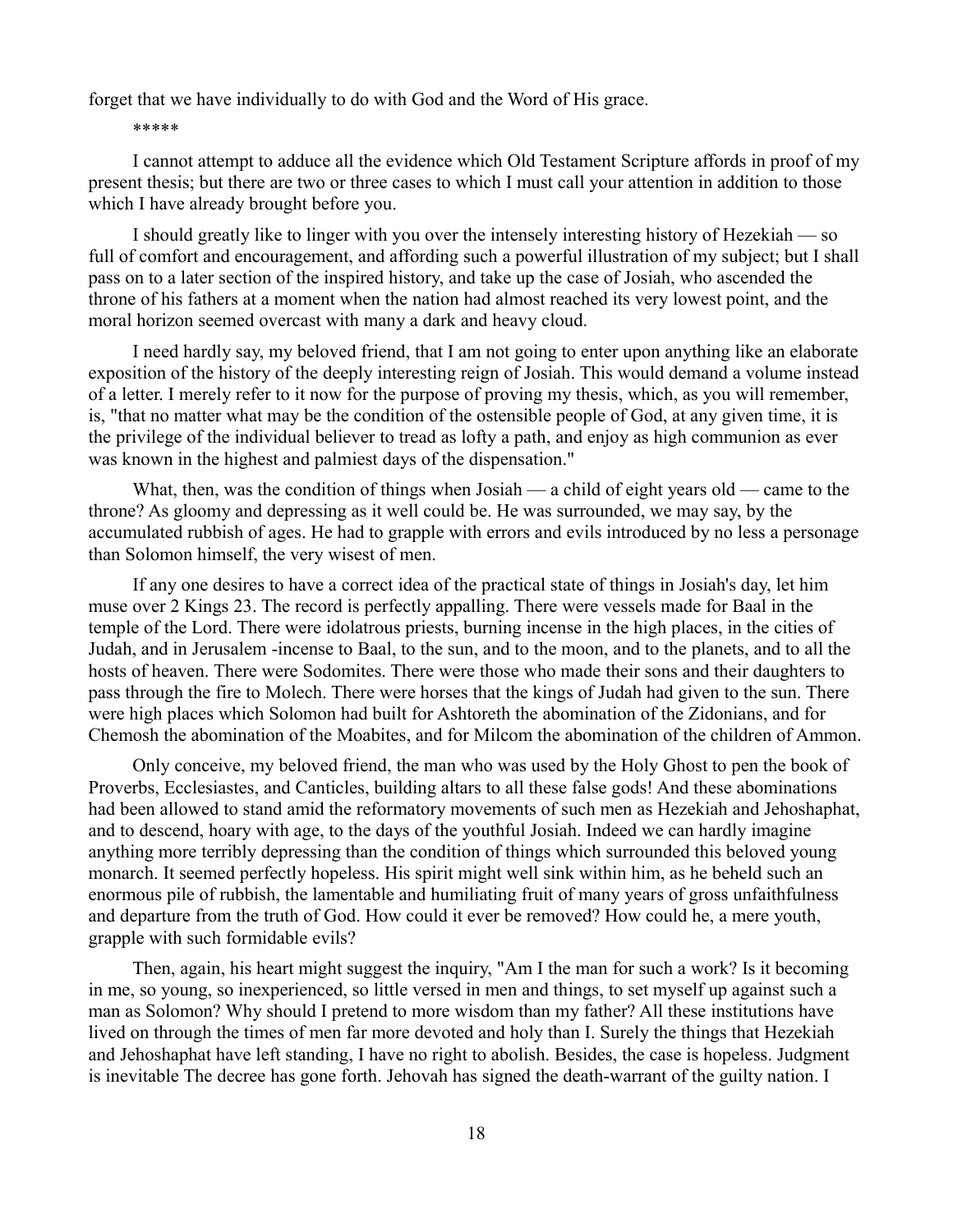hear, already, the thunder's roll. It is not possible for a poor feeble creature like me to stem the tide of corruption, or avert the terrible avalanche of divine judgment. There is no hope. Things must take their course. I am not the man, nor is this the time for reformatory action. I can but yield to inevitable destiny, bow my head, and let Jehovah's governmental chariot move on."

Can you not, my dearest A., easily imagine Josiah adopting such a line of reasoning with his own heart? I know I can. It is, I greatly fear, the precise line that I should adopt, were I in his position. But, thanks be to God, His beloved servant was graciously preserved from all such cowering and contemptible unbelief. He was enabled to take his stand upon the immutable truth of God, and to try by that perfect touchstone all those errors and evils which he found existing around him, and reject them utterly. Josiah felt — and he was divinely right in the feeling — that there was no necessity why he should go on, for a single hour, with aught that was contrary to the mind of Jehovah. It mattered not, the weight of a feather to him — nor should it to any one — who had been the originator of error or evil. It was sufficient for him that it was error and evil. His one business was to reject it all with holy decision and unswerving purpose of heart. It might seem presumptuous in him, so young a man, to lay a disturbing hand upon institutions which had been set on foot by Solomon; but with this he had nothing whatever to do. It was not a question of Josiah versus Solomon; but of truth versus error.

This is a grand point, my beloved friend, for this our own day. We hear a great deal about the Fathers, and learned doctors, and good men, here and there and everywhere. And then again, some talk loudly about the necessity of cultivating largeness of heart, breadth of mind, liberality of spirit, and such like. All this sounds very plausible; and, with a large class of people, it has great weight. But the whole question hangs upon this, Have we got the truth of God, or have we not? Has God revealed His mind to us so that we may know it with all possible certainty? Are we left to human opinion? Have we nothing to go upon or rest in but the *ipse dixit* of some poor erring mortal like ourselves? Is it a question of human authority? Are learning and antiquity sufficient guarantee for infallible truth? Can we rest the salvation of our souls, or the guidance of our conscience, or the ordering of our service upon a church, a council, or any body of men under the sun?

I think I can anticipate your reply to these queries. I am most fully persuaded, dearest A., that you regard the opinions and dogmas of men as the small dust of the balance, when it is a question of positive authority. All human writings, ancient, medieval or modern, are interesting as references; perfectly worthless as authorities. There is but the one supreme and absolute authority, and that is holy Scripture — that peerless, priceless revelation which our God has, in infinite grace, put into our hands, which all may possess if they will, and which possessing, they are rendered blessedly independent of every human authority, past or present.

And this leads me at once to the special point in Josiah's history which I consider so peculiarly applicable to the present condition of things in the church of God. I refer to the discovery of the Book of the Law. "And when they brought out the money that was brought into the house of the Lord, Hilkiah the priest found a book of the law of the Lord given by Moses. And Hilkiah answered and said to Shaphan the scribe, I have found the book of the law in the house of the Lord. And Hilkiah delivered the book to Shaphan. And Shaphan carried the book to the king . . . then Shaphan the scribe told the king, saying, Hilkiah the priest hath given me a book. And Shaphan read it before the king. And it came to pass, when the king had heard the words of the law, that he rent his clothes."

Here, then, we have what may justly be viewed as the grand fact in the life of this most interesting man, namely, the discovery or recovery of the book of the law — the letting in of the full light of divine revelation, first upon Josiah's conscience, and, secondly, upon the entire condition of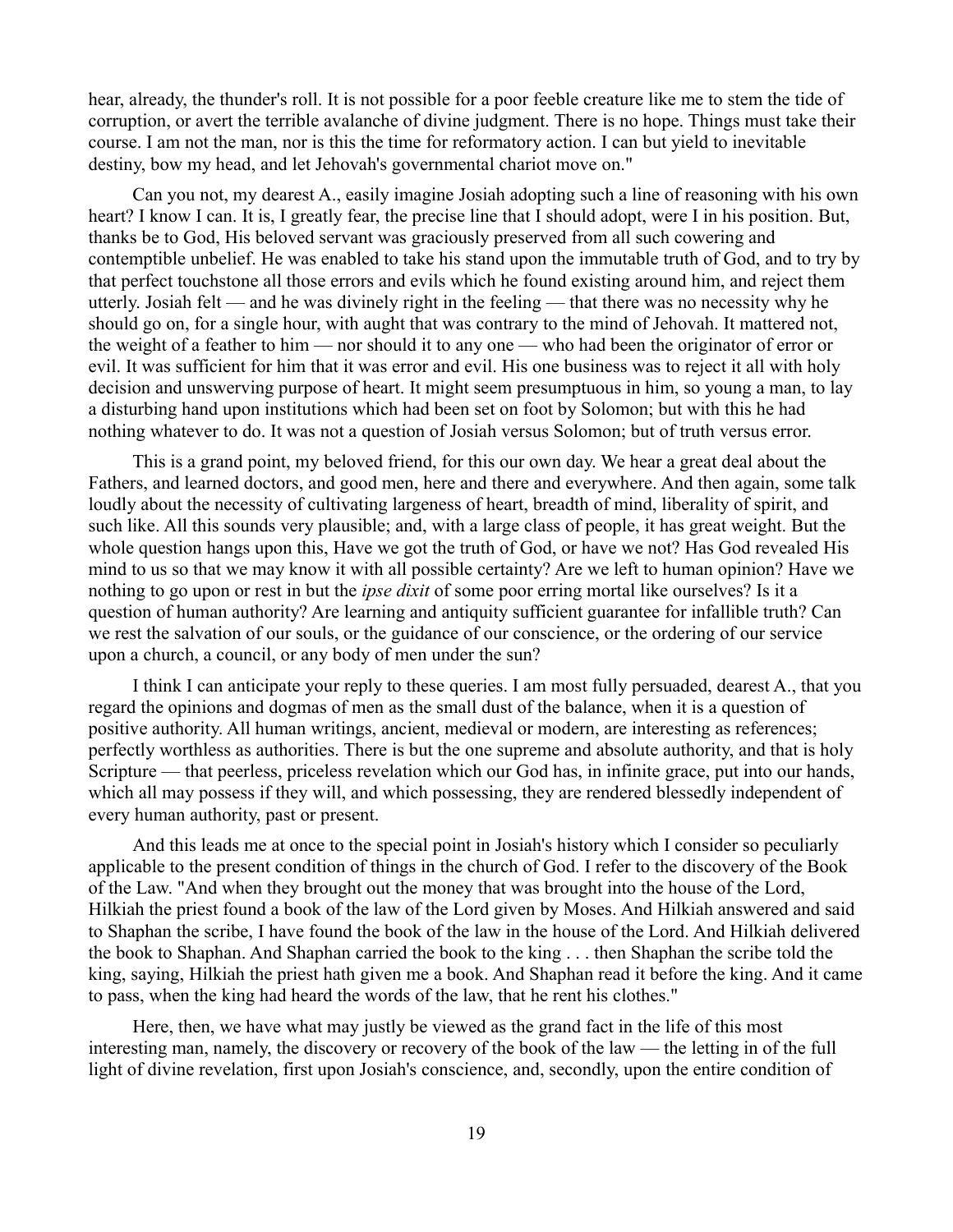things around him. It is a very serious thing for any one — man, woman or child — to stand in the searching light of God's Word. That Word judges everything. It makes no terms with the flesh or the world. It cuts up by the root all within and around us which is not according to God. All this is serious work, and leads to serious results. So Josiah found it in his day, and so all must find it. It is one thing to judge our surroundings by the Word, and it is quite another thing to judge ourselves. Now Josiah began with himself. Before ever he called upon others to listen to the weighty utterances of the law, he rent his own clothes, in true self-judgment beneath their searching power.

Now, my beloved friend, I cannot but feel, and that deeply, that this is precisely what is so much needed, at the present moment, in that which is called the church of God. We want to realize the searching power and to own the commanding authority of the Word of God — its searching power in the heart and conscience — its commanding authority in our whole practical career. The two things will ever go together. The more deeply I feel the action of the Word of God in my own heart, the more I shall feel and exhibit its formative influence upon my entire course, character, and conduct. The Word of God is intensely real and practical. It addresses itself, in living power to the soul, and lets in upon the moral being the very light of God Himself. It applies itself, in divine energy; to all the details of life and conduct — our habits, our associations, our common every-day concerns; and leads us to judge ourselves and our surroundings in the searching light of the throne of God.

All this, my friend, is serious work; and we must go through it, if we are to be used as God's instruments to act upon others. So Josiah felt and proved it in his day. He did not, first of all, rush forth to attack the errors of others. No, he first rent his own clothes, as one thoroughly humbled and selfjudged; and then he called his brethren together, that they too, might hearken to the same powerful testimony, and take the same ground of self judgment and brokenness; for this, he felt, was the only true road to blessing.

It will, perhaps, be objected that there is no analogy between our time and that of king Josiah, inasmuch as the church has had the book of the law in her possession for centuries, whereas to Josiah it was an entirely new thing. There is no force whatever in this objection. What is of moment to us is to see the powerful manner in which the Word of God acted on the heart of Josiah and his brethren. True it is that the church has had the Scriptures in her possession for ages; but is she governed by them? This is the question. Of what possible use is it to make our boast of having the Bible, if, as regards our whole practical life, that Bible be but a dead letter? And where, let me ask, throughout Christendom, is the governing power of the Word owned? Is there a single religious system under the sun, which can stand the test of holy Scripture for one hour? Take any religious body you please, Greek, Latin, Anglican or other, and see if you can find in the New Testament the foundation of its ecclesiastical policy, its clerical orders, or its theological creed.

These may seem bold questions; but we must speak boldly. I ask any upright mind to examine the religious institutions of Christendom in the light of Scripture, and see if they can stand the test. Is this asking too much? Is Scripture to be our guide or not? Is it a sufficient guide? Does it furnish thoroughly to all good works? The inspired apostle says, "Yes." (2 Tim. 3: 16.) What do we say? Are we at liberty to think for ourselves? What is the meaning of that popular phrase, "The right of private judgment?" Is there really such a right? Can we speak of our having any right at all, save indeed a right to the flames of an everlasting hell? It is the height of folly for man to talk of rights. God has a right to rule. It is ours to obey. Doubtless Solomon and many of his successors exercised the right of private judgment when they set up the varied abominations to which I have called your attention. Did Josiah exercise his right in abolishing them? Nay, he acted on the authority of the Word of God. This was the secret of his power. It was not a question of man's judgment at all; had it been so, one man, of course, would have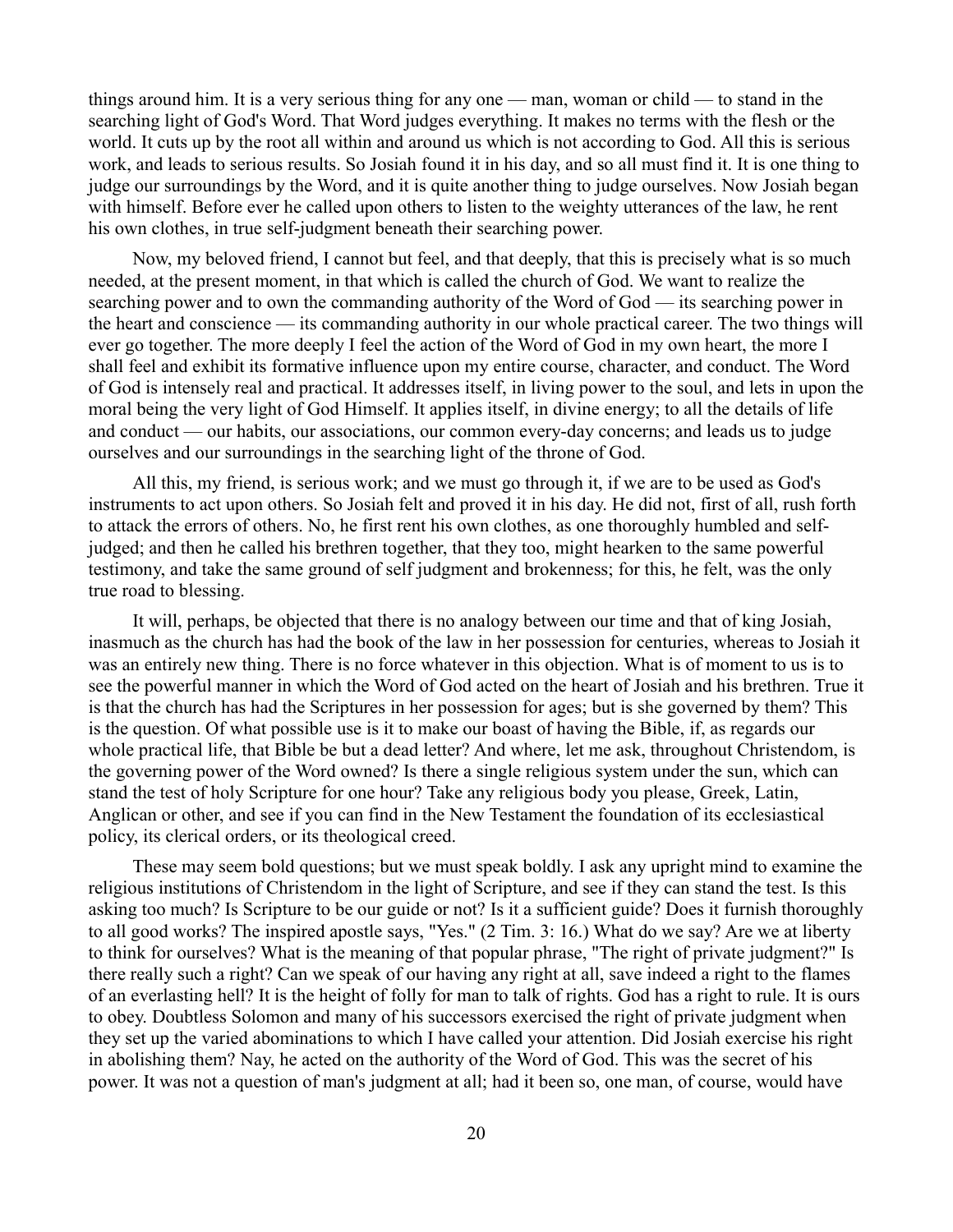had as much right as another. But it was the supreme authority of God's Word. This is what I earnestly desire to establish. It is precisely here, I believe, lies the grand deficiency of the day in which our lot is cast. The divine sufficiency and absolute authority of Scripture are virtually denied though nominally owned. We have the Bible in our hands; but how little we know of its teaching! We go on, from week to week, and year to year, with things which have no foundation whatever in its pages — yea, with things utterly opposed to its teaching; and, all the while, we boast of our having the Scriptures, just like the Jews of old, who made their boast of having the oracles of God, while those very oracles condemned themselves and their ways, and left them without a single plea.

But I must pause. I shall, if you do not object, return to Josiah in my next, and point out the glorious result of his faithfulness in acting simply and entirely upon the supreme authority of THE BOOK OF THE LAW.

### \*\*\*\*\*

The more deeply I ponder the intensely interesting history of Josiah, king of Judah, the more convinced I am that it has a special voice, and a special lesson for the church of God, in this our day. I refer particularly to the beautiful way in which he bowed to the authority of the Word of God. I am well assured that Josiah would have had not one atom of sympathy with the spirit and principles so rife at the present moment, or with the teachings of those whose whole aim and object seem to be to rob us of that inestimable treasure which we possess in the holy Scriptures. He felt and owned the power of the Word of God, its power over his entire course and conduct. He did not, on the one hand, question whether or not God had spoken; nor yet, on the other, whether or not God could make him understand what He said.

Now, these, as you well know dearest A., are the two great questions of the day. Infidelity, with bold and impious front, stands before us, and raises the question, "Has God spoken? — Has He given us a revelation of His mind?" Superstition, with an air of piety, — but it is the piety of profound ignorance, — admits that God has spoken, but raises the question, "Can we understand what He says? Can we know it to be the Word of God, without human authority?"

These questions, though apparently differing so widely in tone, spirit, and character, meet in one point; indeed they are essentially one in their effect as to the Word of God, inasmuch as they both alike completely rob the soul of its power and authority.

The infidel denies altogether a divine revelation. He presumes to tell us that God could not give us a full and perfect revelation of His mind such as we have in the holy Scriptures. Infidels, it seems, can tell us — and certainly they do tell us very plainly what is in their minds; but God cannot tell us what is in His. We have no such thing as a book-revelation of the mind of God. We have plenty of book-revelations of the mind of infidels; but God cannot give us anything of the kind.

Such is the monstrous, bare-faced, audacious ground taken by the infidel, the sceptic, and the rationalist. Excuse my strong language, dearest A., but I find it impossible to speak in measured terms of what I must call the impudence of infidelity which presumes to tell us that our God cannot speak to us — cannot communicate to us what is in His heart — cannot do what any mere earthly father can do with his children, or any earthly master with his servants — cannot express His will.

And why not? we may lawfully ask. Because infidels tell us so. And we are to believe what infidels tell us, though we cannot believe what God says. We are to trust the Lucians, the Paynes, the Voltaires, and the thousands of others of the same miserable school; but we must not, cannot, trust God. And what warrant have we for putting our trust in them? What security do they offer for the truth of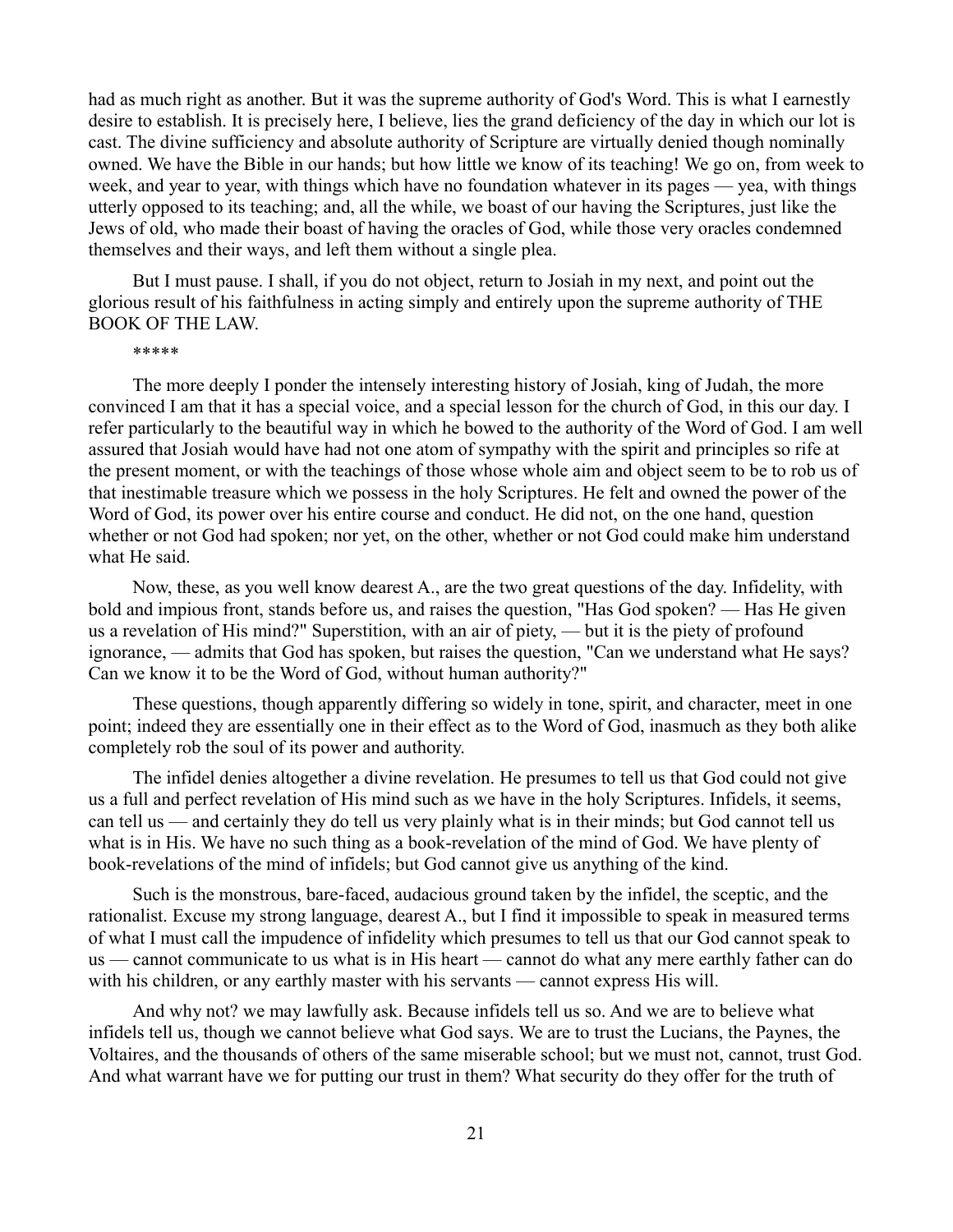their statements? What do we gain by rejecting the Word of God, and accepting the speculations of infidelity? Have we a more solid ground to rest upon?

Ah! my friend, the one grand object of infidelity in all its phases, in all its stages, in all its varied shades of thought and argument, is to shut out from the human soul the blessed light of divine revelation. And I think you will agree with your correspondent in saying that, when once that light is shut out, there is no consistent standing ground short of the pantheism which declares that everything is God, or the atheism which declares there is no God at all.

I confess, my beloved friend, I am deeply impressed with the awful solemnity of all this. People are not aware of what is involved in the very first and faintest shade of scepticism. They do not see that to admit into their hearts a doubt as to the divine authenticity of the Bible, is to get upon the edge of an inclined plane which leads directly down to the blackness and darkness of utter atheism. The only real knowledge we can have of God is contained in the Scriptures; and hence, if we are deprived of them, we are deprived of God.

The infidel may tell us that God is to be known in creation. Did any one ever find Him out there? No doubt, creation does prove the existence of a Creator, as we read in the first chapter of the epistle to the Romans, "The invisible things of Him from the creation are clearly seen, being understood by the things that are made, even His eternal power and Godhead; so that they are without excuse." Creation yields a testimony which the heathen were bound to receive, and, had they received it, a higher light would assuredly have shone upon them. But they did not receive it, nay, they actually worshipped the things that were made, instead of the One Who made them. Philosophers talk of rising from nature up to nature's God. But nature is a ruin, and man himself a ruin in the midst of ruin; and instead of rising to nature's God, he makes a god of nature, and degrades himself below the level of a beast. See Romans 1: 21-32.

The plain fact is, we cannot do without a divine revelation; and that revelation we possess in the holy Scriptures. God has given us a Book, all praise and thanks to His Name! — which speaks to our hearts with divine power and clearness. There is no mistaking it, it carries its own credentials with it. It judges us thoroughly, unlocks every chamber of the heart, discloses the deepest moral springs of our being, lays bare every motive, every thought, every feeling, every desire and imagination. It is, as the inspired apostle tells us, "Quick and powerful, and sharper than any two-edged sword, piercing even to the dividing asunder of soul and spirit, and of the joints and marrow, and is a discerner of the thoughts and intents of the heart." Hebrews 4: 12.

But not only has He given us a Book; but He can make us understand what it says. And here, my beloved friend, you and I join issue — triumphantly and thankfully join issue with the ignorance of superstition. We confront the cool impudence of infidelity, with the calm and firm statement that our God has spoken. We meet the blind ignorance of superstition with the distinct and decided declaration that our God can make us understand what He says.

This, I believe, is the true way to meet both the one and the other of these evil agencies of the devil, in this our day, which, as I have said, do both alike rob the soul of the inestimable boon of holy Scripture. It is well that our young people especially should be convinced of the fact that they are as thoroughly deprived of the Word of God by superstition as by infidelity. If I must look to man to assure me that Scripture is the Word of God or to interpret its meaning to my heart, then I maintain that it is not the Word of God at all, and my faith does not stand in the power of God, but in the wisdom of man. If God's Word needs man's guarantee or interpretation, it ceases to be a divine revelation to my soul.

It is not, dearest A., that you or I would undervalue what are called external evidences in proof of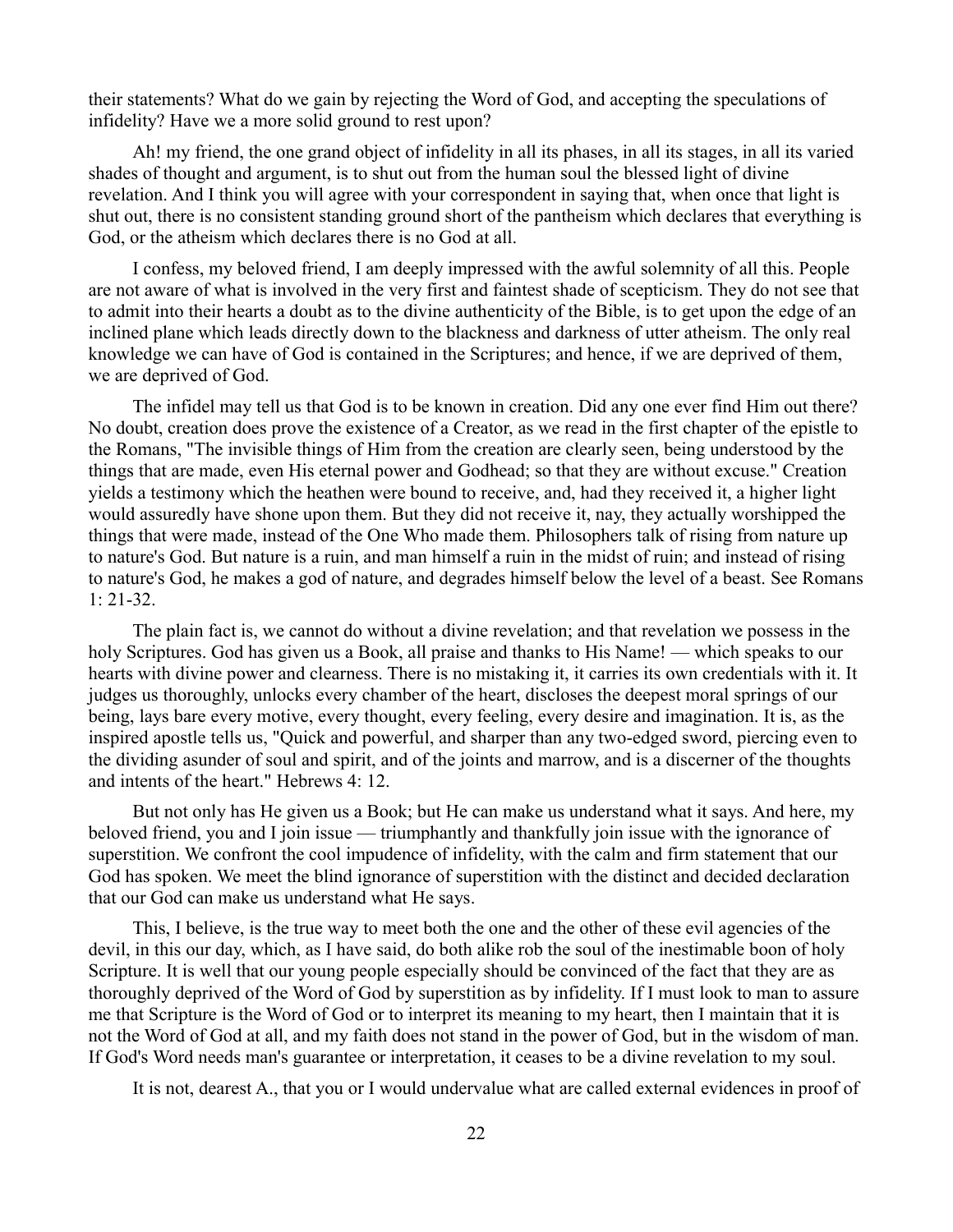the divine authenticity of the Bible; nor yet that we do not prize human ministry in the exposition of Scripture. Nothing of the kind. I believe we very highly estimate both the one and the other. But then what I feel is important, just now, is that the Word of God should be received in its own divine sufficiency, authority and supremacy. It needs no credentials from man. It is perfect in itself, because it is from God. It could not add a single jot or tittle to the power, value, and authority of holy Scripture, to say that all the councils that were ever convened — all the doctors that ever taught — all the fathers that ever wrote — in a word, the voice of the universal church for the last eighteen centuries bore testimony to the authenticity of the Scriptures of the Old and New Testament.\* And, on the other hand, it could not, in the smallest degree, touch the integrity of those peerless writings though all these authorities that I have named were to call in question their divine inspiration. If the Scriptures be not received on their own authority, if they need human testimony to assure us of their divinity, or if they need human aid to enable us to understand them, then they are not the Word of God. But, being the Word of God, they are divinely perfect, not only for the salvation and guidance of the individual soul, but also for all the exigencies of the church of God during its entire history in this world.

\*We can say "the last twenty centuries" — Ed.

This, my beloved and valued friend, is the solid ground on which we stand — all praise and thanks to our God for giving us such a ground! We firmly and reverently believe in the divine authority, the all-sufficiency, and the absolute supremacy of holy Scripture. The speculations, the reasonings, the learned argument and fine-drawn theories of all the infidels, sceptics, and rationalists that ever lived or are now living on this earth, have no more weight with us than the pattering of rain upon the window. And why? Because we know we have a divine revelation. How do we know it? Ask a man at the side of a mountain how does he know the sun is shining? Tell him that many very learned men have found out by their learning that there is no sun at all; while others declare that though the sun does shine, he cannot enjoy its beams without their assistance. Can we not well imagine his reply? I believe he would say, "I know nothing and care nothing about learned men, but I know the sun shines, because I have felt the power of his beams."

Now, I am quite sure that learned infidels would sneer at such a mode of settling the question. But I am very much disposed to think it is about the best mode after all. I do not see that much is gained by arguing with infidels. It is all very well to help souls that are afflicted with honest doubts, or troubled by the suggestions of the infidel mind. But to attempt to argue with infidels about the divine inspiration of the Bible is about as hopeless a task as to discuss the differential calculus with an ignorant crossing-sweeper. *The power of the Word must be felt in the depths of the soul.* Where this is the case, no argument is needed. Where it is not, no argument will avail. "Come, see a Man which told me all things that ever I did: is not this the Christ?" This was sound reasoning. Yes, and it is equally sound for you and me to say, "Come, read a Book, which told me all things that ever I did: is not this the Word of God?"

Yes, my beloved friend, I do believe the internal evidences of the Word of God are, at once, the most precious and powerful of any that can be produced. If it be true, as one of our own poets has told us, that "God is His own interpreter" in providence, it is none the less, but very much more true that He is His own interpreter in Scripture. If God cannot make me understand what He says, no man can; if He does, no man need. When this solid ground is clearly seen and firmly occupied, we are, through grace, prepared to meet the insolence of infidelity, the ignorance of superstition, and the feebleness of many of our modern apologies for the written Word of God. And, in addition to this, we are in a position to estimate at their proper value all the external evidences that can be produced in proof of the divinity of our precious Bible. Such evidences are of the deepest interest. Who, but the most thoughtless, can fail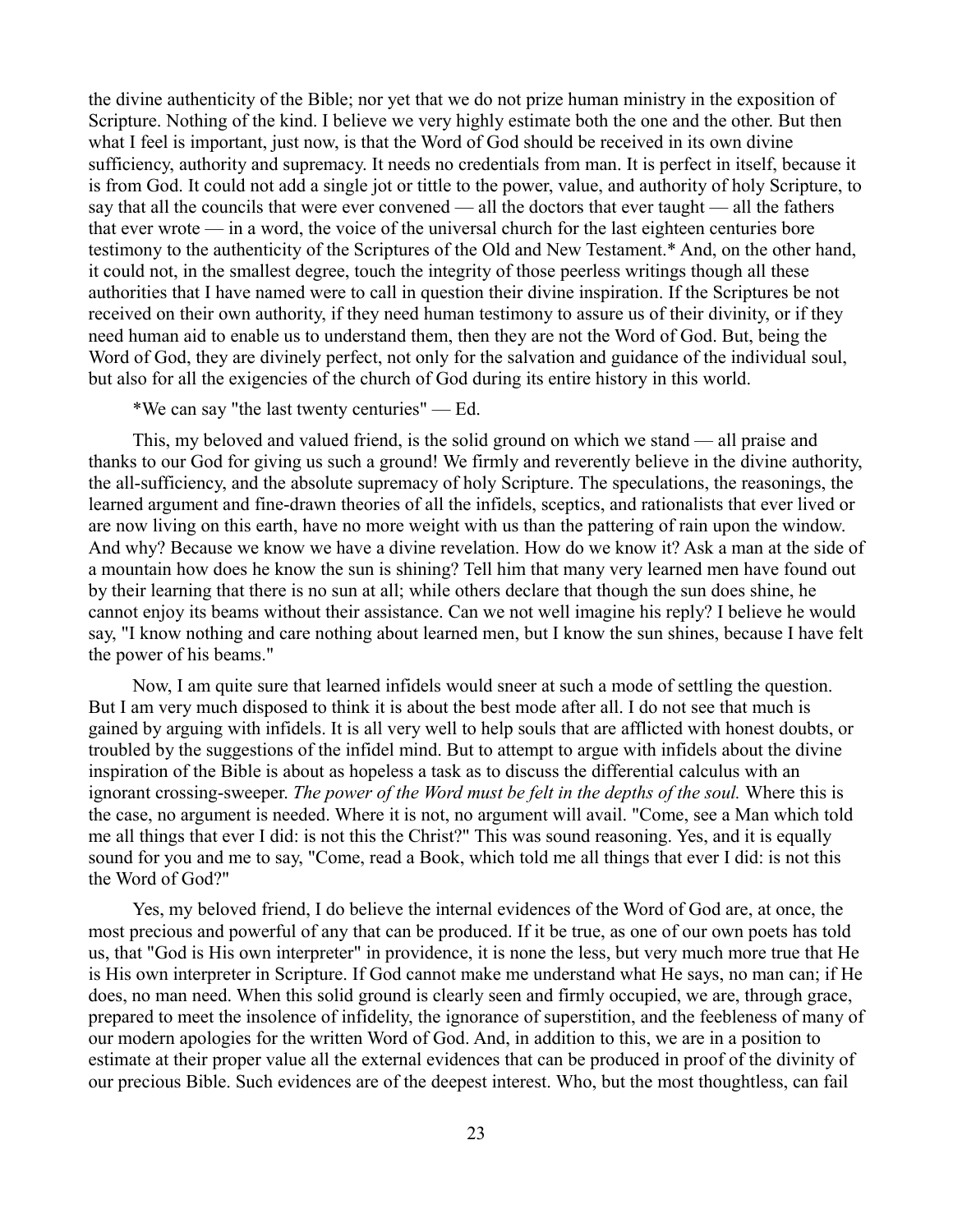to be arrested by the very history of the Book? Take that one fact of its having been, for over a thousand years, in the custody of a corrupt and apostate church that would, most willingly, have crushed it into annihilation. There lay the peerless volume, buried in the dark cloisters of Rome, chained, like a hated prisoner, in the gloomy vaults of her monasteries. Who watched over it there? Who preserved it? Who warded off the destructive hand? Who but the One Whose Spirit penned its every line? Who can fail to see the Hand of God in the preservation of the Book, just as distinctly as we recognize His Spirit in its inspiration?

Assuredly, we can say, "It is not that we value external evidences less, but we value internal evidences more." A man might be intellectually convinced by the marvellous array of facts in the history of the Bible that it is, in very deed, the Word of God, and yet never have felt its living, quickening, saving power in his own soul. Whereas the man who has felt this latter, while he prizes the former, is entirely independent of them.

But there is one other fact, dearest A., to which I must call your attention, ere I close this letter, and that is the marked honour and dignity put upon the holy Scriptures by our Lord Jesus Christ Himself. In His conflict with Satan, in the wilderness, His one reply was, "It is written." In His conflict with wicked and wily men, His one standard of appeal was the holy Scriptures. When equipping His servants for their work, He opens their understanding that they might understand the Scriptures. And then, just as He is about to ascend into the heavens, He casts them simply upon the same divine and eternal authority, the holy Scripture, "It is written."

What an answer is here, both to infidelity and superstition! He gives us the holy Scriptures, and He enables us to understand them. What a mercy! What an unspeakable privilege! What a grand reality! We possess, each one for himself, that precious Book on which our blessed Lord Himself ever fed, by which He lived, as a Man, in this world, by which He shaped His way, by which He silenced every adversary, which He ever used in His public ministry and in His private life — the blessed Word of God which He Himself has put into our hands, in order that we may find it to be what our adorable Lord and Master ever found it in the whole of His marvellous life and service.

Will my beloved friend think I have wandered far away from my thesis? I trust not. I believe you will feel with me that the line which I have pursued in this letter bears, most pointedly, upon "the present condition of things in the church of God." We may have another glance at Josiah, and, meanwhile, I shall subscribe myself, as ever,

#### \*\*\*\*\*

I must ask you still to linger with me for a little over the stirring times of Josiah, king of Judah; but it is only for the purpose of looking particularly at one grand effect of his beautiful subjection to the authority of holy Scripture. I allude to the celebration of the passover, that great foundation feast of the Jewish economy. If I mistake not, we shall find in this event not only a most striking illustration of our thesis, but also some most valuable and weighty instruction bearing pointedly on "the present condition of things in the church of God."

"Moreover Josiah kept a passover unto the Lord in Jerusalem: and they killed the passover on the fourteenth day of the first month." This was acting according to the very highest principles of the institution. Hezekiah kept the passover in the second month, thus availing himself of the provision which grace had made for a defiled condition of things. (See Num. 9: 3; compare with vers. 10, 11.) But Josiah took the very highest ground, as simple faith ever does. God's grace can meet us in the very lowest condition in which we may be found; but He is ever glorified and gratified when faith plants its foot on the loftiest ground, as presented by divine revelation. Nothing so delights the heart of God as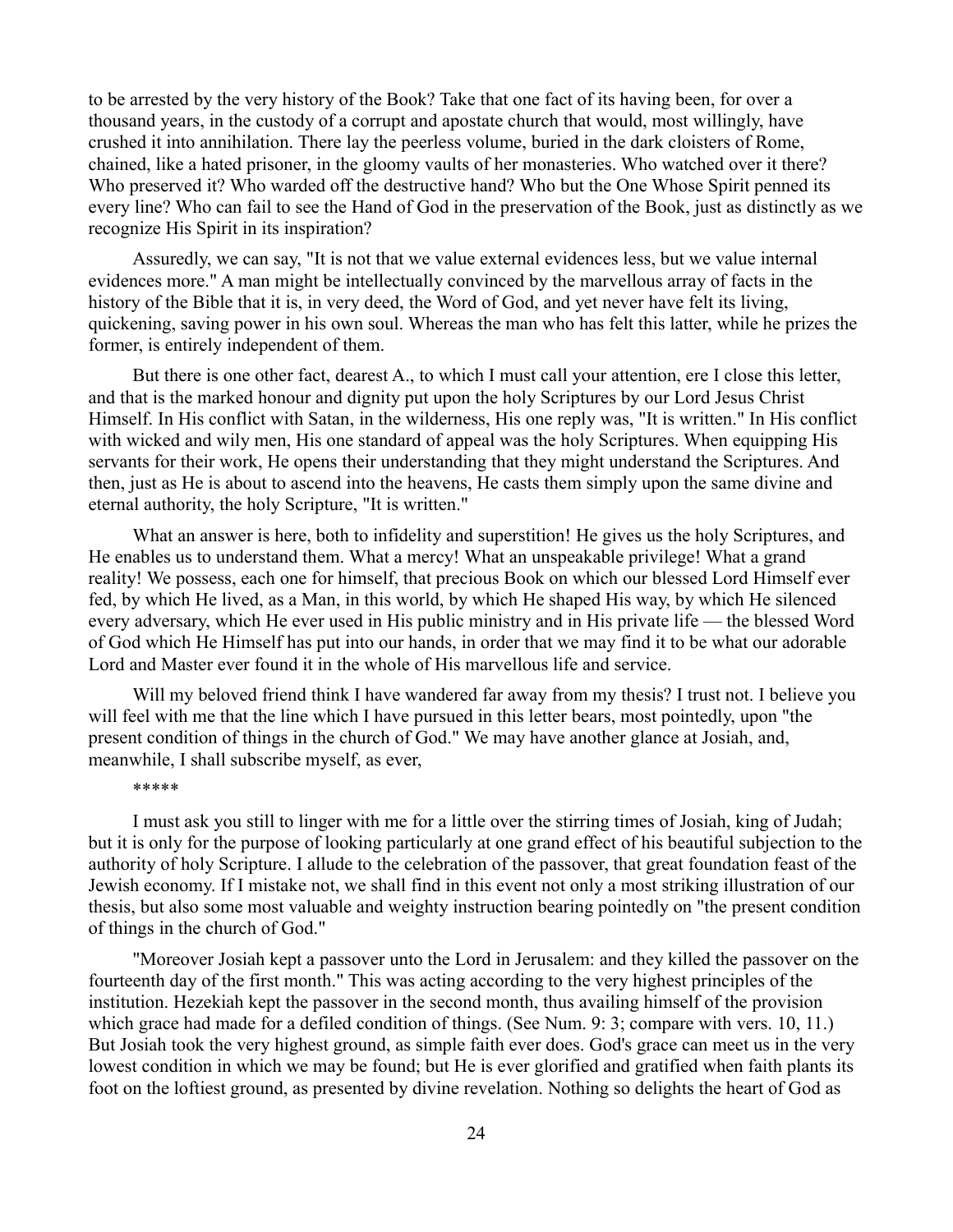the largest appropriation of an artless faith. Blessed forever be His holy Name

"And he set the priests in their charges, and encouraged them to the service of the house of the Lord. And said unto the Levites that taught all Israel, (not merely Judah) which were holy unto the Lord, Put the holy ark in the house which Solomon the son of David king of Israel did build; it shall not be a burden upon your shoulders: serve now the Lord your God, and His people Israel. And prepare yourselves by the houses of your fathers, after your courses, according to the writing of David, king of Israel, and according to the writing of Solomon his son. And stand in the holy place, according to the divisions of the families of the fathers of your brethren the people, and after the division of the families of the Levites.

So kill the passover, and sanctify yourselves, and prepare your brethren, that they may do according to the Word of the Lord by the hand of Moses." 2 Chron. 35: 1-6.

Here, then, my dearest A., we have an uncommonly fine illustration of the first part of our thesis, namely, that "whatever may be the condition of the public body, it is the privilege of the individual believer to occupy the very highest possible ground." We find Josiah, in the above passage, going back to the divine standard in reference to the great central feast of Israel. All must be done "according to the word of the Lord by Moses." Nothing less, nothing lower, than this would do. Unbelief might suggest a thousand difficulties. The heart might send up a thousand reasonings. It might seem presumptuous, in the face of the general condition of things, to think of aiming at such a lofty standard. It might seem utterly vain to think of acting according to the word of the Lord by Moses. But Josiah was enabled to plant his foot on the loftiest ground, and to take the widest possible range. He took his stand on the authority of the word of the Lord by Moses; and, as to his range of vision, he took in nothing less than the whole Israel of God.

And Josiah was right. You and I, my beloved and valued friend, are thoroughly persuaded of this. We feel assured that no other line of action would have been according to the integrity of faith, or to the glory of God. True, alas! Israel's condition had sadly changed, but no change had come over "the Word of the Lord by Moses." The truth of God is ever the same, and it is by that truth, and nothing else, that faith will ever shape its way. God had not varied His instructions to the celebration of the passover. There was not one way for Moses, and another way for Josiah, but God's way for both. Josiah felt this, and he acted accordingly.

And mark the glorious result. "So all the service of the Lord was prepared the same day, to keep the passover, and to offer burnt-offerings upon the altar of the Lord, according to the commandment of king Josiah. And the children of Israel that were present kept the passover at that time, and the feast of unleavened bread seven days. *And there was no passover like to that kept in Israel from the days of Samuel the prophet; neither did all the kings of Israel keep such a passover as Josiah kept,* and the priests, and the Levites, and *all Judah and Israel* that were present, and the inhabitants of Jerusalem. In the eighteenth year of the reign of Josiah was this passover kept." 2 Chron. 35: 16-19.

Surely, my dear friend, this is something worth pondering. We have here a striking proof of our statement, that "In darkest days it is the privilege of faith to enjoy as high communion as ever was known in the highest and palmiest moments of the dispensation." Is it not perfectly magnificent to behold in the days of Josiah, when the whole Jewish polity was on the very eve of dissolution, the celebration of a passover exceeding in its blessedness any that had ever been kept from the days of Samuel the prophet? Does it not prove to our poor narrow unbelieving hearts that there is no limit to the grace of God, and no limit to the range of faith?

Assuredly it does. God can never disappoint the expectations of faith. He did not, He would not,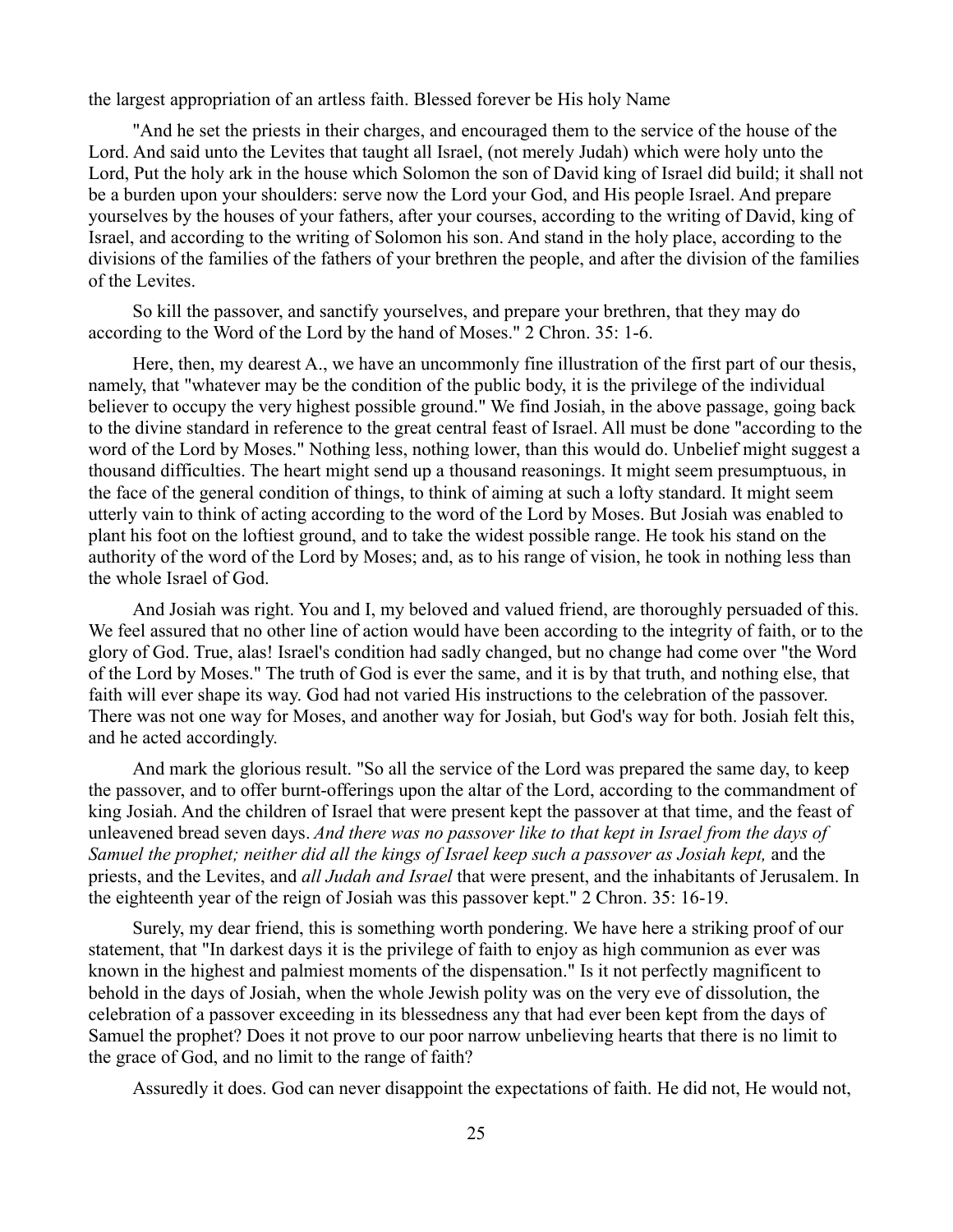He could not tell His servant Josiah that he had made a mistake in taking such high ground, that he had entirely miscalculated, that he ought to have lowered his standard of action to the level of the nation's moral condition. Ah! no, dearest A., this would not have been like our God at all. Such is not His manner, blessed and praised be His glorious Name for evermore!

Was it that Josiah did not feel and own the general condition of things as also his own personal failure? Let his penitential tears and rent garments answer. "As for the king of Judah, who sent you to inquire of the Lord, so shall ye say unto him, Thus saith the Lord God of Israel concerning the word which thou hast heard. Because thine heart was tender, and thou didst humble thyself before, God, when thou heardest His words against this place, and against the inhabitants thereof, and humbledst thyself before Me, and didst rend thy clothes, and weep before Me; I have even heard thee also, saith the Lord."

Assuredly Josiah felt the ruin, and wept over it. But he could not surrender the truth of God.

He could rend his garments, but he could not, and would not, lower God's standard. If all was in ruin around him, that was the very reason why he should keep close, very close, to the Word of God. For what else had he to cling to? Where was there a single ray of light, where one atom of authority, where a single hair's-breadth of solid standing ground, save in the imperishable revelation of God? And was not that word for him just as distinctly as it had been for Moses and Joshua, Samuel, and David, and Solomon? Was not he to listen to its voice, and bow down to its holy authority? Were not its priceless lessons as distinctly for him as for all those who had gone before him?

You and I, my friend, have no difficulty as to the true answer to all these inquiries. But how many there are at the present moment who would fain persuade us that the Bible is not a sufficient guide for us at this stage of the world's history. Such changes have taken place, such discoveries have been made in the various fields of scientific investigation, that it is puerile to contend for the all-sufficiency of Scripture at this advanced period of the world's history. In fact, they would have us believe that man's mind has got in advance of the mind of God, for this is the real amount of the argument. This is what it means, if it means anything. God has written a book for man's guidance, but that book is now found to be insufficient. A flaw has been discovered in the revelation of God by man's sagacious and powerful intellect!

And what, then, are we to do? Whither are we to turn? Can it be possible that God has left His people to drift about in a wild, watery waste, without compass, rudder, or chart? Has our Lord Christ left His church or His servants without any competent authority or infallible guidance? Ah! no, blessed be His peerless Name! He has given us His own perfect revelation — His own most precious Word, which contains within its covers all we can possibly want to know, not only for our individual salvation and guidance, but also for all the most minute details of His church's history, from the moment in which it was set up upon this earth until that longed-for moment in which He will take it to heaven.

But I must not pursue this line any further just now, deeply as I feel its immense importance. I have referred to it in a former letter, and I shall now for a moment seek to point out what I consider to be a grand lesson for this our day — a lesson strikingly taught in Josiah's passover.

We invariably find that the heart of every pious Jew — every one who bowed to the authority of the law of God — turned with a deep, fond, and intense interest to that grand central and foundation feast of the passover, in which, amongst other things, the great truths of redemption and the unity of Israel were strikingly shadowed forth. Every true Israelite, every one who loved God and loved His Word, found delight in the celebration of that most precious institution. It was the impressive memorial of Israel's redemption — the significant expression of Israel's unity. Its strict observance, according to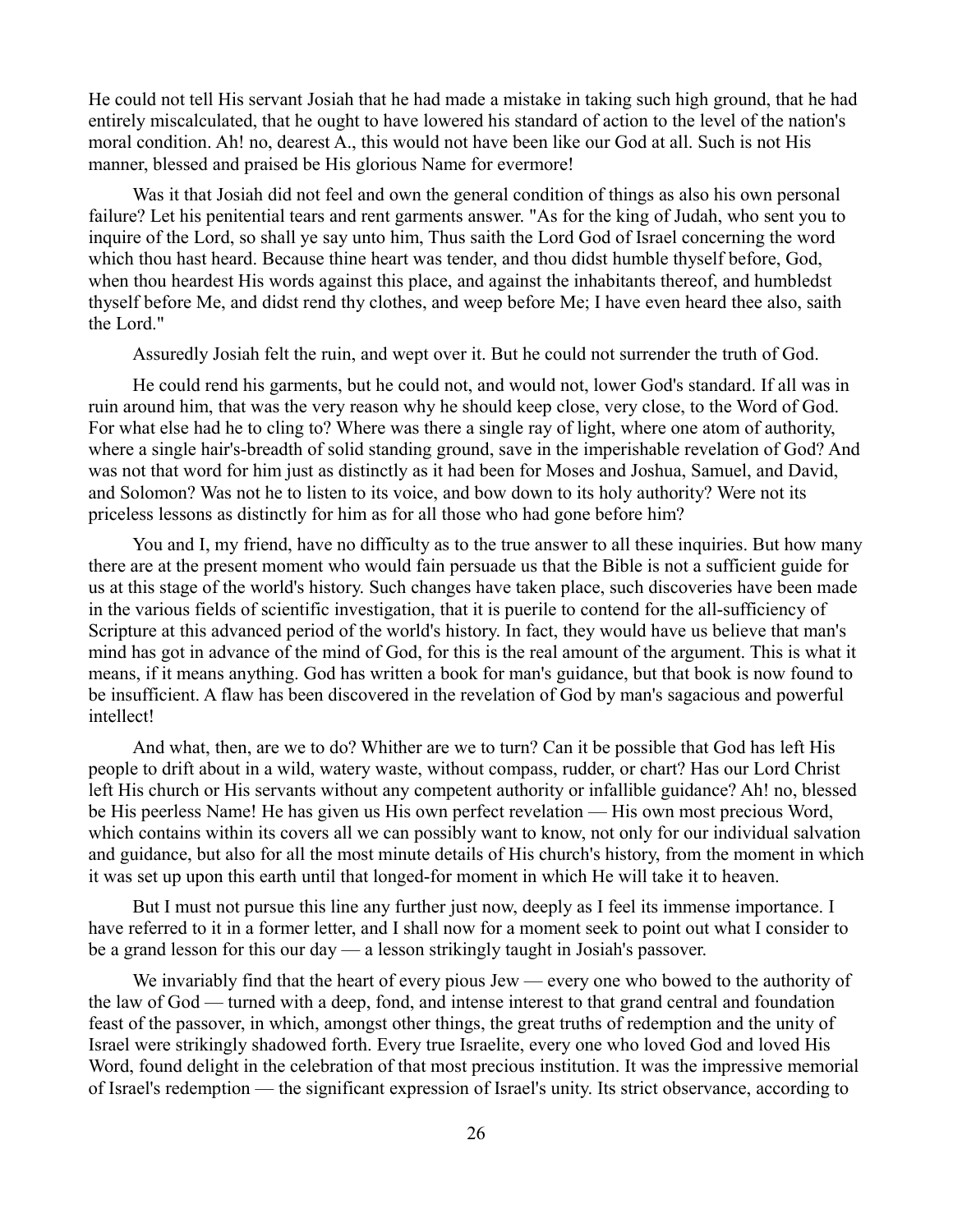all its divinely appointed rites and ordinances, was an obligation binding upon the whole congregation of Israel. The wilful neglecter of it was to be cut off from the congregation. It was neither to be neglected on the one hand, nor tampered with on the other. We could not conceive a faithful Israelite altering a single jot or tittle of the prescribed order of the feast. Neither, as to the time nor the mode of its celebration, was there the slightest margin left for the insertion of human thoughts on the subject. The Word of the Lord settled everything. The idea of any one undertaking to alter the time or the manner of keeping the all-important feast would never, we may safely assert, enter the mind of any pious God-fearing, member of the congregation. If we could conceive any one having the boldness to say that it was quite the same whether the passover was celebrated once a year, or once in three years; and, further, that it was quite the same whether the paschal lamb was sodden or roast, whether there was unleavened bread or not; in short, that, provided people were sincere, it did not matter how the thing was done. How would such an one have been dealt with? Numbers 9 supplies the answer — a brief, but solemn, answer! — "He shall be cut off."

Now, my beloved and valued friend, I take it for granted that you agree with your correspondent in thinking that what the feast of the passover was to a faithful Israelite, that the feast of the Lord's supper is to a true Christian. That was the type, this the memorial, of the death of Christ. This, I presume, will not be called in question by any devout student of Scripture.

I am not now going to occupy your time with an elaborate exposition of the principles of the Lord's supper. I merely call your attention to the weighty facts in connection with it, namely, that in no other way than by eating the Lord's supper do we set forth the great truth of the unity of the body — in no other way do we set forth the death of our Lord. We may speak of these things, hear of them, write about them, read about them, sing about them, profess to hold them as true; but only by eating the Lord's supper according to the Word of God do we give expression to them.

As to the first of these most weighty facts, 1 Corinthians 10 is conclusive. "The cup of blessing which we bless, is it not the communion of the blood of Christ? The bread which we break, is it not the communion of the body of Christ? For we being many are one loaf, one body: for we are all partakers of that one loaf."

This is most instructive. It teaches us with all possible distinctness that the Lord's supper is preeminently a communion feast. It cuts up by the roots the notion of any one receiving the Lord's supper as a mere individual. Not only is there no meaning, and no value, in such a thing, but it is positively false and mischievous, because antagonistic to holy Scripture. "The bread which we break, is it not the communion of the body of Christ?" To make it an individual thing — to set aside the thought of the body — is to mar the integrity of the divine institution, and break the bones of the paschal lamb. It is absolutely essential to the true celebration of the Lord's supper that the unity of the body should be set forth in the one loaf, of which we all partake. If this be set aside or tampered with, we do not keep the feast according to the mind of Christ. The one loaf on the table of our Lord sets forth the one body, and we, by partaking of that one loaf, give expression to our holy fellowship in the unity of that body.

Now, my beloved friend, it seems to me that this is a deeply important aspect of the Lord's table, and one not sufficiently understood or carried out in the professing church. I speak not now of the gross error involved in speaking of the Lord's supper as a sacrifice for the sins of the living and the dead, or as a sacrament or a covenant between the soul and God. All this would be unhesitatingly rejected by the great majority of true Christians.

But does it not strike you that we are all lamentably deficient in apprehending and expressing the precious truth of the unity of the body in the celebration of the Lord's supper? Is there not a strong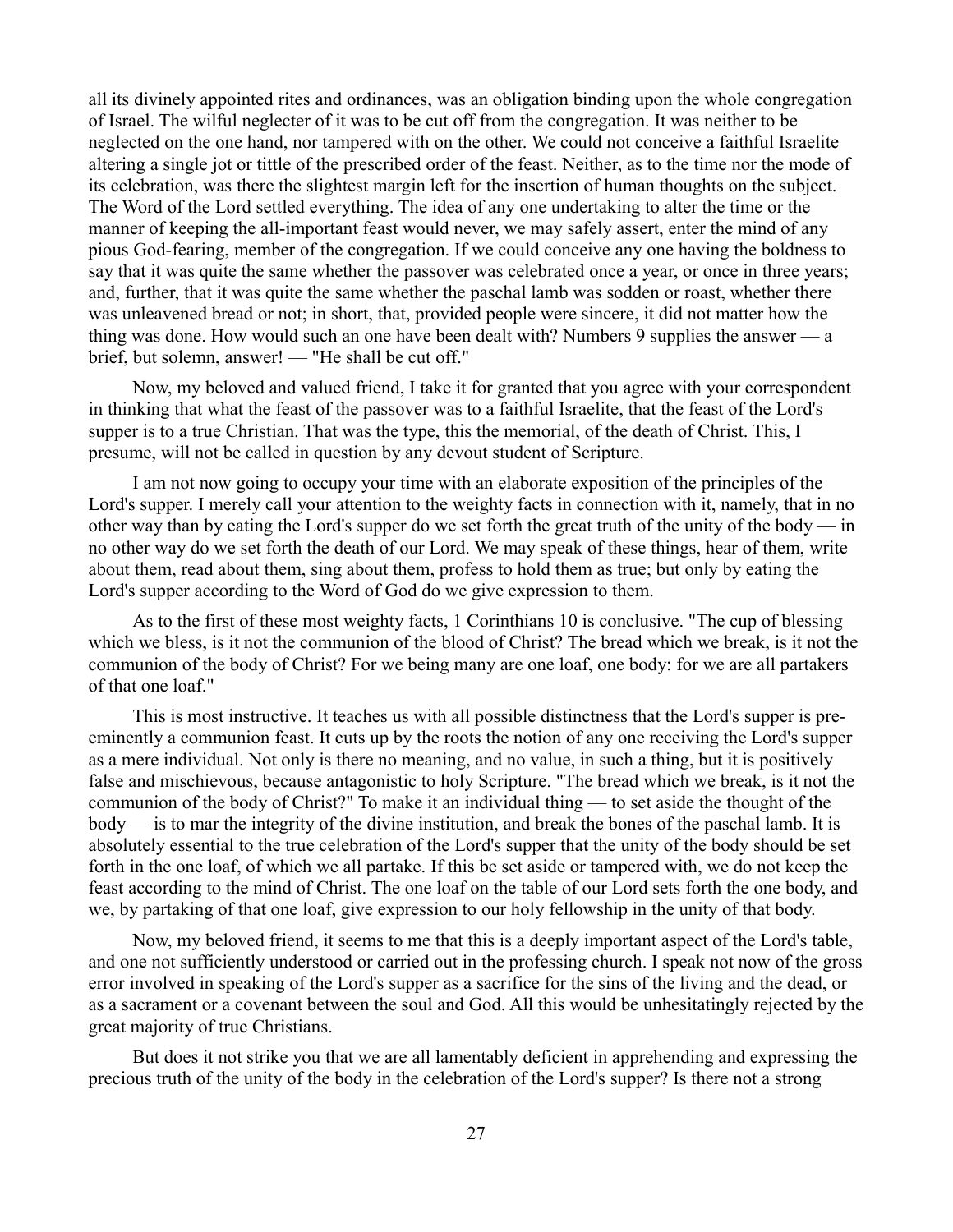tendency in our minds to make that precious feast merely an individual thing between our own souls and the Lord? We think of our own blessing, our own comfort, our own refreshment; or, it may be that many go to the table as a means whereby they may be brought somewhat nearer to Christ, thus placing it on an utterly false basis, and surrounding it with a legal atmosphere.

All this demands our most serious consideration. It behoves all Christians to look well to their foundations as to this matter. We want to come with all humility of mind and teachableness of spirit to the Word of God, and bend our attention to its teaching, in this important question. If it be true that partaking of the Lord's supper in the Lord's appointed way is the only act in which we express the unity of the body, should we not examine whether we are, in this matter, acting according to the mind of Christ? Is it not a very serious thing for Christians to neglect the Lord's table? Must it not grieve the heart of Christ to find any of His beloved members satisfied to go on from week to week, and month to month, without ever keeping the feast? Is it possible that a Christian can be in a right state of soul who habitually absents himself from that feast which alone sets forth a truth so precious to Christ, namely, the unity of His body? or can any true lover of the Lord Jesus be satisfied to go on for weeks and months without ever partaking of that which alone calls his crucified Lord to remembrance: The New Testament teaches us that "on the first day of the week" the Lord's people "came together to break bread." "The Lord's supper" and "the Lord's day" are blessedly linked together by the teaching of the Holy Ghost. Have we, then, an authority to tamper with this divine order? Are we authorized to alter the time or the mode of keeping the feast? Have we any right to make it once a month, or once a quarter, or once in six months?

These are plain questions for the heart and conscience of every Christian. I shall leave them to act.

\*\*\*\*\*

It seems a long time since I last addressed you. It has been a very remarkable time to me, as you may judge, when I tell you that for eight weeks I was wholly unable to take a pen or a book in my hand. But, through infinite mercy, though I could not write or read, I could think; and amongst various subjects, one especially has engaged my attention, namely the question of the Lord's supper, viewed as the index of the state of the church — the state of the hearts of professing Christians with reference to our blessed Lord Jesus Christ.

This has interested me a good deal. I referred to it briefly at the close of my last letter, but, if you will allow me, I shall go a little more fully into it.

I think you will admit that we are perfectly warranted in viewing the history of the Lord's supper as a very remarkable moral indicator of the true practical condition of the church — of the real state of the hearts of Christians toward our Lord Christ. We should, I think, be justified in concluding that, had the church remained true in heart to Christ, the Lord's supper — that inexpressibly precious memorial of Himself in His death — would always have maintained its own divinely-appointed place, exhibited its own divinely-appointed elements and set forth its own grand and important truths. Instituted, as it was, by our blessed Lord, "the same night in which He was betrayed" — appointed by Him expressly to be the affecting memorial of Himself in His death — to call Him to mind, in that marvellous scene in which He gave up His life for us, we might surely expect that all who really loved Him, all who had been taught to prize His death as the only, the necessary, and the everlasting foundation of all their blessedness — all who truly loved and reverenced His precious commandments — would be most jealous in their affectionate maintenance of all the features, facts, and elements of the Lord's supper. He Himself has said, "If ye love Me, keep My commandments." And again, "He that hath My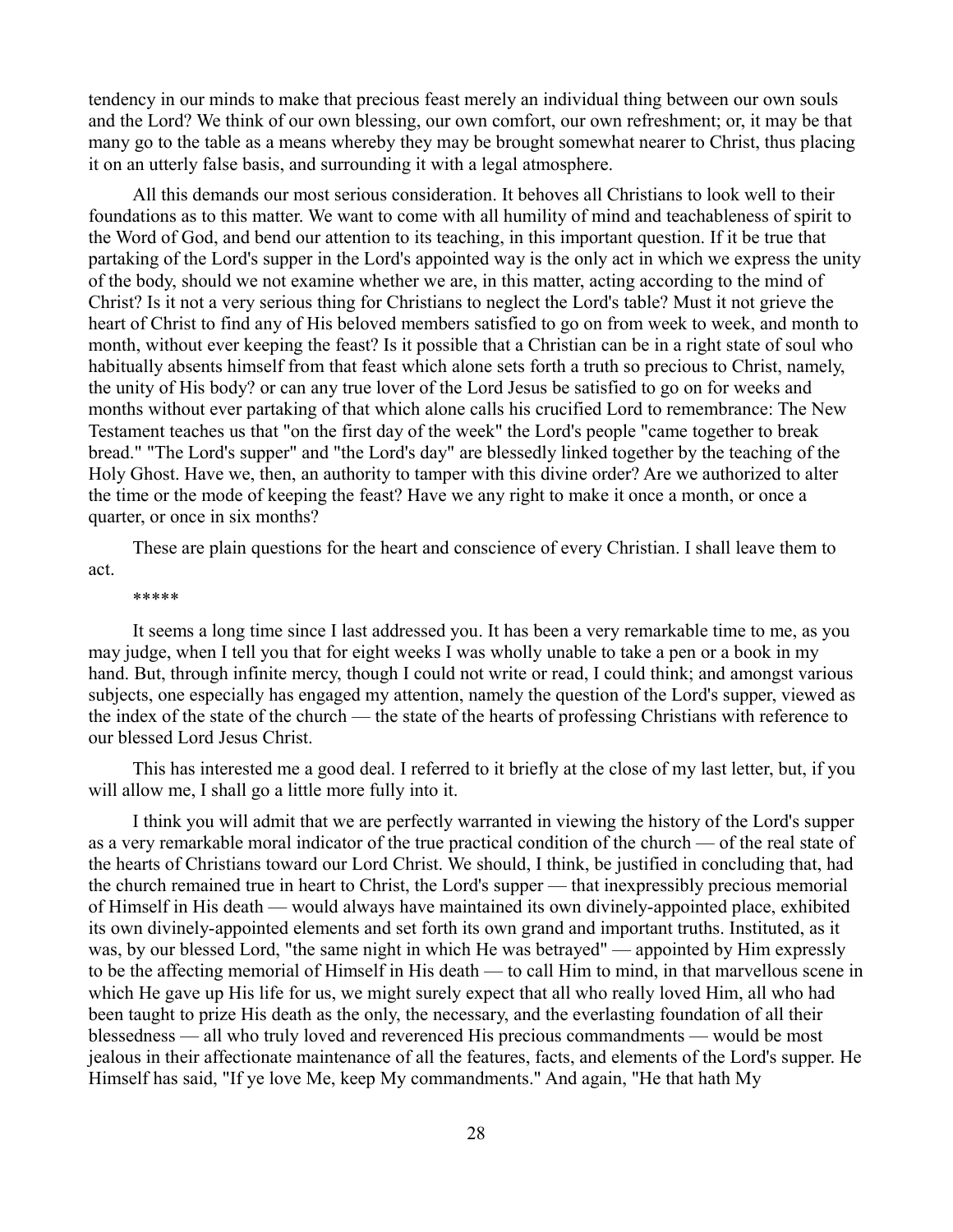commandments, and keepeth them, he it is that loveth Me."

Now, we know that just on the eve of His departure out of this world, when the dark shadows of Gethsemane, and the yet deeper and darker shadows of Calvary, were falling upon His spirit, He expressly appointed the supper as a pledge of His love for His own, and as a memorial of Himself to be observed by His disciples during His absence.

I think you will not object to my bringing under your notice the entire body of Scripture evidence on this most interesting question. It is only by having that distinctly before our minds, and in our hearts, that we shall be able to see how soon, how sadly, and how completely, the church departed from the truth as to the supper of the Lord; and, furthermore, how forcibly that departure proves the deplorable state of the church's heart as to Christ. If His own institution has been neglected, it is but the expression of the terrible neglect with which He Himself has been treated. If His supper has been marred, mutilated, and flung aside, it only indicates the moral distance to which the church has travelled from Him. His commandment, in this most weighty matter, has not been, is not, kept; and what does this prove but that He is not loved? We may talk of loving Him, but if we do not keep His commandments, the talking is a lie and a sham — a heartless, shameless mockery.

But I turn to the testimony of holy Scripture. In Matthew 26 we read, "As they were eating, Jesus took bread, and blessed, and brake, and gave to the disciples, and said, Take, eat; this is My body. And He took the cup, and gave thanks, and gave it to them saying, Drink ye all of it; for this is My blood of the new testament, which is shed for many for the remission of sins:" Matt. 26: 26-28.

In Mark 14 we read, "And as they did eat, Jesus took bread, and blessed, and brake, and gave to them, and said, Take, eat; this is My body. And He took the cup, and when He had given thanks, He gave it to them; and they all drank of it. And He said unto them, This is My blood of the new testament which is shed for many." Mark 14: 22-24.

The record in Luke is deeply affecting — so tender, so touchingly personal. "And when the hour was come, He sat down, and the twelve apostles with Him. And He said unto them, With desire I have desired to eat this passover with you before I suffer: for I say unto you, I will not any more eat thereof until it be fulfilled in the kingdom of God. And He took the cup, and gave thanks, and said, Take this, and divide it among yourselves; for I say unto you, I will not drink of the fruit of the vine until the kingdom of God shall come. And He took bread, and gave thanks, and brake, and gave unto them, saying, This is *My body* which is *given for you*: this do in remembrance of *Me*. Likewise also the cup after supper, saying, This cup is the new testament in *My blood*, which is shed *for you*." Luke 22: 14-20.

Now, it may be said that in all the above passages we have no warrant for extending the holy obligation and privilege of the Lord's supper beyond those persons who sat around our blessed Lord on that last solemn occasion. There is not, it may be objected, a single clause admitting others to partake of the precious benefit. Hence, therefore, had we no further instruction than what is furnished by the three synoptical gospels, the celebration of the Lord's supper would not be binding on believers now; or rather — to so delightful and precious a privilege — believers now might deem themselves shut out from what every spiritual mind must regard as the most blessed institution in which the Christian can take part.

Furthermore, it may be said — has been said by a large class of professing Christians — that it is a descent from that higher spirituality to which we are called, and a return to "weak and beggarly elements," to insist upon the ordinance of the Lord's supper. Hence, as you are aware, the institution is wholly set aside by that body to whom I refer.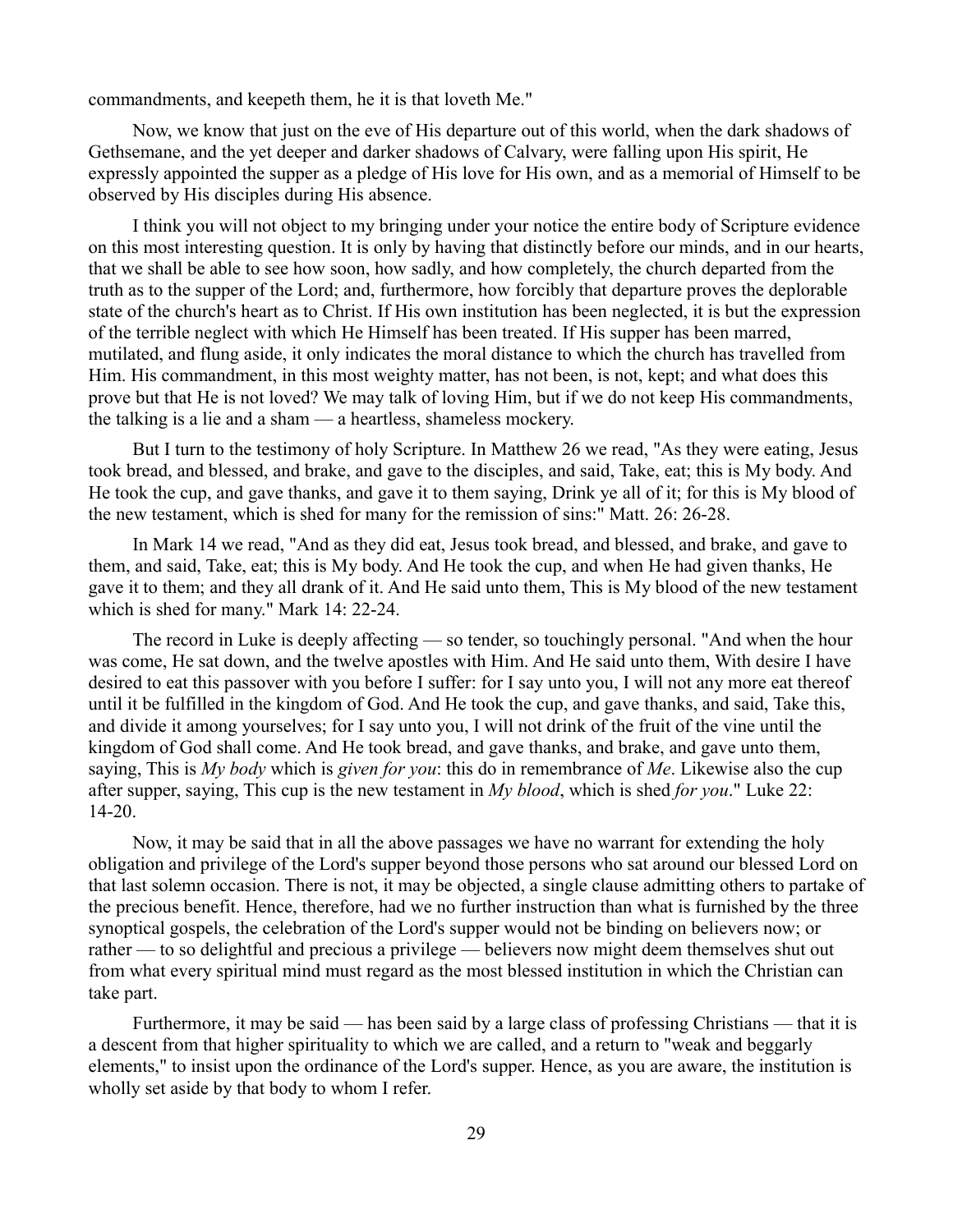Happily for us, my beloved friend, both these objections, if they possessed any weight — which I am sure, to you and me, they do not — no, not the weight of a feather — are completely swept away as we pursue the further history of the Lord's supper, as unfolded in the Acts and the epistles.

It is interesting to notice that, as in the gospels, we have the supper *instituted* so in the Acts we have it *celebrated*; and in the epistles we have it *expounded*. And we may assert, with all possible confidence, that the celebration and the exposition do most completely demolish the objection founded on the institution; and not only so, but they wither up the absurdity of classing the precious supper of our Lord under the head of "beggarly elements," and prove the fatal error of setting it aside altogether.

For, let me ask, what do we find in the opening of the Acts of the Apostles? Was there any difficulty felt by the many thousands of believers in the city of Jerusalem as to their sweet privilege of sitting down at the table of their Lord? Or, further, let me ask, did the twelve apostles and those happy thousands, filled, taught, and animated by the Holy Ghost, just come down from the risen and glorified Head in the heavens, consider it a descent from a higher spirituality, or a return to "weak and beggarly elements," to remember their beloved Lord in the breaking of bread, according to His own most gracious appointment? Let us read the answer, in the glowing words of the inspired historian: "Then they that gladly received his Word were baptized: and the same day there were added about three thousand souls. And they continued stedfastly in the apostles' doctrine and fellowship and in *breaking bread* from house to house, did eat their meat with gladness and singleness of heart, praising God, and having favour with all the people." Acts 2: 41-47.

Now, we do not gather from this passage that the breaking of bread was confined exclusively to the Lord's day, or first day of the week; but we see very distinctly that these early Christians, in the bloom and freshness of their first love, were in the constant habit of breaking bread, in affectionate remembrance of their Lord. They were so filled with the Holy Ghost, that Christ was ever before their hearts, and they delighted to celebrate that precious feast which was, according to His own express word, the affecting memorial of Himself in His death. If any one had spoken to them about its being a descent from a higher spirituality, or a return to carnal ordinances, thus to break bread in loving memory of their Lord; or if any one had suggested the idea of having the Lord's supper once a month, once a quarter, once in six months, or of setting it aside altogether as a beggarly element — we should be marvellously delighted to hear what kind of a reply would emanate from eight thousand loving hearts filled with the Holy Ghost, filled with ardent love to the precious Saviour, Who, though He had passed through the heavens, and taken His seat at the right hand of the Majesty, in the highest, had nevertheless left it as His last request that His people should remember Him in that special act of breaking bread. I think we can have little difficulty in conceiving what that reply would be. We may rest assured those early Christians, with the twelve apostles at their head, would have scouted all such notions with a holy indignation commensurate with their deep personal affection for their Lord.

### But let us pass on.

In Acts 20 we find the Apostle Paul and his company at Troas, where he tarried seven days, possibly in order to spend the first day of the week with the brethren there, in order that they might break bread together. If this were so, it would lead us to the conclusion that the first day of the week, or Lord's day, was pre-eminently the day set apart for the celebration of the Lord's supper. One thing is evident, even from this Scripture, that the apostles and the early disciples were in the habit of coming together on the first day of the week for the express purpose of breaking bread, not for preaching, though Paul did preach, but specially to remember the Lord in His own appointed way. "And we sailed away from Philippi after the days of unleavened bread, and came unto them to Troas in five days,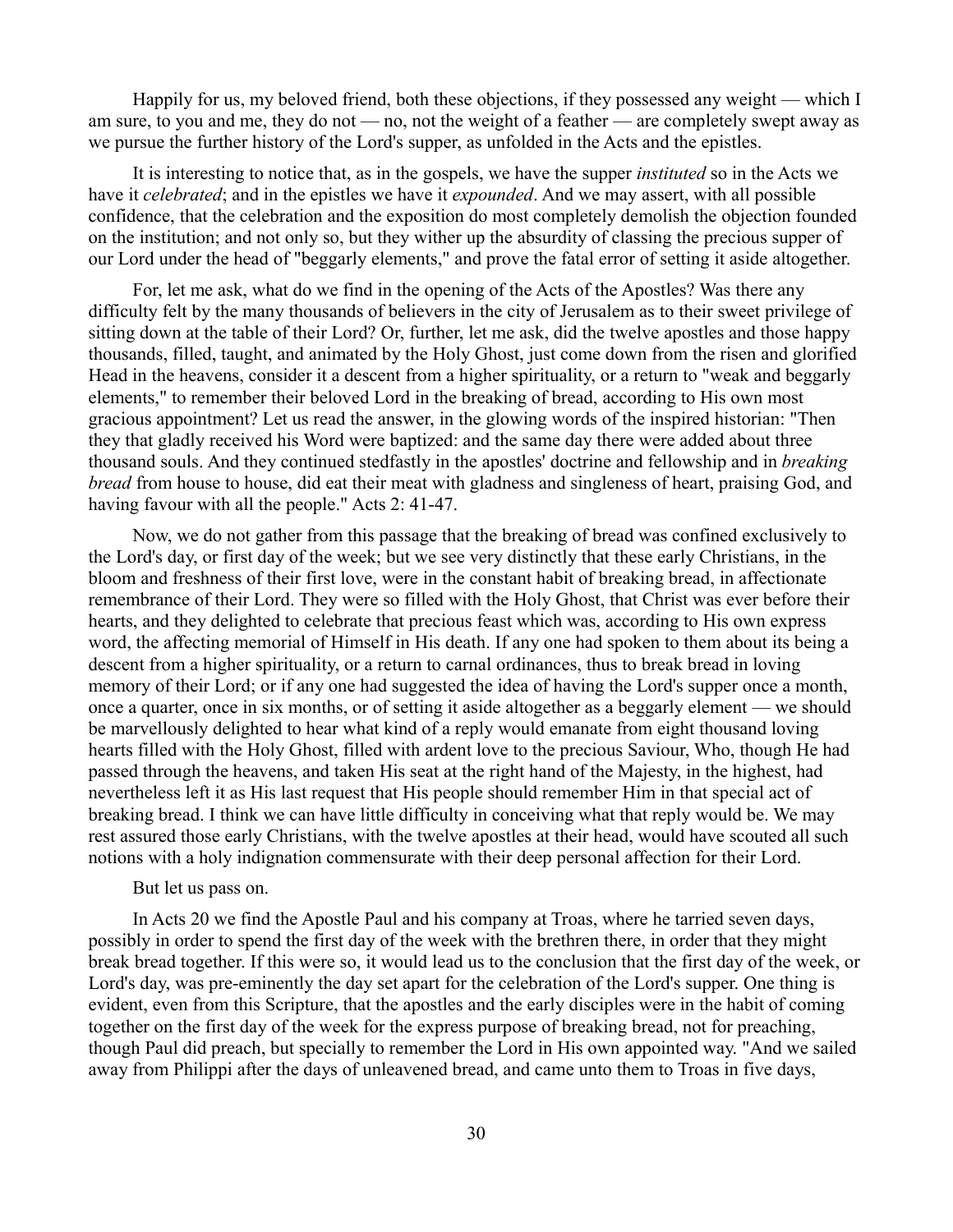where we abode seven days. And upon the first day of the week, when we (thus the four editors render it) came together to break bread," etc.

Now, here we find the Apostle Paul proving by his presence at the Lord's supper his appreciation of the holy privilege, and that he at least did not consider it a descent from a higher spirituality, or a return to weak and beggarly elements, to partake of that precious feast. In a word, we learn from our two quotations from the Acts, that, in the days of the church's first love, when all was in lovely freshness and bloom, in the full power of the Holy Ghost, in the plenitude of apostolic gift and grace, the whole church, together with the twelve apostles, and the Apostle Paul himself — the greatest teacher the church has ever had — the special minister of the truth of the church — were in the habit of coming together on the first day of the week, the Lord's day, the resurrection day, to break bread.

And, my beloved friend, ere I go further, I would ask you if you do not consider this a fact well worthy of the earnest attention of Christians in this our day? I may be somewhat premature in putting this practical question just now, inasmuch as my object is to unfold, first of all, the truth of Scripture on the subject of the Lord's supper, and then to bring that truth to bear upon the present condition of things in the church of God.

But then you will allow me just to press this question. Is it not more than interesting — is it not practically important to notice the fact of the frequent celebration of the Lord's supper by the apostles and the early church? Always on the first day of the week, often more frequently at the first; no such thing as a monthly, quarterly, or half-yearly celebration of the feast; no hint at such a thing. Indeed, I feel persuaded in my own mind — though I would not dogmatize upon it — that no such thing would be thought of, understood, or tolerated by those beloved early Christians. They loved their Lord too well to admit of their neglecting that most precious and affecting memorial of His love which He had appointed on the very night in which He was betrayed. And if any one had hinted at such a thing as setting it aside altogether as a mere carnal ordinance, unsuited to that higher range of spiritual life to which we are called, we can hardly conceive in what terms they would couch their reply.

Ah! no, my friend, we cannot but see that, just in proportion as people loved Christ, loved His Word, were filled with the Holy Ghost, did they delight to flock to His table, to remember Him, and show forth, in happy and holy communion, His death until He come. And if this be so — and who will deny it? — are we not justified in concluding that when professing Christians can go on for weeks and months, and some altogether without even keeping the blessed feast, their hearts must be cold as to Christ? If I love a friend, a dear absent friend, I shall delight to gaze upon any special memorial which he may have left me. Now, our loving Lord, in appointing the bread and the cup to set forth His body and blood, **separated the one from the other,** that is His death, as an accomplished fact, made use of these most touching words, **"Do this in remembrance of Me."** Would not, then, every true lover of Christ delight thus to remember Him? Could such a one be satisfied to go on for weeks or months without ever calling Him to mind in this special way?

And be it carefully noted, that it is only by partaking of the Lord's supper that we so remember Christ — that we show His death — that we give expression to the great truth of the unity of the body. I question if this is fully seen by Christians generally. It is to be feared that the Lord's table has lost its true place, lost its true import, lost its solemn interest in the hearts of Christians. The Lord's table, has, in many cases, been flung into the shade of the pulpit — the supper has been displaced by the sermon. And when we come to view all this as the index of the state of our hearts toward Christ, it is calculated to awaken the most solemn reflections. I speak not of it now as a departure from the authority of Scripture — which it most surely is — but as the sad and painful evidence of the gross neglect with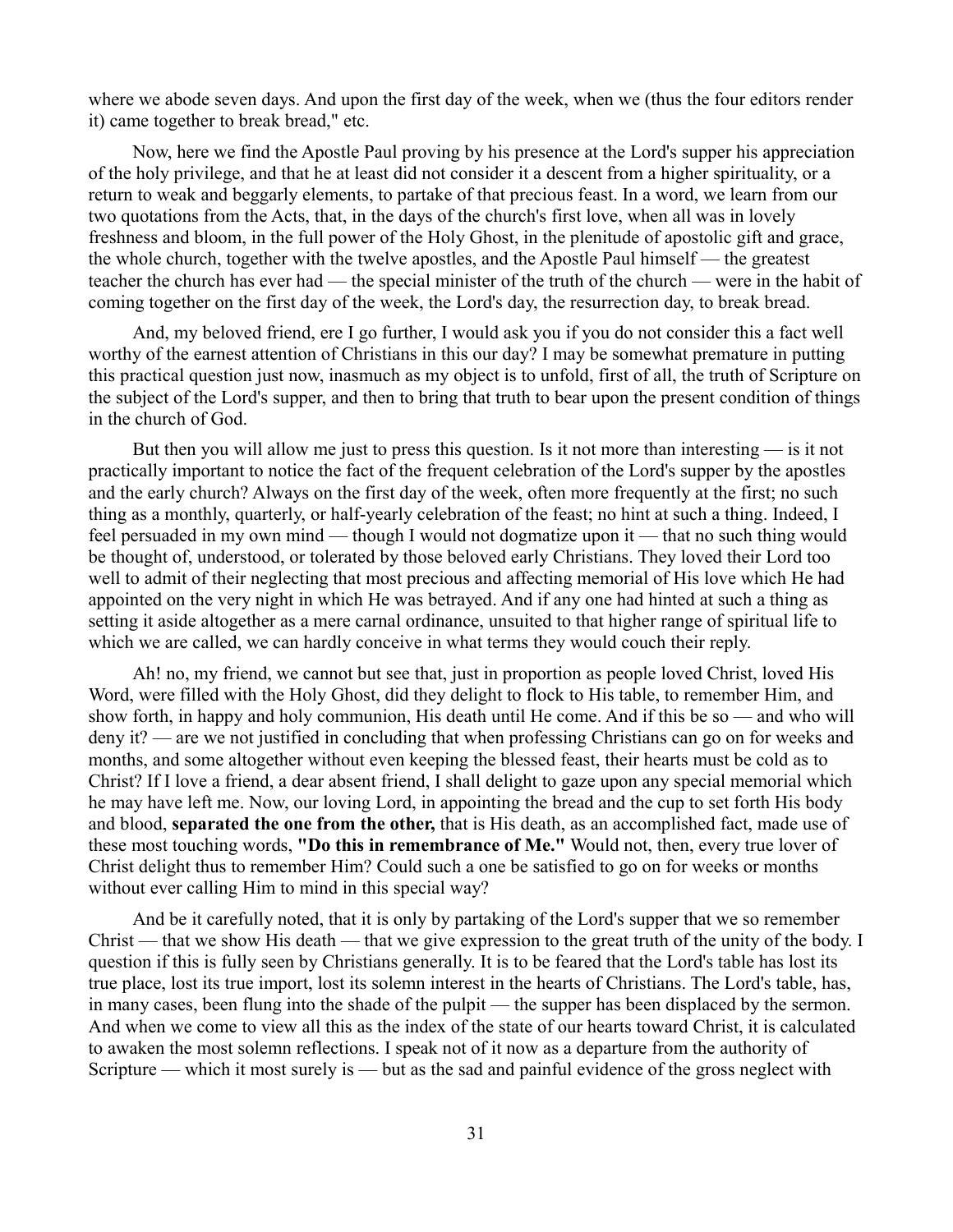which our beloved Lord and Saviour Jesus Christ is treated by those who profess His Name.

When we come to the exposition of the Lord's Supper as given in the first epistle to the Corinthians, we find much additional light poured upon it by the inspired apostle. Had we merely the record of the institution, as given in the Gospels, or of the celebration, as given in the Acts, we should have a very imperfect apprehension of its deep and wondrous significance.

True it is — and this is most precious to the heart — if we had only the gospel narratives, we should have what is of infinite value to every true lover of Christ. In those priceless records, we have Himself and His precious sacrifice set before our hearts, in the most vivid and touching manner. We hear our adorable Lord and Saviour saying to us, as He hands us the bread, "Take eat; this is *My body* which is given *for you*." And again, as He hands us the cup, "This cup is the new testament in *My blood*, which is shed *for you*." And further, we have those most affecting, soul-stirring words, "This do in remembrance *of Me*."

All this is of the deepest possible interest to the true Christian. A person may be ignorant of the truth communicated by the risen and glorified Christ to His servant Paul, and unfolded by the latter, in the power of the Holy Ghost, for the guidance of the church in all ages; but not withstanding this, he can taste the divine sweetness of that feast which brings his Lord before him, in all the depth, tenderness, and reality of His love a love which was stronger than death, which many waters could not quench — a love which led Him down to the dust of death for us. Blessed be God, it is not a question of intelligence but of true affection for the Person of Christ. And I doubt not that thousands of precious souls, throughout Christendom, receive the Lord's Supper in connection with a vast amount of error and darkness; but they are not occupied with the error; it may be they have never thought of it — never searched the Scriptures in reference to the subject at all. They have just the one thought before their minds; they remember their Lord, and feed upon the precious mystery of His death.

I confess, dear friend, it is an immense relief to the heart to think of such, when one looks forth upon the present dark and confused state of the professing church. The Lord has His hidden loved ones everywhere; and whenever there is a heart that beats true to Christ, that heart will enjoy the Lord's Supper, even though surrounded by a quantity of things which have no foundation whatever in holy Scripture.

But then, while we fully admit all this — and you and I joyfully admit and would ever remember it — we should nevertheless, earnestly and lovingly seek to instruct the beloved lambs and sheep of our Lord's flock, and to lead them into the knowledge of their true place and portion in Christ. And it seems to me, dearest A., that the laxity, the error, the confusion, the darkness, and indifference so painfully manifest, on all sides, in reference to the Lord's Supper, affords a sad but most powerful demonstration of the way in which both the Person and Word of Christ are flung aside; for I cannot but believe that, were His blessed Person more the object before the hearts of His people, and if His Word had its proper authority over their consciences, His table would have its right place in their thoughts and in their practice.

However, I must ask you to turn with me to the first epistle to the Corinthians, in which we have the exposition of the table and the supper of our Lord. You have, doubtless, remarked, in your study of chapter 10, that the cup is noticed before the bread. This may be owing to the moral condition of the assembly at Corinth which was such that the apostle felt it needful to depart from the usual order of the feast, in order to bring into special prominence before the heart that cup which sets forth the precious blood of Christ — the divine and everlasting basis of our peace and blessing — the most powerful moral lever which could possibly be brought to bear upon the spiritual condition of the church. The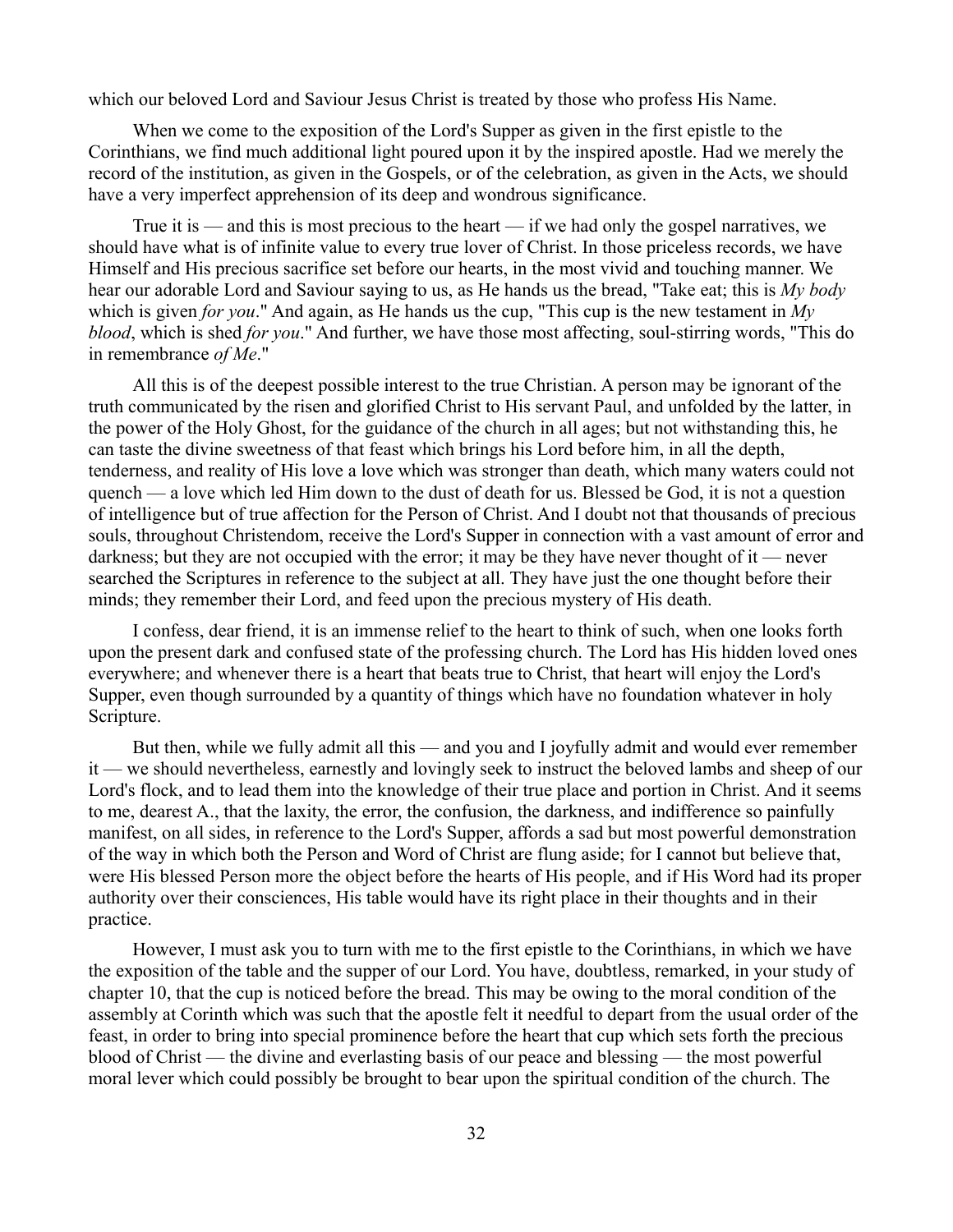Corinthians needed a word of warning to "flee from idolatry;" and how could such a word be more powerfully enforced than by bringing before their hearts the mighty moral mystery of the bloodshedding of Christ by which alone they were brought, as purged worshippers, into the presence of the one living and true God. We can see, at a glance, that the fact of presenting the cup out of its usual order gives it a special emphasis; and the reason for such emphasis is found in the spiritual state of the people addressed.

I shall now quote the passage at length.

"The cup of blessing which we bless, is it not the communion of the blood of Christ? The loaf (*aptos*) which we break, is it not the communion of the body of Christ? Because we, the many, are one loaf one body, for we all partake of that one loaf."

This, my much-loved friend, you will feel to be a most powerful passage. It gives, as you will perceive, peculiar prominence to the truth of the one body. I, of course, take it for granted that you agree with your correspondent in judging that the word "body" in chapter 10, refers to Christ's body the church; as the word "body in chapter 11, refers to the body of our Lord — His own literal body given for us, and bruised on the cursed tree as an offering and an atonement for our souls. The "one loaf," laid on the table symbolizes the unity of the church. The "loaf" broken and eaten in the Supper symbolizes the body of our Lord in the which He bare our sins (not up to, but) on the cross.

Now, some may feel led to ask, "How is it that we have nothing in the Gospels, or in the Acts, in reference to this truth of the one body?" Simply because the time had not come and things were not ripe for the unfolding of this great mystery. In what have been called the three synoptic Gospels, as well as in the Acts, the testimony to Israel is maintained. God is seen lingering, in long-suffering mercy, over the blinded nation, if haply they would repent and turn to Him. In the Gospels we have the testimony of the Baptist and of our Lord Himself — righteousness and grace. In the Acts, we have the testimony of the Holy Ghost; and then the special mission of the apostle Paul which closes, as to Israel, in the very last chapter, where he shuts the nation up under the judicial sentence uttered, centuries before by the prophet Isaiah.

Thus, we have a marvellous chain of testimony to Israel — John the Baptist — the Messiah the Holy Ghost — the twelve apostles — the apostle Paul — all rejected, and the nation, as a consequence, given up, **for the present** - let it not be forgotten, only for a season, only in part — to judicial blindness.

All this, my beloved friend, is perfectly familiar to you. We have often gone over the ground together. But I refer to it now simply to show that, pending the testimony to the nation of Israel, it was not possible that the truth about the one body could be unfolded. But in the ministry of the apostle Paul, we have not only a testimony to Israel, but also the unfolding of the glorious mystery of the church, composed of Jew and Gentile, baptized by one Spirit into one body, associated with the glorified Head at the right hand of God. This is the mystery which was "**hid in God,** from the beginning of the world" — "not made known, in other ages, to the sons of men — kept secret since the world began."

There was absolutely nothing known of the truth of the church until it was revealed to the apostle Paul, and by him unfolded in his epistles. It can be of no possible use for any one to deny this, or to maintain that the truth of the body was always known to the people of God; and that the saints of Old Testament times and those of the New are all on one common ground. The Word of God is against them. The passages I have just quoted from Romans 16 and Ephesians 3 prove, beyond all question, that the truth of the one body, composed of Jew and Gentile, was "**hid in God**" not hid in Old Testament Scriptures; but hid in God, for most assuredly, whatever is contained in the Scriptures is no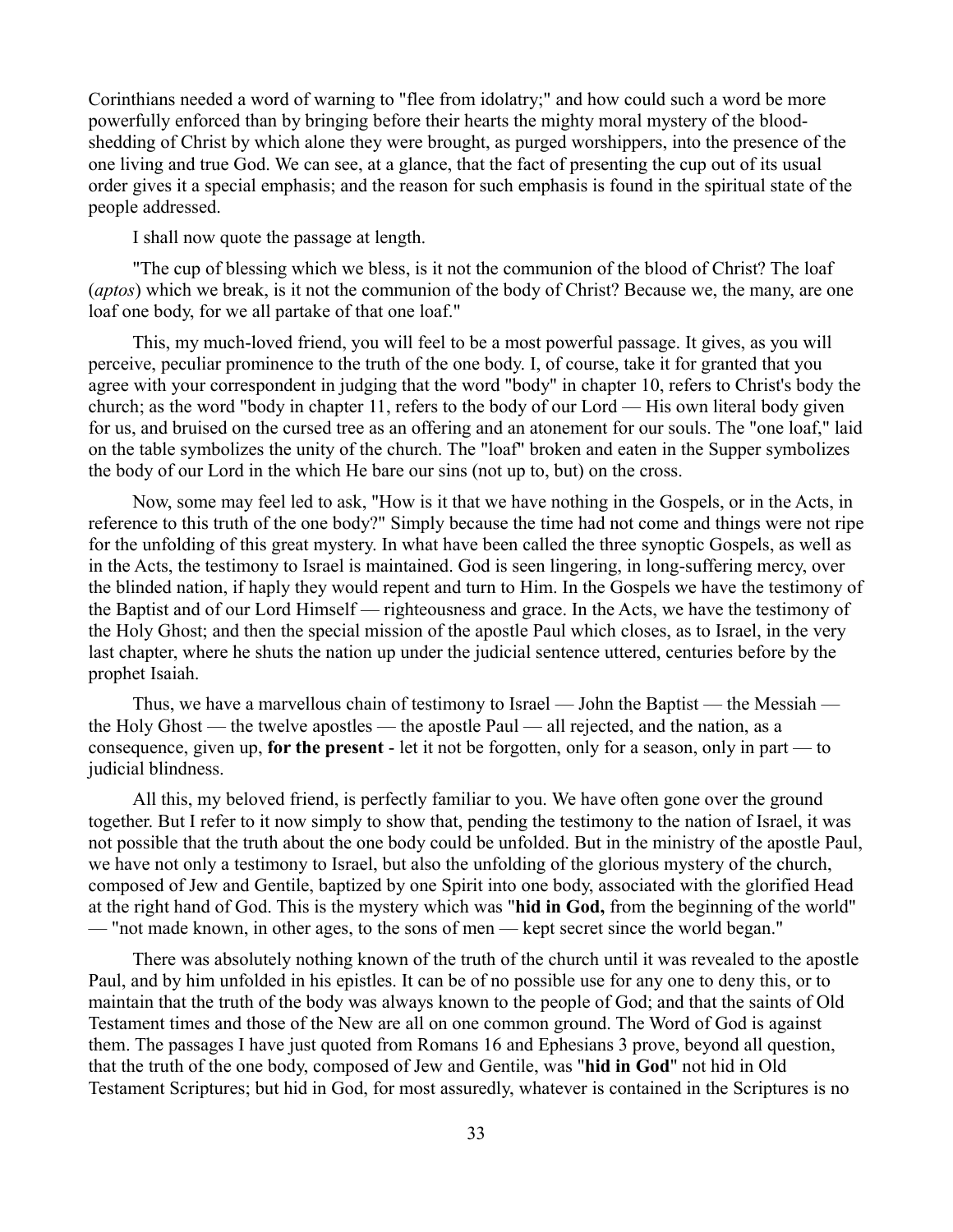longer hidden but revealed.

But I shall not pursue this line any further, as it would draw me away from my more immediate object, just now. I merely add that, as regards the strong opposition shown, in certain quarters, to the special place and portion of the church of God — the body of Christ, I have found it to be, in very many cases, the sad result of worldliness, prejudice, false theology, and lack of childlike subjection to the authority of holy Scripture. Any one, who simply bows to the Word of God must see that the grand doctrine of the church its special place, portion, and prospect — was never made known to any mortal until the days of the apostle Paul. And it seems to me, dearest A., to be time and labour lost to argue on the subject with any one who does not submit his whole moral being to the divine authority of Scripture. A man who will not yield to the plain statements of the Word of God, is not likely to be converted by the arguments of a man.

However, thanks and praise to our most gracious Lord, we now know and believe the precious truth of the one body; and, according to the teaching of 1 Corinthians 10, we can never sit down to the table of our Lord without thinking of every member of that body. We cannot gaze on the "one loaf" without having our hearts directed to the blessed Head above and to each and all the beloved members on earth.

I repeat the words, *"on earth,"* and would invite your special attention to them. Not that I imagine, for a moment, that you have any difficulty or question in reference to them; but one finds a good deal of confusion in the minds of Christians as to whether the body is only presented on earth, or partly on earth, and partly in heaven. Scripture plainly teaches that the place of the body is on earth, for there the Holy Ghost is, there the gifts are. From the day of Pentecost until the moment of the rapture, the place of the body is on the earth. Those that have fallen asleep do not, for the present, count of the body. Some are passing away, and others are being incorporated; but the body is on the earth. Just like a regiment of soldiers; for instance, I knew the 17th Lancers, 40 years ago, and I know it still; but there may not be a single man in the regiment now that was in it 40 years ago; still the regiment exists, has the same colours, the same discipline, is subject to the same code of rules, the same military regulations, it is, in short, the self-same regiment though its component parts have changed many times.

I was much struck lately with that expression, in 1 Corinthians 12: 27: "Now ye are the body of Christ." An objector might say, "What! can a single assembly of believers be said to be 'the body?' Are there not saints in Philippi, Colosse, Ephesus, and Thessalonica? How then can the Christians at Corinth be designated by such a title?"

The answer is blessedly simple. Each assembly, wherever convened, is the local expression of the whole body; and hence what is true of the whole is true of each local expression. There is no such thing as independency in the New Testament — no such thing as being a member of a church — no such thing as joining a congregation. As a poor christian gipsy once said to some friends of his who said they wished "to join the brethren", "Ah!" said he, *"what need ye's be talkin' of joinin'? Sure, if ye's be converted, all the joinin' is done!"*

How blessedly true! and yet how little understood! At the time of our conversion, God joined us, by His Spirit, to the one body, and any other joining after that, is clearly a step in the wrong direction, which must be retraced, if we would "keep the unity of the Spirit, in the bond of peace."

What then is a person to do, when converted? Look about for some Scriptural body, church or congregation to join? Nothing of the kind. There really is no such thing within the covers of the Bible. For men to set about forming churches is as unscriptural an assumption as though they were to set about framing a new plan of salvation, or making out a new kind of righteousness. And if it be wrong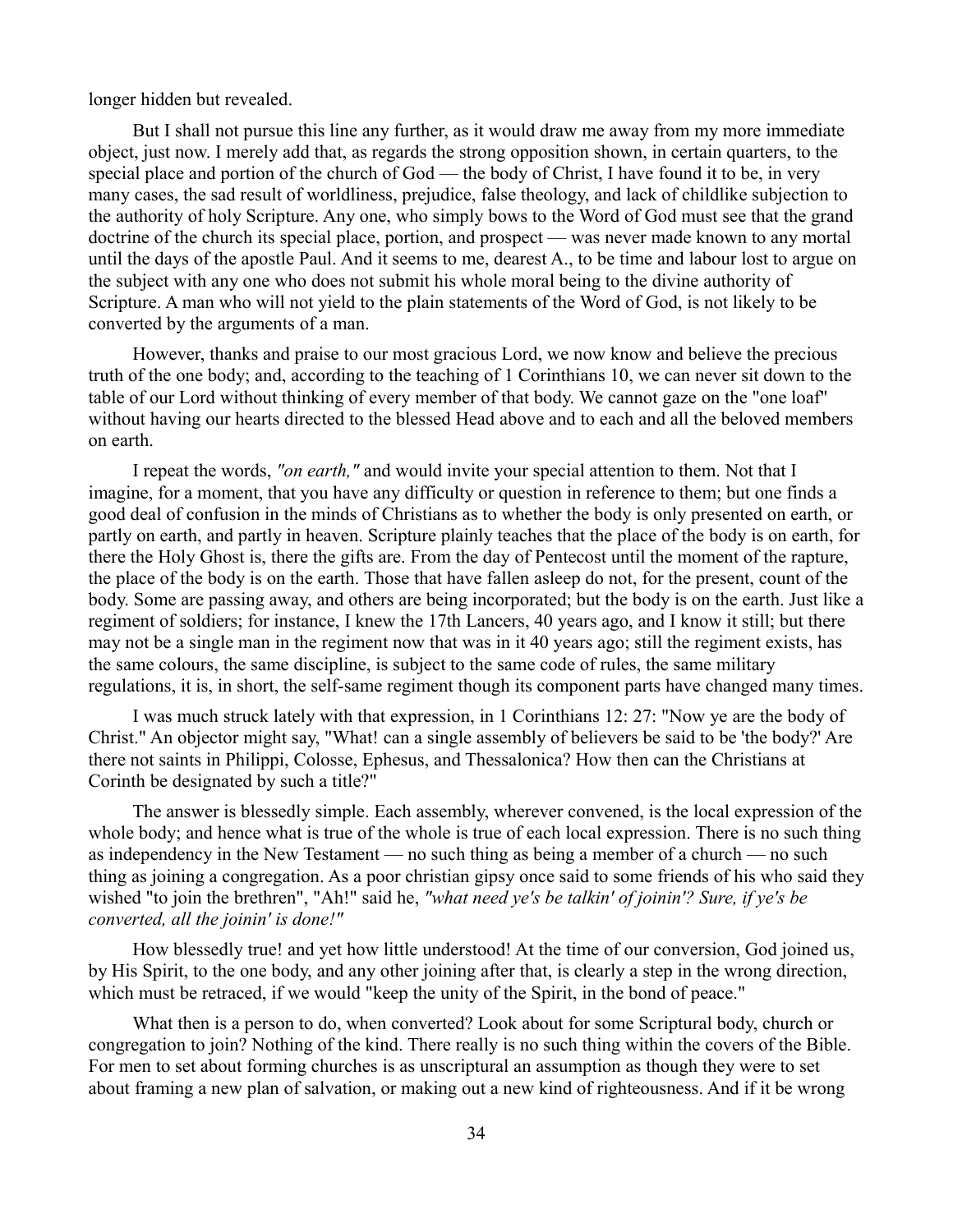for men to form churches, it must be wrong for any to join such. In fact, to form the church is God's work and His only. And as none but God can form the church, so none but He can join any one thereto.

But again I say, "What is the young convert to do?" Wait on God in humility of mind for guidance. Prayerfully search the Scriptures, and ask the Lord to lead him to His own table where he can remember Him, according to His own appointment, showing forth His death, and giving practical expression to the truth of the one body. In this way he is sure to be guided aright. "The meek will He teach His way." And again, "With the lowly is wisdom." But if I am full of myself — full of my own notions — full of prejudice and religious pride — unbroken, unsubdued, unteachable, I shall assuredly be left to follow my own devices. It needs a broken will, a teachable spirit, an eye anointed with heavenly eye-salve to discern, in a day of confusion like the present, the table of the Lord. If I am occupied with myself, or looking at people, comparing Christians here with Christians there, I shall, most surely, be perplexed and bewildered — an unhappy stranger to peace and progress. But, on the other hand, if, in singleness of eye, I look to God for guidance, He will guide me as surely as He has saved me. He will cause me to find my place in His assembly and at His table. He will give me such light and authority from His own Word, that I shall have no more doubt as to my being in my right place than I have as to my eternal salvation.

It is impossible, my much loved brother, to shut our eyes to the peculiar difficulties of the day in which we live. I often feel deeply for young converts, and for all who really desire to know the way of truth, but are sadly perplexed by conflicting opinions, and opposing sects and parties. But I am increasingly persuaded of this fact, that if a soul will only wait on the Lord, in self-distrust, and ask Him to point out the way — His own blessed way, He will assuredly do so, according to His own sweet promise, "I will guide thee with Mine eye." It is not cleverness, or long-headedness, or intellectual power, or logical skill that will avail in the search after truth. Nay, all these things if not brought under the sentence of death, will prove so many barriers or stumbling-blocks in our way. *"A little child"* is the model on which we must, be formed for entrance into the kingdom; and we may depend upon it, that, unless we cultivate the spirit of a little child, we shall never be able to thread our way through the intricate labyrinth of Christendom.

Blessed be God, "*There is a way* which the vulture's eye hath not seen nor the lion's whelp trodden," and in that way it is our happy privilege to be found. It may, if viewed from nature's standpoint, seem rough, narrow, lonely, but oh! dearest A., as you know, it is a way on which the light of our Father's approving countenance ever shines, and in which the companionship of our Lord Christ is ever enjoyed. "And is not this enough?" I know your answer. But I must close.

#### \*\*\*\*\*

I must still invite you to linger with me over the intensely interesting subject of the Lord's supper, though it may seem to be a digression — and a lengthened one too — from the main line of things proposed in this series of letters.\* But in reality it is not a digression, inasmuch as it would hardly be possible to write on "the present condition of things in the church of God" without touching upon the important subject of the table and supper of the Lord.

\*See this subject fully handled in two lectures on 1 Corinthians 12 and 14, by W.K.

Since penning my last letter to you, I have been dwelling with very much interest on that part of 1 Corinthians 11 which bears upon the question of the Lord's supper. It seems to me a very striking and affecting proof of the value and importance attaching to this most precious institution, to find that our Lord Jesus Christ not only instructed the twelve apostles in reference to it, but actually appeared to His servant Paul, in heavenly glory, and gave him a special revelation designed for the church in all ages.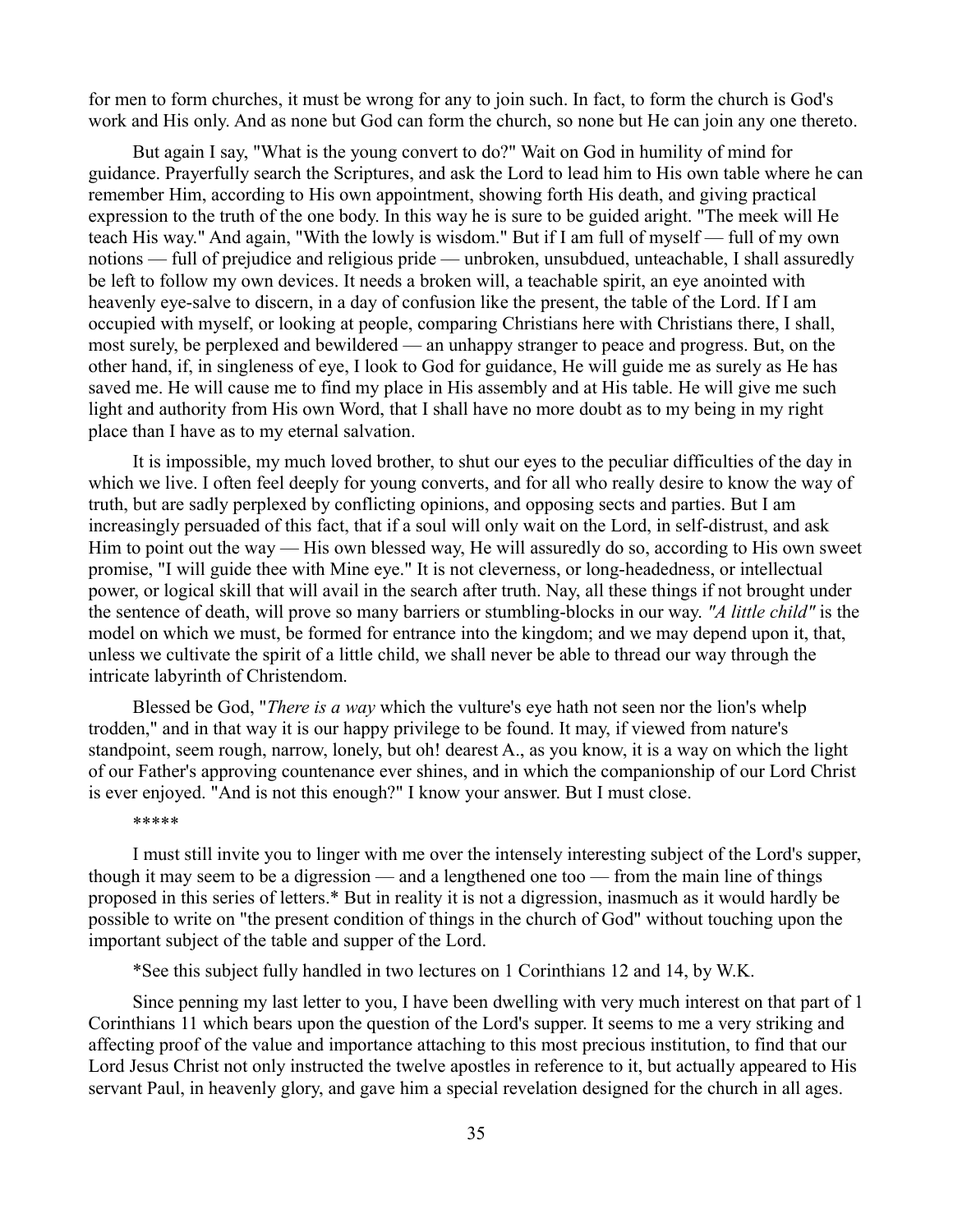This weighty fact furnishes an unanswerable argument against the notion that the Lord's supper partakes of an earthly, or Jewish, character, or that it involves in any way a descent from that higher spirituality to which we as Christians are called. And not only so, but it also speaks in accents of power to all those who, willfully or indolently, absent themselves from the supper of their Lord.

I say "willfully or indolently absent themselves," for alas! we find the two things operating in the church of God. Some there are who can readily attend a preaching, a lecture, or a soiree, but who rarely present themselves at the table. Others, again are so indolent as to spiritual things, as not to care much about any meeting.

1 Corinthians 11 meets both the one and the other. Let us bend our ears and our hearts to its weighty instruction. "Now in this that I declare unto you, I praise you not, that ye come together not for the better, but for the worse. For first of all, when ye come together, in assembly (thus the four editors read it,)\* I hear that there be divisions among you; and I partly believe it. For there must be also heresies among you, that they which are approved may be made manifest among you. When ye come together, therefore, into one place, it is not to eat the *Lord's* supper. For in eating every one taketh before his own supper: and one is hungry, and another is drunken."\*\*

\*I consider this a very important reading, and vastly superior to our Authorized Version. "When ye come together **in the church**" gives the idea of assembling in some building or other to which people attach the name of a church. This is utterly false. There is no such thing in Scripture as a building being called a church. The true reading of 1 Corinthians 11: 18 is evidently as given above, "When ye come together in assembly." The article is omitted by all the four editors.

\*\*I feel most fully assured my beloved and valued friend, that you have no sympathy whatever with the question so much agitated just now in certain quarters, as to whether the wine on the Lord's table should be fermented or unfermented. I cannot conceive anything poorer or more pitiable than to raise such a silly question in connection with an ordinance of such deep solemnity, importance, and significance — an ordinance designed to bring before our souls the death of Christ, and the unity of His body, the church — to recall Him to our hearts in the mystery of His cross and passion. What would the apostle say to a person carrying with him to the assembly a special kind of wine for himself? Would not this look very much like "eating his own supper?" And does not this question savour more of self and its crotchets than of Christ and His cross? I do not here attempt to give a judgment as to the question, though I have a very decided one. It is the raising of such a question, in connection with such a subject, that I consider so deplorable. May the Lord deliver His people from all questions and strifes of words!

How very marked the distinction between "the Lord's supper" and "his own supper!" Does it not strike you, dear friend, that in the former we have the grand idea of the whole body; while in the latter we have a miserable selfish individuality? We cannot partake with spiritual intelligence of "the Lord's supper," without having before our heart the blessed truth of the whole body and every precious member thereof. We cannot, if partaking in communion with the heart and mind of Christ, forget a single one of those so dear to Him, and so intimately associated with Him. In short, when we eat "the Lord's supper," we think of Christ and His beloved members. When we eat "our own supper," we are occupied with self and its interests. Miserable occupation! Well might the inspired apostle exclaim. "'What! have ye not houses to eat and to drink in? or despise ye the assembly of God, and shame them that have not? What shall I say to you, Shall I praise you in this, I praise you not."

Has all this no voice for us? Do we thoroughly apprehend the real secret of the apostle's appeal? Are we to pass over this passage of Scripture as a reproof administered to a disorderly company of people recently converted from the gross abominations of heathen idolatry, and not yet instructed in the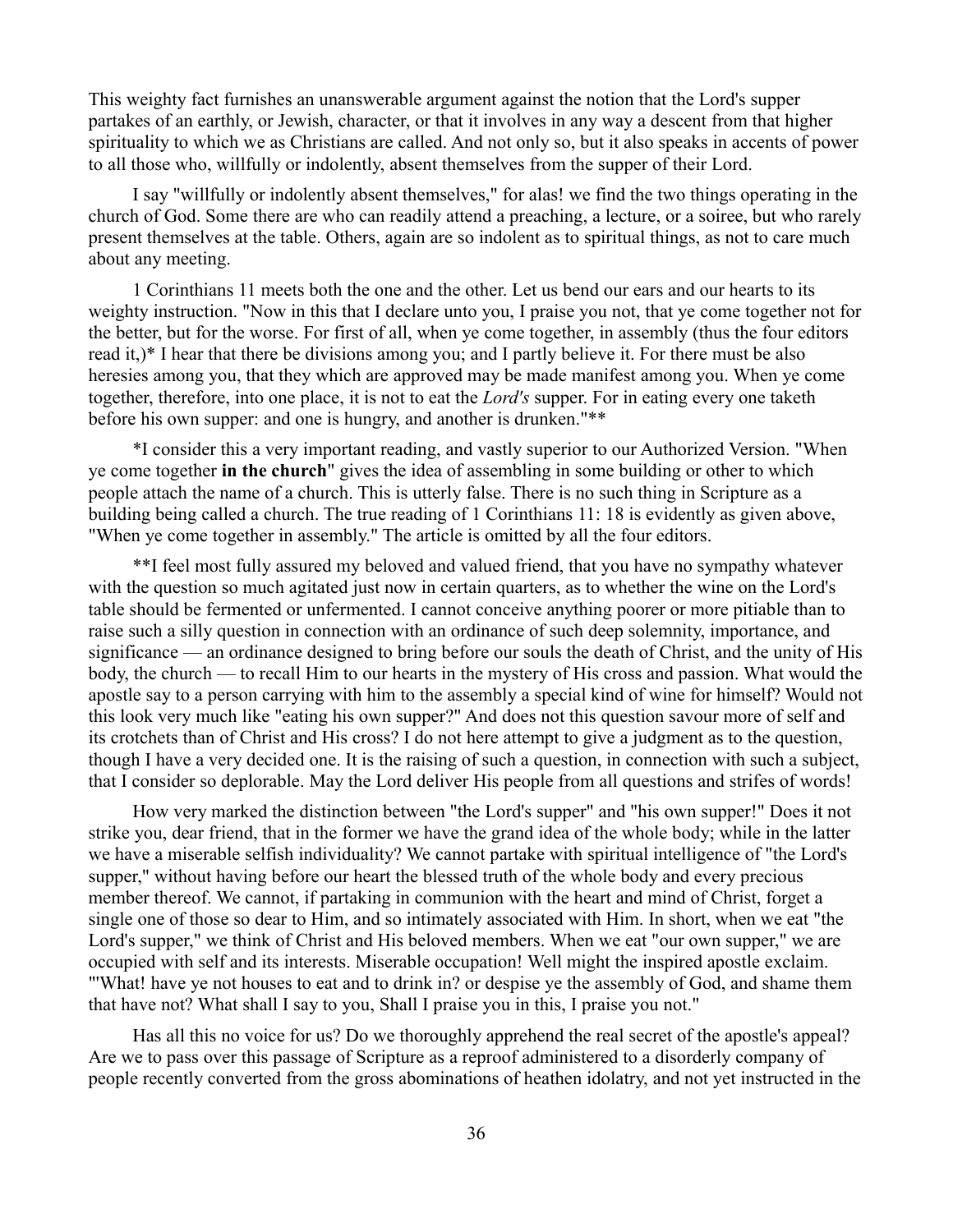common refinements of Christianity? I cannot think so. I believe there is a holy lesson in this entire Scripture for the professing church of this our day.

True, we do not see such a thing as drunkenness at what is called the Lord's supper, but is there not a "despising of the assembly of God?" Are there not heresies and schisms in our midst? And where are these so flagrantly and painfully apparent as in immediate connection with the table and supper of the Lord? If we are to be taught exclusively by holy Scripture, we cannot fail to see that the table of the Lord, with its one loaf, sets before us the truth of the "one body" — a truth so deeply precious to the heart of Christ. Where is this maintained in Christendom? Where is there anything approaching to an expression of it in the celebration of the Lord's supper?

Let us not, my beloved friend, be afraid to look this weighty question straight in the face. Blessed be God, you and your correspondent have no object of our own to seek after. We have no personal interests to serve, no party cause to further. We have both, for many long years, been outside the camp, in that large and wealthy place from whence we can look around us at all that is going on, and test everything by the unerring Word of God. We are outside of all religious organizations of the day; but for that very reason we are in a position to embrace, as in the very affections of the heart of Christ, all the members of His blessed body, wherever we may find them.

And may I not add, that just in proportion as we recognize that body, and seek to embrace those members, shall we become painfully conscious of the mode in which both the one and the other are lost sight of in the celebration of what is called the Lord's supper. In fact, the assembly of God is despised, and each one eats his own supper. The communion of the one body is ignored, and the precious feast which is intended to set forth that communion is looked upon as a means of grace to the individual communicant.

Nor is this all. I have further to ask you, how is it that Christians of various denominational enclosures, either go without the Lord's supper for weeks together, or, if they have it at all, they do not partake of it on the ground of the body, but as members of a mere human organization — call it what you please. Why do not Christians all meet on the first day of the week to break bread? How is it that millions of professing Christians only have the communion once a month, and many more only once in six months? How is it that many set it aside altogether? How comes it to pass that in one vast section of the professing church the Lord's supper is called "a sacrifice"; in another "a sacrament," and in another "a covenant"? Suppose the Apostle Paul were to arrive in London next week, where could he go to break bread? Where could he celebrate the precious feast according to the order which he had received from our Lord Christ, and imparted to the church? He might go to one place, and see a man, calling himself a priest, arrayed in vestments, and offering up what he calls "an unbloody sacrifice for the sins of the living and the dead." He might go to another place, and find a man, more simply arrayed, no doubt, but a man in the capacity of a priest, giving the sacrament to a number of people, without any question as to whether they are converted or not. He might go to other places, and find no table or supper at all; and if, he were to inquire what brought them together, he would be told that they assembled, not to break bread, but to hear a sermon.

What would the blessed apostle do? What would he say? Could he sanction such a state of things? Could he countenance such a palpable and gross departure from the teaching of his Lord such an ignoring of the "one body" — such neglect of the Head?

You know, my dearest A., that I do not write thus to wound the feelings of the very feeblest lamb in all the flock of Christ. As God is my witness, I would lay down my pen for ever rather than do so. But I must deal with the facts — the plain, palpable facts actually displayed in the present condition of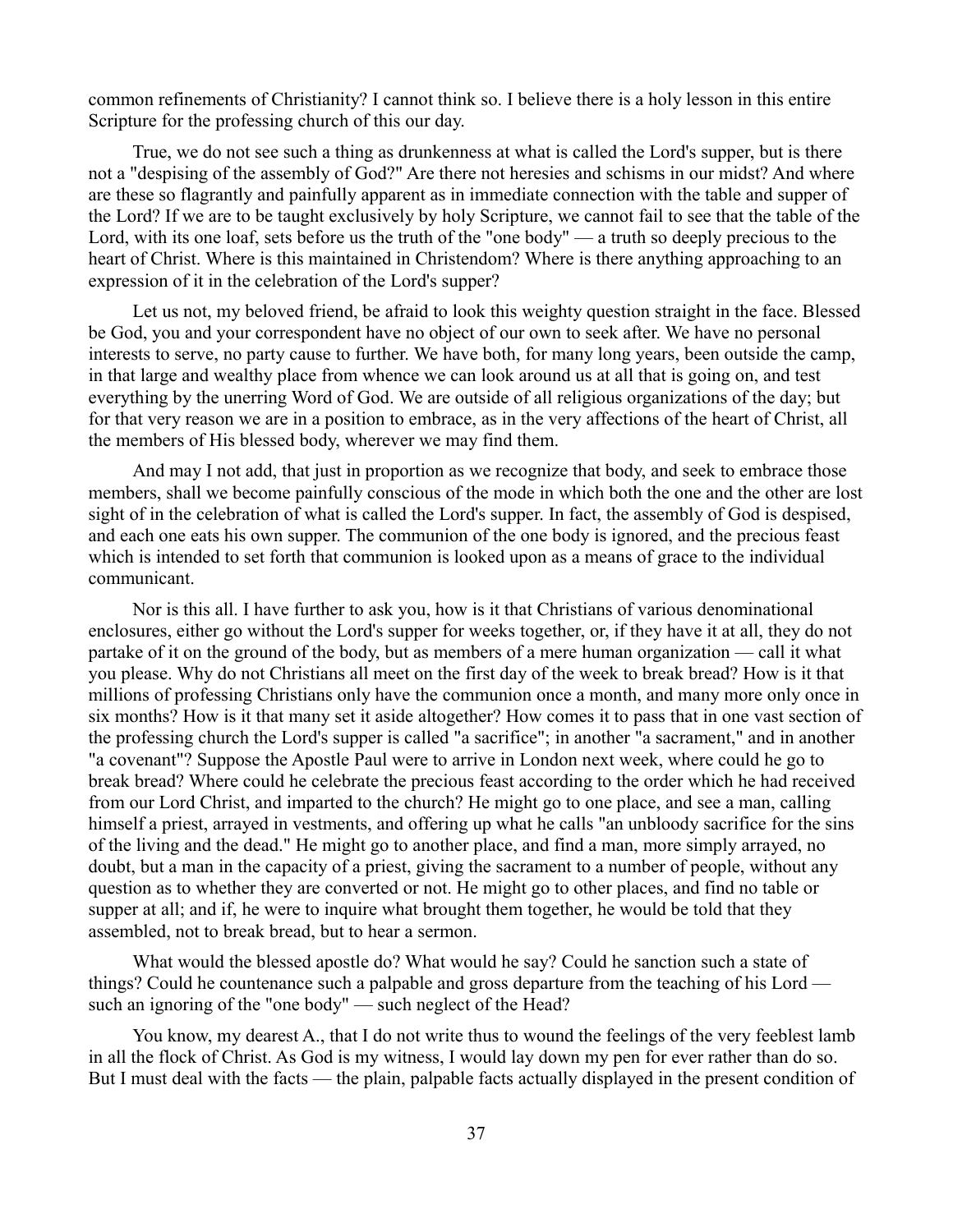the professing church of God. I cannot see any object in writing at all, if I am to cushion the plain truth; and if the statement of truth wounds any one, I cannot help that. I would ask the thoughtful reader to look around him, and see where is the Lord's supper celebrated according to the teaching of holy Scripture. Where will he find the Lord's people gathered in assembly on the Lord's day, the first day of the week, to break bread, as set forth in the New Testament? I would ask such an one if he himself is in the habit of meeting for this grand object. There is nothing in the entire range of the church's history of higher importance, nothing of deeper interest to the heart of Christ, nothing more precious, nothing more solemn and significant, nothing more binding upon the hearts and consciences of all Christians, than the Lord's supper. If this be so — and who can deny it? — does it not become us all to look well to it that we are not sanctioning in any way the neglect of the Lord's supper, or any infringement whatever of the divine principle set forth in its celebration according to Scripture. I maintain that every true lover of Christ is bound to protest solemnly against any departure from the due order of this most precious institution. Can we suppose for a moment that the blessed Apostle Paul would be found in any place where the supper was set aside, or interfered with in the smallest degree? Would he be satisfied to go on for several Lord's days without the feast at all, or to see it, where professedly celebrated, marred, mutilated, or tampered with, in any way? I do not, and cannot, believe it. I cannot conceive the writer of 1 Corinthians 10 and 11 giving the sanction of his presence to aught but God's due order in this matter.

Will any one say, "It makes no matter how we celebrate the Lord's supper, provided we have it at all, and are sincere in our observance of it." I ask, are the **Lord's table** and the **Lord's supper** to be observed according to the Lord's Word, or according to our own notions? Is it true that the Lord's supper, as presented in His Word, is designed to set forth the unity of His body, to show out His death, and to recall Him to remembrance in the way of His own special appointment? Nay, more, is it true that the Lord's supper is the only way in which the church can truly give expression to these grand realities? I confess I do not see how this can be called in question. Well, then, can we with impunity neglect or tamper with the holy institution? Why, my beloved friend, when it was merely a question of a woman having her head covered or uncovered, the inspired apostle is so peremptory on the point, that he closes all discussion by the authoritative and withering statement, "If any man seem to be contentious, we have no such custom, neither the churches of God!" What would he say to any interference with the time or mode of celebrating the holy supper of the Lord?

But I must draw this letter to a close, and shall do so by quoting the remainder of the Spirit's teaching on the great subject which has been engaging our attention. From it we shall learn the lofty source from whence the inspired apostle derived his knowledge of the truth respecting the supper of his Lord; and we shall also be able to form a judgment as to the weight, importance, interest, significance, and value attaching to that institution in the mind of God.

"For I have received of the Lord (not merely from the twelve) that which also I delivered unto you, that the Lord Jesus, **the same night in which He was betrayed** (how sweetly touching! how deeply affecting!) took bread: and when He had given thanks, He brake it, and said, Take eat, this is My Body which is broken for you:\* this do in remembrance of Me. After the same manner also He took the cup, when He had supped, saying, This cup is the new testament in My blood: this do ye, as oft as ye drink it, in remembrance of Me. For as often as ye eat this bread, and drink this cup, ye do show the Lord's death till He came. Wherefore, whosoever shall eat this bread, and drink this cup of the Lord unworthily (in an unworthy manner), shall be guilty of the body and blood of the Lord. But let a man examine himself, and so let him eat of that bread and drink of that cup. For he that eateth and drinketh unworthily, eateth and drinketh judgment to himself, not discerning the Lord's body (that is, His own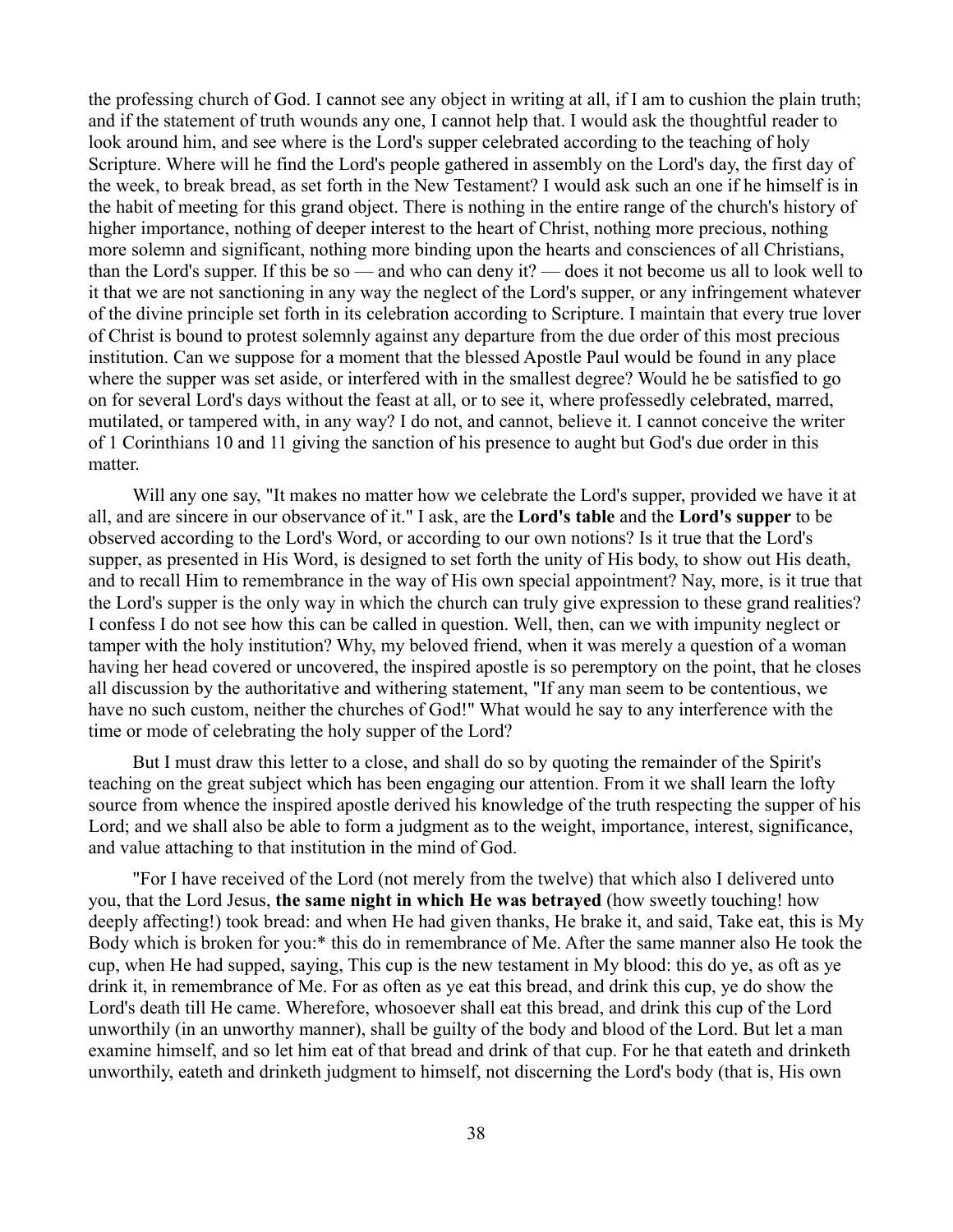literal body given and bruised for us on the Cross). For this cause many are weak and sickly among you and many sleep. (They were judged in their own persons, and visited with bodily sickness and death, because of their neglect of the Lord's supper.) For if we judge ourselves, we should not be judged. But when we are judged, we are chastened of the Lord, that we should not be condemned with the world." 1 Corinthians 11: 23-32.

\*Some authorities reject the word "broken" in the above passage. It would seem to clash with those words, "A bone of Him shall not be broken." The body of our Lord was "given," and "bruised"; but the word "broken" is objected to. The reader must inquire and judge.

Now, my much-loved friend, is it asking too much of any Christian, after presenting such a body of Scripture evidence on the subject of the Lord's supper, if we entreat him to judge, in the light of such evidence, the present condition of things in the church of God, in reference to the celebration of. the Lord's supper? I think I anticipate your reply. For my own part, as I compare Scripture with facts around me, I can only exclaim, what has the professing church done with the Lord's table? What has she done with the Lord's Word? What has she done with the Lord's Christ?

\*\*\*\*\*

When I commenced this series of letters, I had no idea of its extending to such a number as that which I have just penned. But so many subjects have crowded in upon the mind, and the space for each letter has been, of necessity, so limited, that I almost fear I have wearied you. And yet there is much in my mind to say to you — many things about which I long to pour out my heart to one with whom I feel such entire sympathy. But this "paper and ink" work is so terribly tedious that I often find the chariot wheels driving very heavily.

However, there is one special subject to which I must refer, ere I close this series of letters a subject which could not possibly be overlooked by one professing to treat of "the present condition of things in the Church of God."

It is now close upon half a century since a very remarkable movement commenced in Great Britain and Ireland. At that time many of the Lord's beloved people were led to see that there was something radically wrong in the various religious organizations of the day. Some, it may be, felt the death and desolation, the dearth, darkness and poverty of all around. They longed for something which the existing religious machinery failed to supply. There was a thirsting for Christian fellowship, and a longing for a higher range of truth than was to be found either in the National Establishment or in the various dissenting bodies.

Others, again, were led to search the Scriptures, and to compare what they found in these precious writings with the existing condition of things around them in the entire professing church, and they were not only led, but *forced* to the conclusion that the whole professing church was in a condition of utter and hopeless ruin — that there was not a single ecclesiastical polity, not a single clerical order, not a single theological creed, throughout the length and breadth of Christendom, that could stand the test of holy Scripture — that there was no such thing to be found as a faithful expression of the Church of God as seen in the New Testament — no expression of the One Body, no such thing as an assembly of believers gathered simply to the Name of Jesus, and practically owning the presence, power, rule and authority of the Holy Ghost.

Further, as regards the grand question of ministry, they looked in vain throughout the various religious systems, for anything approaching to the truth as taught in the New Testament. Whether they examined the Greek, Latin, Anglican or Scotch Establishments, or, on the other hand, the various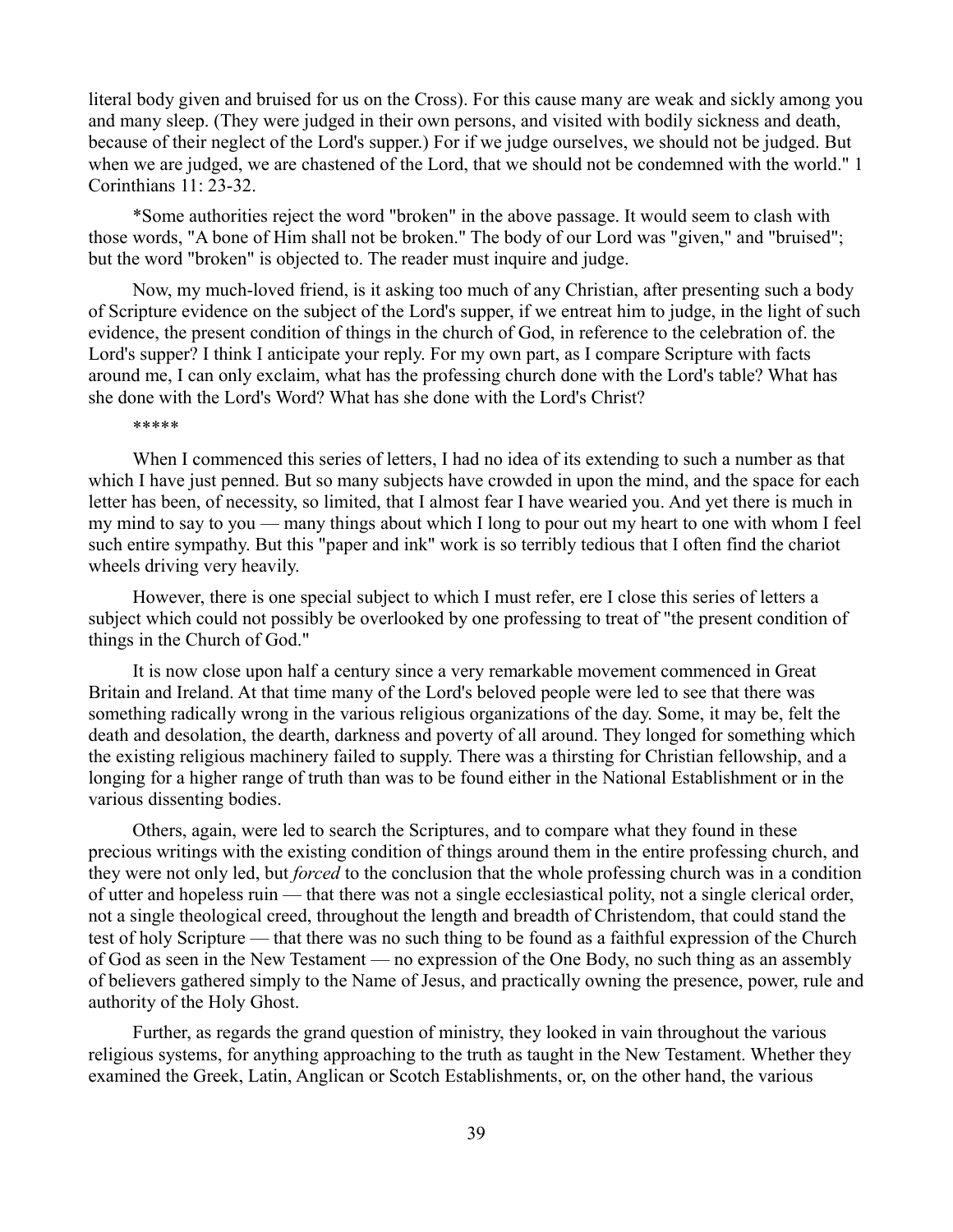popular bodies of the day, they found that whether under the title of Bishop, Priest, Deacon or Minister, human authority was absolutely essential to the exercise of every branch of ministry, so called. If a man possessed all the gifts of the apostle Paul himself, he dared not preach or teach Jesus Christ, unless he was licensed or authorized by man; whereas, on the contrary, though destitute altogether of spiritual gifts, nay, even of spiritual life itself, yet, if authorized, ordained, licensed or approved by man, he might preach and teach in that which professed to be the church of God. Man's authority, without Christ's gift, was quite sufficient. Christ's gift without man's authority was not.

All this they found was diametrically opposed to the Word of God. When they turned, for example, to such a Scripture as Ephesians 4, they found, that ministry, in all its branches, had its source in a risen and glorified Head in heaven. "To every one of us is given grace *according to the measure of the gift of Christ*." Not a syllable about human authority or human ordination, in any shape or form not a sound of such a thing, or of anything approaching to it, but the very reverse. It is simply "the gift of Christ" or nothing at all. "Wherefore He saith, *when He ascended up on High*, He led captivity captive, and *gave gifts unto men* . . . .and He gave some, apostles\*; and some prophets; and some, evangelists; and some, pastors and teachers."

\*It is remarkable that even "Apostles" though ordained by Christ in the days of His flesh, are here viewed as flowing from Christ ascended.

Here then, they found the only source of ministry. All the ministerial gifts, all the gifts for edification flow down direct from a risen and glorified Christ. There is no human medium through which they can come — no human channel through which they are to flow — no human authority necessary to render them available — no human addition whatever. The gifts come down in all their divine integrity from the Head to the members. Man can add nothing to them. He cannot improve them. Those who receive them are responsible to exercise them — to wait upon their gift — to cultivate and develop it, with all diligence and faithfulness; but, as to any human authority, licence, sanction, or ordination, in order to make the precious gifts of Christ available for His Body, the Church, not only is there no such thing, but it is absolutely and completely opposed to the Word of God and to the mind of Christ.

Many earnest Christians, in various places, feeling deeply the state of the professing church, were led to separate from the different denominations of the day. Very few, if any of them, knew exactly what they were going to do; but they felt it impossible to go on any longer with what was so palpably opposed to the Word of God. The old proverb: "Birds of a feather flock together" had its illustration in the history of those early brethren. They were all dissatisfied with what they saw around them; and it may be truly said of many of them, "They went out not knowing whither they went". They could not continue in connection with plain and palpable error. They were sick of the worldliness and death of the professing church; they longed for something better; **they came out**, one from this, another from that, another from something else; they met outside and they saw no reason why they could not go on together, or why they might not break bread together as the early Christians did, counting on the Lord to be with them and to enable them to edify one another as He might bestow the needed gift and grace.

Amongst those who thus separated from the various organizations were some men of considerable gift, moral weight, intellectual power, and intelligence — clergymen, barristers, solicitors, military and naval officers, physicians, and men of high position and property. Their secession, as you may suppose, caused a very considerable stir and drew forth much opposition. Many a link of friendship was snapped; many a fondly cherished companionship vas broken up; many sacrifices were made; much trial and sorrow was encountered; much reproach, obloquy, and persecution had to be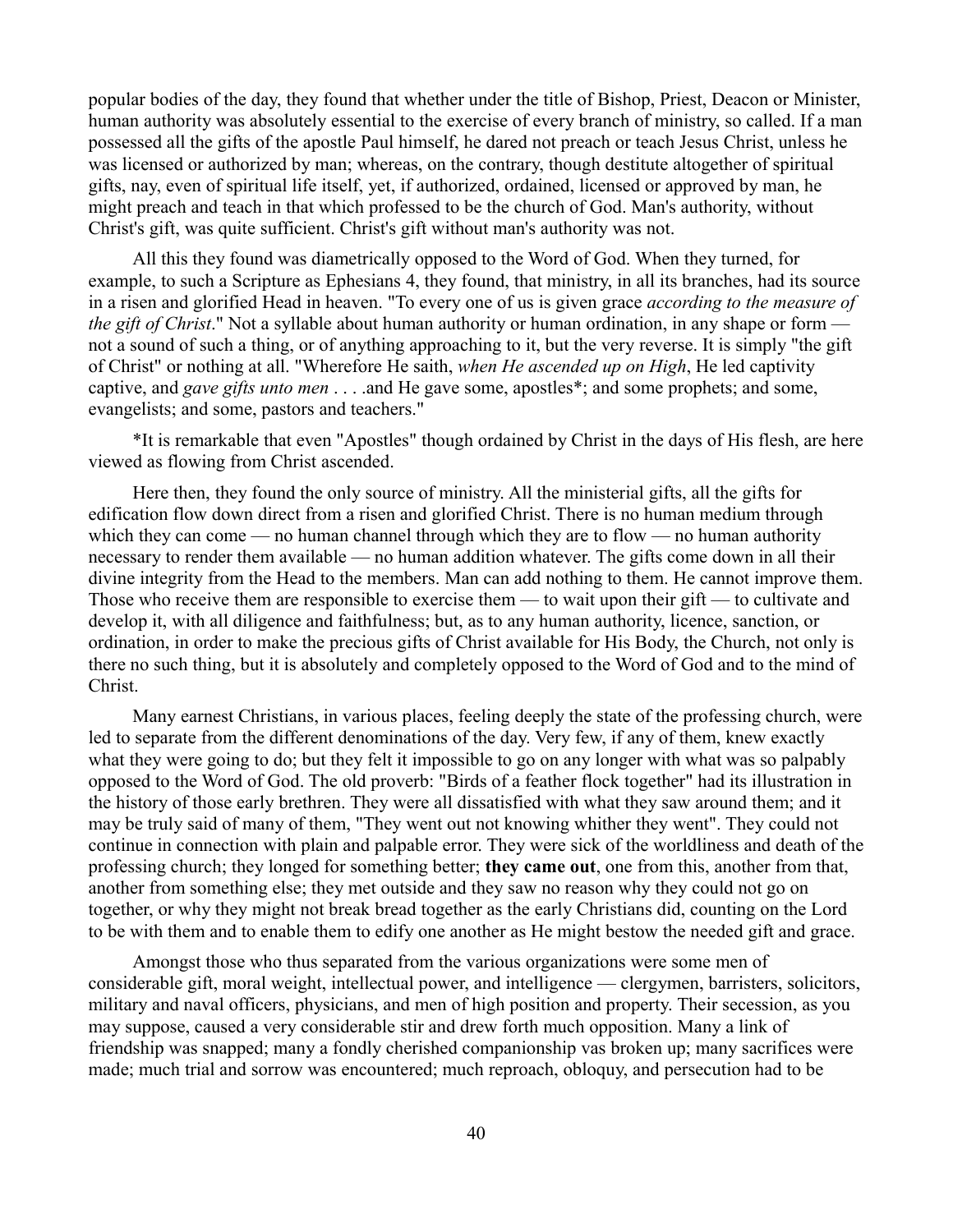endured. I cannot attempt to enter into details, nor have I any desire to do so. It could serve no useful ends, and the records could but give needless pain. All who will live godly — all who are determined to follow the Lord — all who will keep a good conscience — all who, with firm purpose of heart, will act on the authority of Holy Scripture, must make up their minds to endure trial and persecution. Our Lord Christ has told us that He came not to send peace but a sword. "Suppose ye that I am come to give peace on earth? I tell you, Nay; but rather **division**. For from henceforth there shall be five in one house divided, three against two, and two against three." And again He tells us that "A man's foes shall be they of his own household".

All this was fully realized in those times to which I am now referring; and not only was there this domestic opposition and persecution, but public prejudice in various shapes and forms, entailing much trial, sorrow, and loss.

Still the work went on. The brethren gave themselves devotedly and energetically to the blessed work of evangelization and teaching. Books and tracts were written and circulated. The gospel was preached with a clearness, fulness, depth and power, unknown since the apostolic times. The grand doctrines of the Church as the Body of Christ; the unity of the Body; the presence and action of the Holy Ghost, in the individual believer and in the assembly; together with the blessed hope of the coming of Christ, first *for* His people, and then *with* them all these glorious truths which had been almost wholly lost sight of for eighteen centuries, were brought out with great power, unction, and freshness, to the joy and blessing of hundreds of precious souls.

Moreover, the important distinction between preaching the gospel to the unconverted and teaching the Lord's people — so little understood or acted upon even now — began too be forcibly illustrated, and with the most blessed results. The evangelist and the teacher waited, each upon his own proper work — souls were converted, and believers were built up on their most holy faith. Worship, too, and "the communion of saints", began to be understood. The Lord's people met, on the first Day of the week, to break bread, and found the presence of Jesus to be a divine reality in their midst. Of course, none were admitted to the table save such as were believed to be true Christians, sound in faith, and godly in walk.

All this, dearest A., attracted much attention. Many wondered whereunto it would grow. Some prophesied that it would all soon come to nothing. It was but a bubble on the stream of time, which would speedily burst. It was deemed utterly impossible that a number of people, without any ecclesiastical framework, any palpable organization, any clerical order, any visible head, any confession of faith, could ever get on together. How, it was asked, can your meeting go on? Who is to preside? Who is to keep order? You will have people popping up in all directions to speak, or pray, or give out hymns. It must prove a perfect Babel.

Such were the dark suggestions of many unfriendly and unbelieving prognosticators; but they did not prove true. People who attended the meetings were mightily struck by the fact of scores or hundreds of people assembled, without priest, parson or president, and yet no disorder, no confusion, no jar, no hitch. The Lord Himself was there. He was allowed His proper place as President, and He took it and filled it to the joy, comfort, blessing and edification of His beloved people, who preferred Him to any human device.

I need hardly say, dear friend, that here and there, mistakes were made. The weakness and folly of mere nature occasionally displayed themselves in the meetings. Just as, in the life of the individual Christian, notwithstanding the indwelling of the Holy Ghost, there are mistakes, evil, failure and infirmity, so in the assemblies of brethren, as we can easily understand, there would be the exhibition of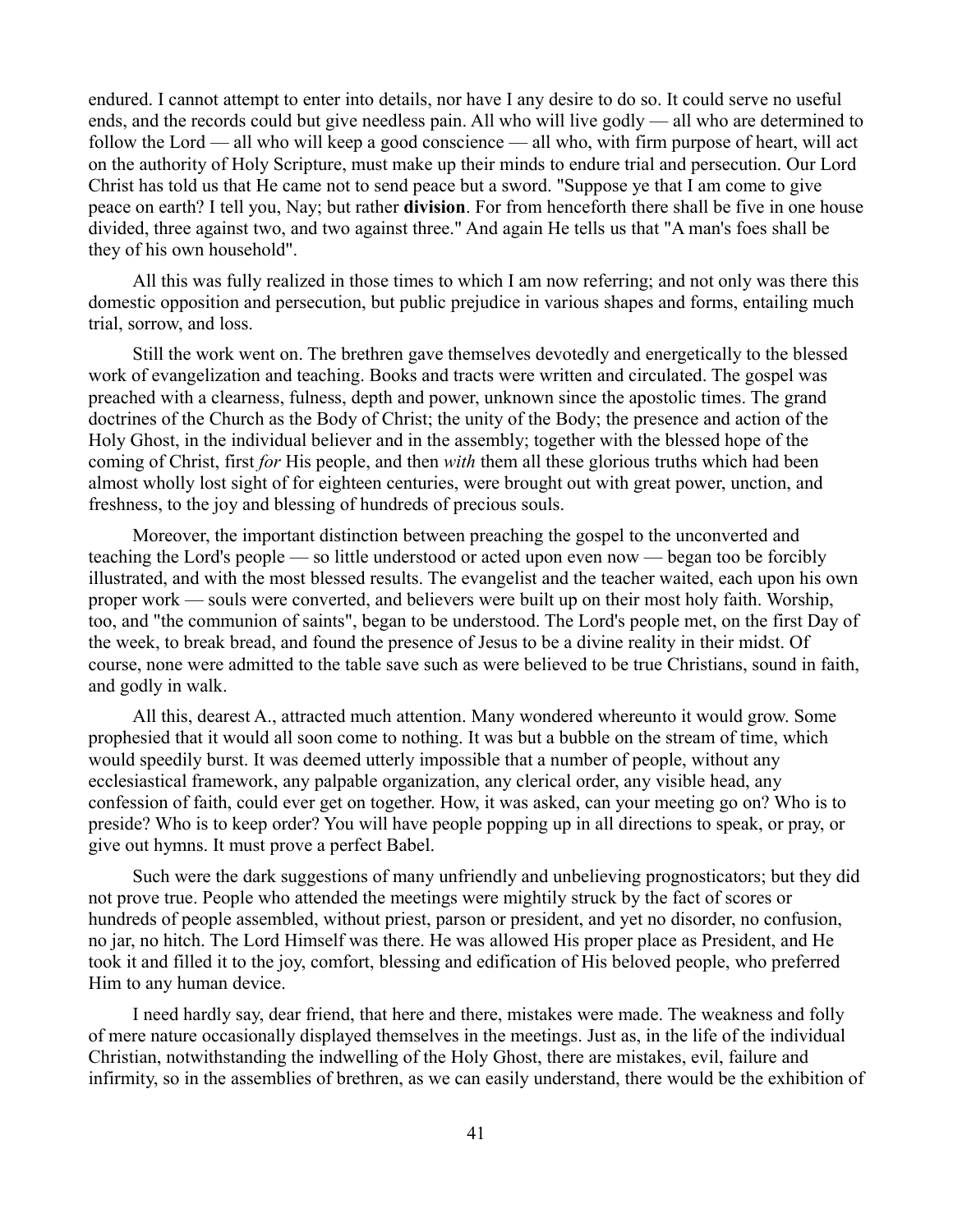that which was not of the Spirit although in the main, the Spirit's presence and rule were owned and felt. The enemy, we may be sure, would take special pains to introduce confusion into the assembly, in order to bring discredit on the ground which the assembly occupied.

Still, I can say, on looking back over an experience of 35 years, the order and power of the meetings were wonderful; while as to the mistakes and failures, I found a thousand-fold worse in the organizations around, and that too, not mourned over as failure but viewed as the legitimate fruit of human arrangement. The brethren had not human order or arrangement, yet the solemnity and order of their meetings were most striking. Many of those who attended their meetings as spectators, could not be persuaded but that there was after all, some pre-arrangement, some recognized order; but I can solemnly declare to you, my friend, there was no such thing. We never could tell, when we entered the meeting, what its order, tone or character was to be. I speak only of the meetings of the assembly for worship and communion. As to those meetings which were convened on individual responsibility, for preaching or teaching, the case was wholly different. The order of such meetings was always pretty much the same. It was entirely a matter of individual responsibility.

But I must draw this letter to a close. If the Lord will, I shall continue the subject in my next. I have given you but a very hasty and meagre sketch of an intensely interesting movement in the church of God. I have referred to the rise of those called "brethren". In my next I shall speak of their further history and its lessons.

### \*\*\*\*\*

It need not surprise us if that interesting movement referred to in my last should be found to partake of the moral features presented in Matthew  $13$  — to exhibit the moral tendencies set forth in the parable of the tares, the leaven, and the mustard-tree. In its early stages there was much that was profoundly interesting — great freshness, great simplicity, much genuine devotedness, and separation from the world. Many of those who at first came out had very undefined thoughts, and very imperfect apprehensions of truth. But they flocked together, and tasted, in a way they had never done before, the sweetness and power of the communion of saints.

Moreover, as they gave themselves to the free and prayerful study of the Word of God, apart from their preconceived theological views, they very soon began to find the Bible a new Book. Deep, precious, and long-lost truth began to pour its living light upon their understandings. The grand doctrine of the Church — its place, portion, and prospect; the operations of the Spirit of God; the proper hope of the Church, namely, the coming of the Bridegroom, the Bright and Morning Star, as distinct from the destiny of Israel and the earth — all this came forth with great clearness, vividness, and power, and attracted a large measure of attention in the various sections of Christian profession. In short, it was a most distinct, powerful, and blessed action of the Holy Ghost, the influence of which was felt to the ends of the earth.

Of course, there was intense opposition, specially on the part of the clergy and ministers of all denominations. "The Brethren" (so-called) were designated spiritual Ishmaelites, whose hand was against every man, and every man's hand against them. They were looked upon as the most bitter, the most bigoted, the most intolerant, sect in Christendom; and this while protesting loudly against sectarianism. Various nicknames were bestowed upon them, such as "Plymouthists," "Darbyites," "New Lights," and various other names, derived from certain prominent individuals in different localities. But all this was a mere effort of the enemy to neutralize the influence of the *ground* occupied by the Brethren, which was felt to be, and really was, a standing testimony against the state and practice of the various religious bodies of the day — a positive declaration of the utter and hopeless ruin of the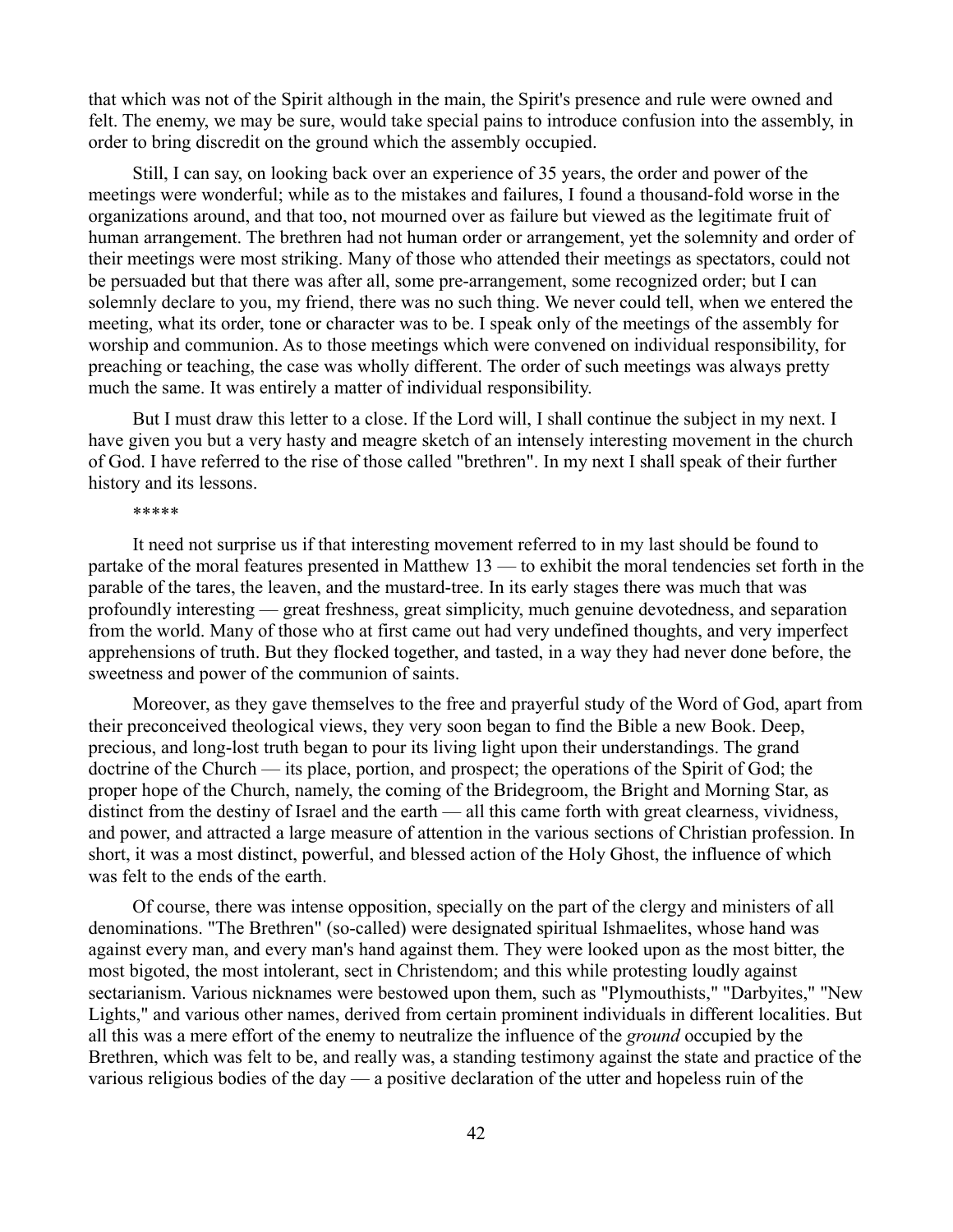professing church, and the folly of attempting to form churches, and ordain ministers, without so much as a shadow of authority or power to do so.

However, my beloved friend, it was not the opposition and persecution from without that Brethren had most to dread. These rather tended to strengthen their hands, and draw them together. Times of persecution have always been healthful times for God's people. So these early Brethren found it. There was much love and practical sympathy amongst them, very little formality, very little of what we may call "red tape and routine," very little "Brethrenism;" but much real love and care for one another, great simplicity, beautiful freshness, and true devotedness to Christ and His cause.

But the arch-enemy had his eye upon them, and marvellously soon the bitter fruit of his subtle wiles began to appear. Almost from the outset he commenced, in the very midst of the Brethren themselves, a deep work, the manifest design of which was to undermine and set aside those grand truths which, as I most fully believe, the Lord was bringing out by the ministry of the Brethren, namely, the unity of the body of Christ; the presence of the Holy Ghost in the assembly, as distinct from His presence in the individual believer;\* and the special hope of the Church, the coming of the Bridegroom for His people, as distinct from His appearing in judgment upon the world.

\*This is a truth of the utmost importance. "Know ye not that **ye** are the temple of God, and the Spirit of God dwelleth in **you**?" (1 Cor. 3: 16. ) Here we have the presence of the Holy Ghost in the assembly; and in 1 Thessalonians 5: 19 we have the practical exhortation founded upon this glorious truth, "**Quench** not the Spirit." The Holy Ghost is in your midst — see that ye quench Him not, leave full scope for Him to act by whom He will. Hinder Him not by aught of your own doings or arrangements. Do not attempt to set up any order of your own, but bow in absolute submission to the will and authority of the Lord the Spirit.

Then, in 1 Corinthians 6: 19, we read, "What! know ye not that **your body** is the temple of the Holy Ghost which is in you, which ye have of God, and ye are not your own? For ye are bought with a price, therefore glorify God in your body." Here we have the presence of the Holy Ghost in the individual believer; and the practical exhortation founded on this we find in Ephesians 4: 30, "And **grieve** not the Holy Spirit of God, whereby ye are sealed unto the day of redemption."

How perfect is Scripture! How profound its teaching! How precise its distinctions! The Holy Ghost dwells in the assembly — **quench** Him not! He dwells in your body — **grieve** Him not!

Against these most precious and glorious truths the enemy raised up an intense opposition, and that, strange to say, in the very place from whence the Brethren had received their special nickname.

Now, my dearest A., you need not fear that I am going to drag you through our Plymouth and Bethesda troubles. Far be the thought! My desire would be to forget them forever. It would be utterly impossible for me to convey to you the bitter memories and sad associations that linger round these two words, "Plymouth" and "Bethesda."\* But this I must tell you, that, although that humiliating history caused me the deepest sorrow I had ever tasted, yet I really reaped a golden harvest from it, for which I shall have to bless God throughout eternity.

\*If the reader desires to know something of the particulars of this manifest work of Satan, let him procure a copy of a tract, entitled, "The Whole Case of Plymouth and Bethesda," by William Trotter. This is the calmest clearest, soundest, and most judicious document that I have read on the subject. The action at Plymouth was quite distinct from that at Bethesda, though often confounded with it.

I had not the honour of being among the first of those who planted their feet on the blessed ground occupied by Brethren. I left the Establishment about the year 1839, and took my place at the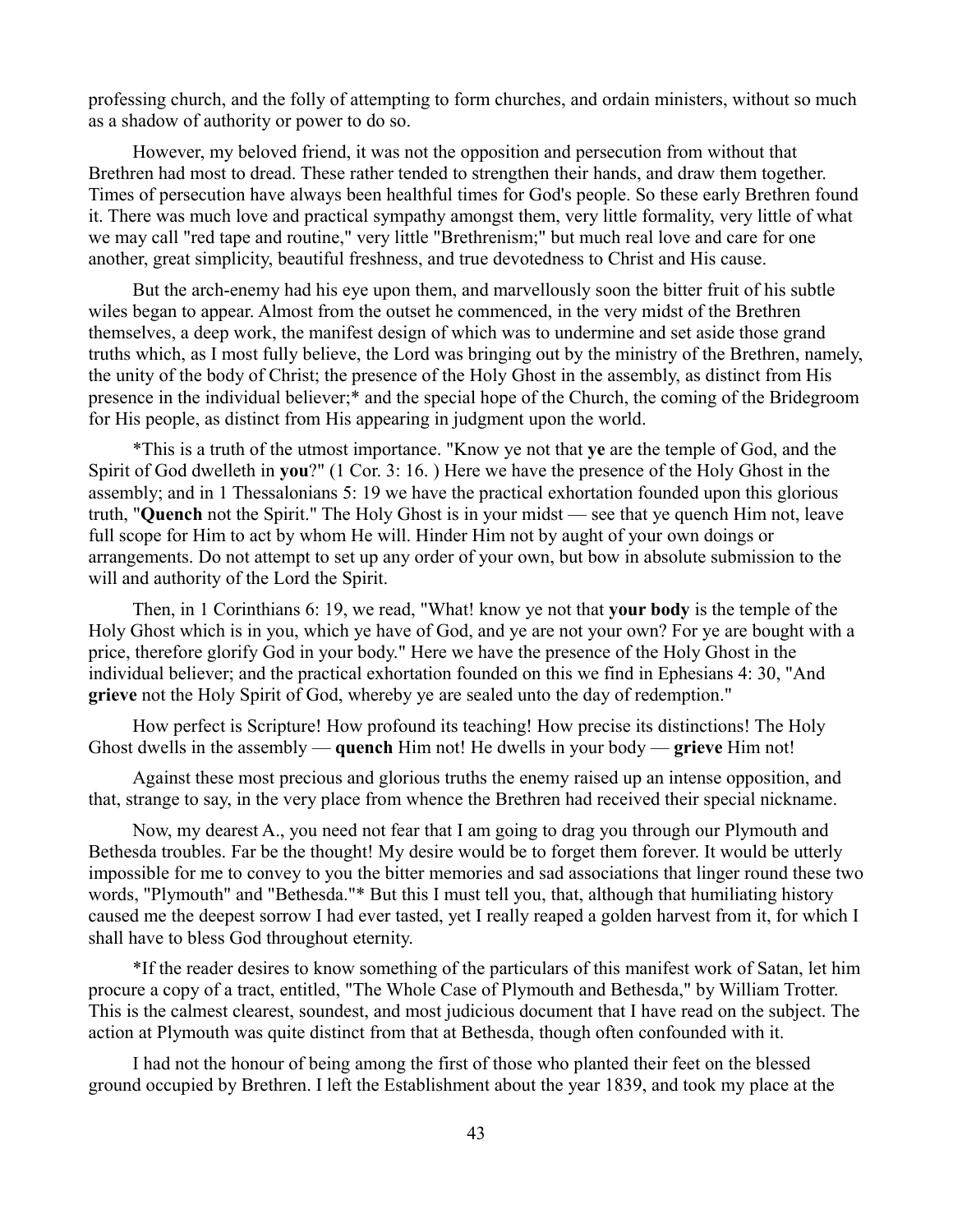table in Dublin, where dear Mr. Bellett was ministering with great acceptance. As a young man, I, of course, walked in retirement, having no thought of coming forward in public ministry of any kind. Indeed, I may say to you, beloved friend, that nothing but the most solemn sense of responsibility could ever have induced me to stand up in public. I never could, nor can I now, understand the excessive forwardness of some young men, who seem ever ready to thrust themselves before the assembly of God's people, even in the presence of grey heads and gifted vessels. To me this sort of thing has ever been supremely offensive.

But this is only by the way.

I was not long on the ground, when it became painfully manifest that the enemy was making a deadly effort to quash altogether the testimony of Brethren. I shall not mention any names — it could serve no useful end to do so. It is with facts and principles we have to do. I may just say that Plymouth became the special sphere for the display of the enemy's power. Numbers increased rapidly there, and there was a most diligent and determined effort to make Plymouth a kind of centre, from which an influence was to go forth through Devonshire and Somersetshire. But, alas! it became the centre and source of mischief and sorrow. There were, I believe, between eight hundred and nine hundred in communion. It looked very imposing to such as were not behind the scenes, or could not see beneath the surface. But, for my own part, I have no doubt that the stamp of death and the power of Satan might have been discerned by a spiritual observer, almost from the very outset.

The presence of the Holy Ghost in the assembly was practically denied. Human authority, human management, and human influence took the place of simple, earnest, holy dependence upon the rule and guidance of the Spirit of God. Certain gifted leaders held the reins in their own hands. If any, not approved by them or by their admirers, attempted to minister, they were put down, and that, too, often by means which I should blush to name. In short, it was clerical authority over again, only in a much more odious form, inasmuch as it was positively dishonest. If we are going to have human authority at all, let us go back at once to the authority of the Pope; for I must candidly declare, I know not any consistent standing-ground between the Pope in the chair of St. Peter, and the Holy Ghost in the assembly. In this latter I do, thank God, most deeply and reverently believe — yea, so heartily and thoroughly do I believe in it, that, by the grace of God, I should not remain for an hour in any place where it was denied in principle or in practice. Human order, power, and arrangement, be they ever so imposing, are a poor miserable substitute for the blessed presence and living ministry of God the Holy Ghost, Who has come down to dwell, not merely in individuals, but in the assembly; and not merely in Pentecostal gifts, but as the blessed Comforter, whose office it is to take of the things of Christ and show them unto us, to feed us with all His fulness and preciousness, and blessed be God, to abide with us for ever.

It was this latter that was practically denied at Ebrington Street, Plymouth, and in its place there was most manifestly man's iron grasp to keep things in order.

I cannot attempt to go into detail; I can merely deal with the salient facts; and I do so simply for the purpose of illustrating and enforcing these great truths, of which the devil sought to deprive us, and which, through the goodness and faithfulness of God, have come forth from the terrible *debris* of Plymouthism, in greater brightness, fulness, freshness, and power, then ever; so that, as I said, we have positively reaped a golden harvest from this most sad and humiliating history. I am quite sure, my beloved friend, you have no desire to go and grope amid the *debris*; were you to do so, you would find a quantity of the most wretched and defiling rubbish that could possibly engage your attention. But we shall draw the curtain of silence over it, and thank God that in this, as in all beside, the eater has yielded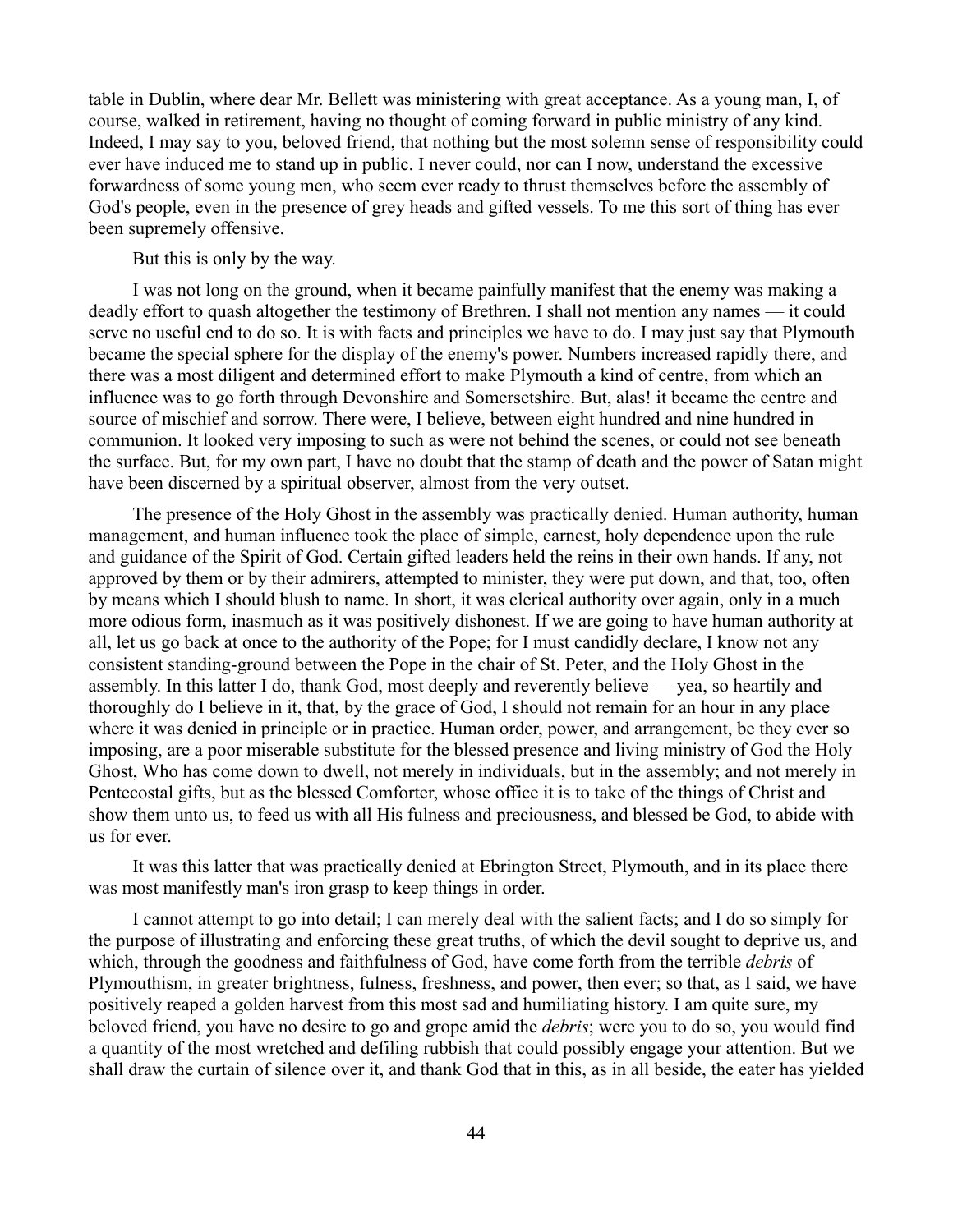meat, and the strong sweetness. Ebrington Street fell, and buried many in its ruins — buried them, I mean, as regards conscience, walk and public testimony. But its fall has been fruitful in blessing to thousands. Had it been allowed to go on, we should have been left without a true Christ, and without the Holy Ghost; for, most assuredly, a false Christ was preached at Plymouth, and the presence of the Holy Ghost was denied. And what had we left? Darkness, death, and desolation. I do most solemnly declare to you, my friend, that in the annuals of the church of God, I know of no more marked and determined effort of Satan to upset the very foundations of Christianity, and swamp us all in the blasphemous depths of a dark and abominable Socinianism. This is the calm and deliberate judgment of your correspondent, after having waded through it all, and looking back at it all, after an interval of thirty years.

But God had mercy upon us; and when the enemy came in like a flood, the Spirit of the Lord raised up a standard against him. The very remembrance of the noble stand that was made for the truth of God, from the year 1845 to 1848, fills the heart at this moment with deep praise and thankfulness. The hand of the Lord was with His people. It may be all very well for superficial observers, who know nothing really about the facts of the case, to talk about failure in manner, temper, spirit, style, and such like. To me it is all the most vapid and worthless verbiage. Even supposing men did lose their temper, can we wonder at it, when we remember that they had to deal, not infrequently, with shameful lies, trickery, and, above all, with blasphemous doctrines? Shall we think for a moment of comparing mere infirmity of temper — even granting that such was manifested — with positive blasphemy against Christ, or cold indifference thereto? Supposing a man loses his temper in proving that two and three make five, I am sorry he lost his temper, but two and three make five all the same.

Some, however, may condemn me for raking up old sores. They may deem it better to screen the Brethren. I reply, I have nothing to screen. I am not dealing with Brethren, but with the manifest wiles of Satan. Should I screen them? Nay, but expose them, and raise a warning note in the ear of the Church of God. It is neither a question of screening nor exposing Brethren, but of simply reading their history, and profiting by its solemn and striking lessons. Has all that happened at Plymouth or Bristol touched the ground which Brethren occupy? Not in the smallest degree. Nay, it has brought out the truth with greater clearness and force than ever. It has caused us to see with far greater distinctness the grand reality of what was involved. I am persuaded there are hundreds amongst us who never really understood the true ground of the Church of God — its standing, its privileges, and its hopes, until they were called to pass through the terrible sorrow of Plymouth and Bethesda. Numbers had come upon the ground without understanding it. They were attracted by the preaching and teaching. They found at the meetings of Brethren what they could not find anywhere else. Hundreds of precious souls, who had been for years in darkness and bondage, groping their way amid the hazy mists of Christendom, were relieved, charmed, and blessed, by the full and free gospel of the grace of God, and by the unfolding of the precious truth contained in many portions of the Word of God, which had till then been a dead letter to them. Moreover, many were attracted by the love and fellowship which they found amongst Brethren, and were led to cast in their lot amongst them, with very little, if any, intelligence as to the great underlying principles. The consequence was, that, when the struggle came, they were not prepared for it, and many were stumbled, and turned aside. They were put to the test, as all are sure to be sooner or later, and many gave way, and returned to what they had come out of, thus "building again the things which they destroyed, and making themselves transgressors." For if the things were right, why had they left them? If wrong, why go back to them? In either case they made themselves transgressors.

But I must close this letter. If God permit, I shall conclude this series in my next. It has already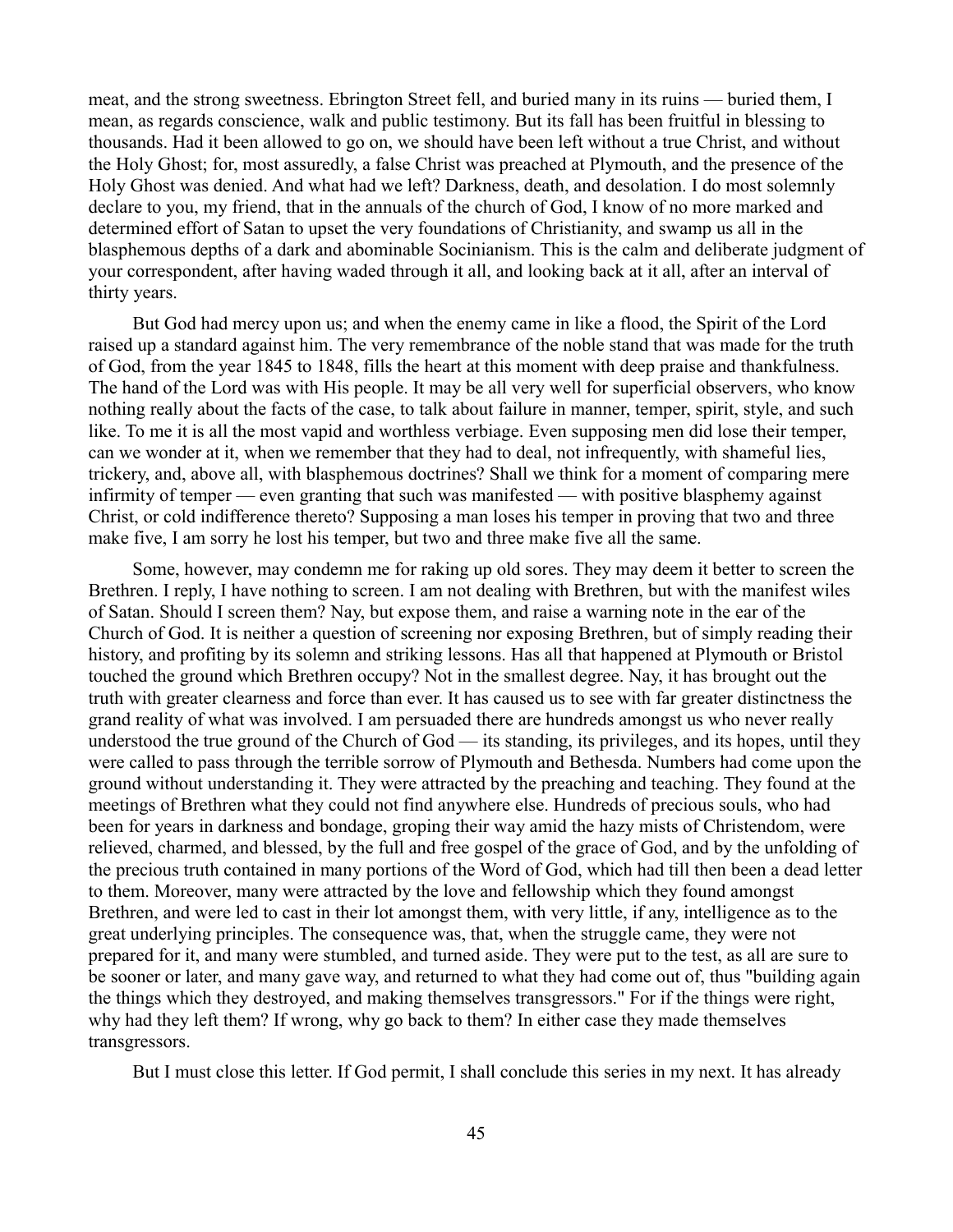extended itself far beyond my original thought, and yet I have much that I long to say to you. The Lord's own peace be with you! Ever, my dearest A.,

**\*\*\*\*\***

The year 1848 was a testing time for all who professed to occupy the ground of Brethren. In the summer of that year, a question was raised as to whether we were really gathered on the ground of the unity of the body, or merely as independent or fragmentary congregations, having a measure of acquaintance and sympathy, but no common ground of responsibility in fellowship and testimony as those who were members one of another, united to the living Head in heaven, and to one another, by the Holy Ghost. It was at Bristol that this profoundly interesting question was raised; and from thence it extended to every place, on the face of the earth, where there happened to be an assembly of Brethren.

As you are doubtless aware, there was a congregation of Baptists who met for worship at a chapel called "Bethesda," in Bristol. There was an associated body meeting at "Salem" chapel; but I shall speak of both under the one name of Bethesda, and further I shall do so as briefly as possible, inasmuch as my sole object is to bring out the great principle at stake, and not, by any means, to dwell on persons or places which can only possess an ephemeral interest.

Well, then, some years previous to the time above referred to, this Baptist congregation was received into fellowship with Brethren — received as a body. The whole assembly, professedly and ostensibly, took the ground occupied by Brethren. I do not mention names or descend into minute details; I merely give the great leading fact, because it illustrates a most important principle.

It has been my conviction, for many years, that this reception of a congregation was a fatal mistake on the part of Brethren. Even admitting, as I most heartily do, that all the members and ministers may have been most excellent people taken individually; yet I am persuaded that it is a mistake, in any case, to receive a whole body as such. **There is no such thing as a corporate conscience.** Conscience is an individual thing; and unless we act individually before God, there will be no stability in our course. A whole body of people, led by their teachers, may profess to take certain ground, and to adopt certain principles; but what security is there that each member of that body is acting in the energy of personal faith, by the power of the Holy Ghost, and on the authority of the word of God? It is of the very last importance that, in every step we take, we should act in simple faith, in communion with God, and with an exercised conscience. Indeed I cannot but believe that one special cause of weakness in the various assemblies of Brethren is that numbers have come on the ground who are not in the power of the truth in their own souls, and they act as a dead weight and a hindrance. But, most clearly, it is a grave mistake to receive a whole body of people into communion where there is no opportunity of testing the spiritual state of the individuals composing that body.

We had a very striking illustration of this in London, in the year 1853. A congregation of Baptists desired to take the ground occupied by Brethren; and they did so. But hardly had they taken the step, when the brother who had built the chapel and gathered, by his preaching, the congregation, perceived the mistake. He immediately called the assembly together, and told them that both he and they must act on their individual responsibility before the Lord. In pursuance of this statement, on the following Lord's day, the chapel was locked, and the people were compelled individually to consider their ground and their proper course of action.

Now, some would pronounce this a very bold step; but it was a noble step; and the sequel proved it to be a right step — the only right step. In the course of a few weeks — weeks, no doubt, of profound exercise of soul and deep painful searching of heart — that whole congregation — with two or three exceptions, and those, I believe, of a doubtful character — not in a body, but individually applied for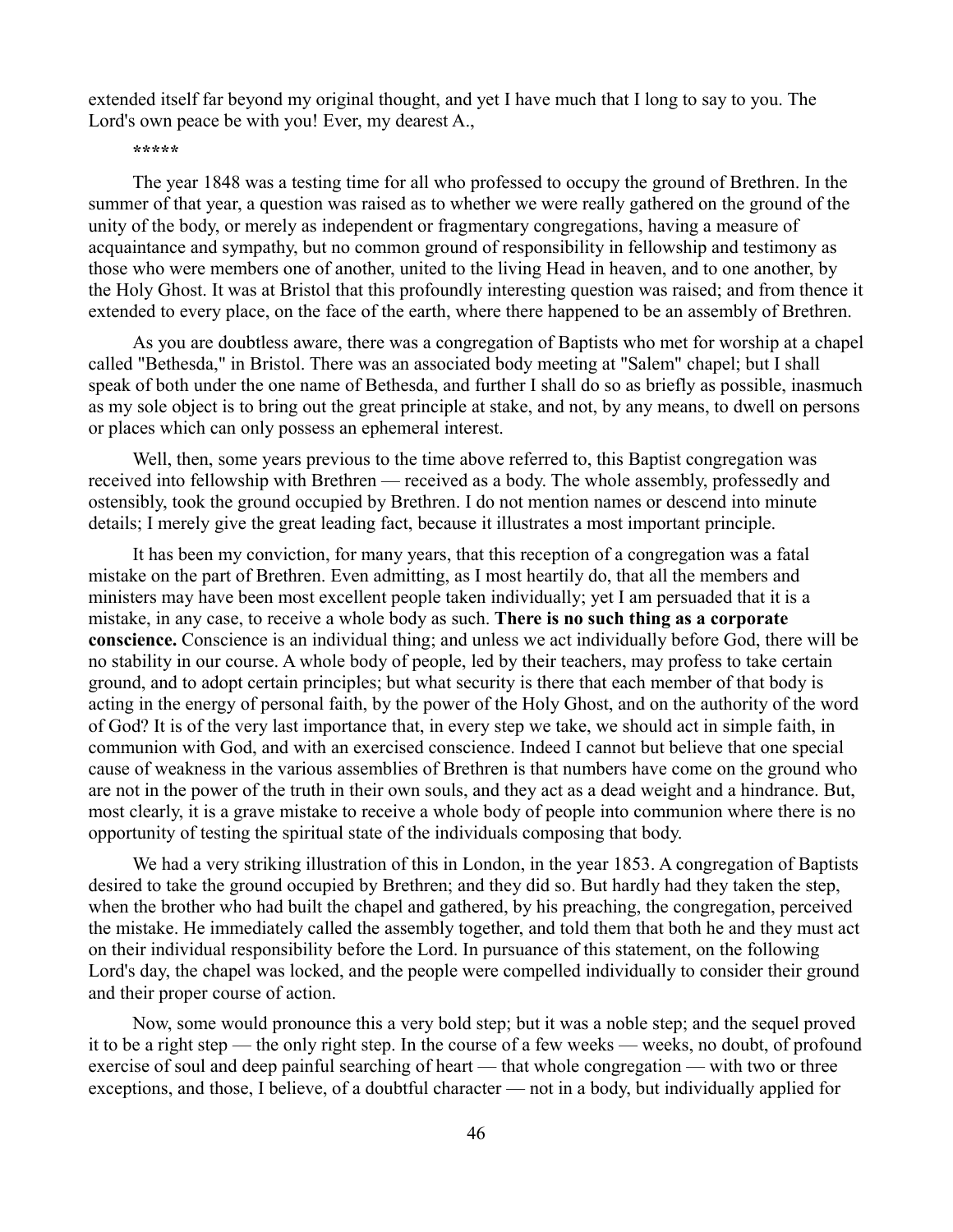fellowship, at the various assemblies of Brethren, and each case was taken up on its own merits, and tested by the word of God. Then the brother to whom the chapel belonged kindly lent it as a convenient meeting place for Brethren. Of course, he had, during the time the place was closed on Lord's day morning, carried on his individual work of preaching and teaching, as he does to this day; and, blessed be God, since that time, that dear spot has been made the birth-place of hundreds of souls, and a blessed feeding place for the lambs and sheep of the beloved flock of Christ. May it continue to be so till He comes!

How very different was the case of Bethesda! A testing time came. Deadly error was taught at Plymouth — error touching the position and relations of our Lord Jesus Christ — error which placed Him (I shrink from penning the words) under the curse and wrath of God all His days and that not vicariously, but in virtue of His association with Israel and the human family.

I cannot bear to go further into the terrible doctrine taught at Plymouth, or to transfer to this page the expressions in which that doctrine was presented. I have no desire to use strong or stern language in reference to individuals; but I must say to you, my beloved friend, that I consider the doctrine quite as bad as Socinianism itself; at least the former as well as the latter leaves us without the Christ of God. It is useless to talk of distinctions, for if we have not the Christ of the New Testament, we have no Christ, no Saviour at all. Arius or Socinus may deny the deity of our adorable Lord and Saviour; Irving may deny His pure and sinless humanity; a Plymouth teacher may present Him in a position and in a relationship which would make Him need a saviour for Himself — may God pardon the very penning of the lines! May He pardon the man who taught such horrible doctrine. They all deny the Christ of God. They blaspheme His person and His name. Their doctrines are to be held in utter abhorrence by every true lover of Jesus.

Well, then, dearest A., this deadly error was taught at Plymouth; and, moreover, the holders and teachers of this error were received at Bethesda. A few faithful members remonstrated, protested, and entreated that such doctrines should be judged, and its teachers put out of communion. It was all in vain. Ten of the leaders wrote a letter — the well-known "Letter of the Ten" — well known, I mean, to those of us who were called to wade through those deep waters. In this letter, which was adopted by the great bulk of the congregation at Bethesda, they refused to judge the doctrine. They said, "What have we at Bristol to do with doctrines taught at Plymouth?" In a word, they committed themselves, plainly and palpably, to the ground of neutrality and indifference, as regards our blessed Head: and independency, as regards His beloved body.

Such was the ground set forth in "The Letter of the Ten" — a document prepared by ten intelligent men, adopted by some hundreds of christian people, and which, I believe, remains to this day unrepealed and unrepented of. It is true that, after the sad mischief was done, and fifty or sixty of the Lord's people had left Bethesda rather than sanction such a wretched principle or ground of fellowship, the leaders held what they called seven church meetings for the purpose of examining the tracts in which the error was taught, and one of the leaders said that "according to that doctrine, Christ would need a saviour for Himself." But the "Letter" was never withdrawn — never repented of; and hence it remains to this day as the studied and deliberate statement of the real ground of Bethesda fellowship, which is, to my mind, simply indifference, as to Christ, and independency, as to His body the church.

I purposely refrain from giving the names of persons and from entering into any details as to the conduct, manner, or spirit of individuals. As regards all these things, we can believe there were faults on all sides. I must confess I have no taste for dwelling upon such things. And further, I may assure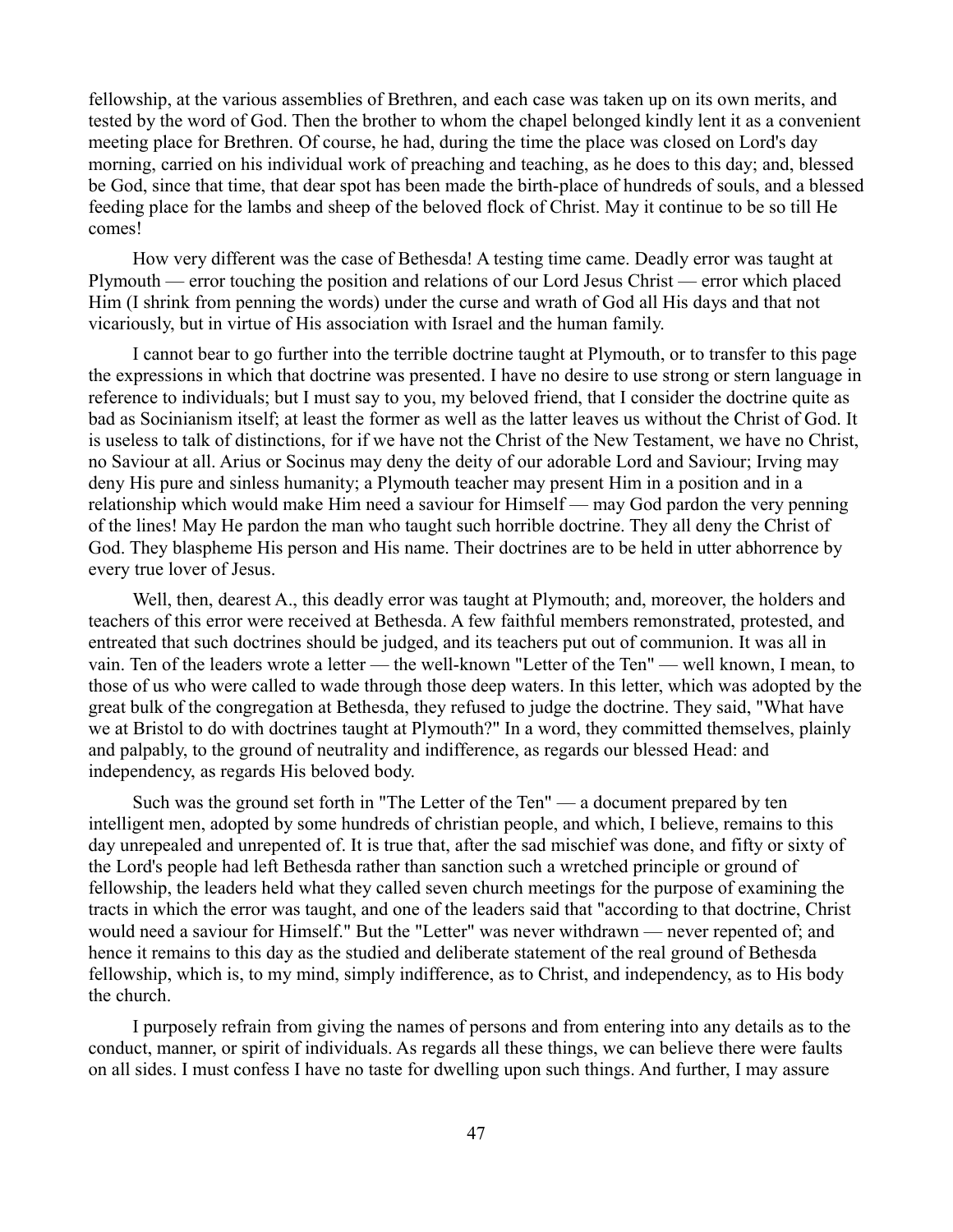you, my friend, that I am not conscious of a single atom of bitter feeling toward any individual. I am writing after an interval of 27 years, and I desire to confine myself to the great principle involved in the whole case of Plymouth and Bethesda. I have not depended upon hearsay in the matter. We all know how things may be coloured and exaggerated in the heat of discussion. But there can be no question of colouring, exaggeration or heated discussion, in reading the Plymouth tracts which contain what I must designate abominable doctrine or in reading the "Letter of the Ten" which sets forth the miserable principles of neutrality, indifference, and independency.

The fact is, Bethesda ought never to have been acknowledged as an assembly gathered on divine ground; and this was proved by the fact that, when called to act on the truth of the unity of the body, it completely broke down. And not this only; but had the members of the congregation been more animated by true loyalty to Christ they would have risen as one man to expel from their borders every trace of the doctrine which blasphemed their Lord. I am quite prepared to believe that numbers were totally ignorant of what they were about; that they meant well and had no true apprehension of what was involved. But if an ignorant pilot is urging the vessel upon the rocks, it is poor consolation to those on board to be told that he is a most blameless well-meaning man.

Such, then, dearest A., is a very brief and condensed statement of the real ground of what is called "The Bethesda question." Of course, Brethren everywhere had to face it. There was no getting out of it. It had to be looked at straight in the face. To many it proved a terrible stumbling-block. They never could see their way through it. For my own part, I felt I had just the one thing to do, namely, to take my eye off completely from persons and their influence, and fix it steadily upon Christ. Then all was as clear as a sunbeam and as simple as the very elements of truth itself. I have never had a shadow of a doubt or hesitation as to the course adopted in the main, or as to the great underlying principles; but I can quite understand and make allowance for the difficulties of souls just setting out on their course, when called upon to encounter the Bethesda question, particularly when I remember how hard it is, generally speaking, to get a thoroughly dispassionate and unprejudiced view of it. But this I must say, as the result of a good deal of experience and observation, I have invariably found that where a person was enabled to look at the matter simply in reference to Christ and His glory, all difficulty vanished. But, on the other hand, if personal feeling, affection for individuals, anything merely natural, be allowed to operate, the spiritual vision is sure to be clouded, and a divine conclusion will not be reached.

There is one thing which seems to act as a terrible bugbear to many, and that is the cry of "Exclusivism" raised against those who, as I believe, seek to maintain the truth of God at all cost. A moment's calm reflection, in the light of scripture, will be sufficient to show that we must either go thoroughly in for the principle of exclusivism, or admit that, on no ground, for no reason whatsoever, should we ever exclude from the Lord's table one who may really be a member of the body of Christ. If any one will maintain this latter, he is plainly at issue with the apostle in 1 Corinthians 5. In that chapter, the assembly at Corinth was distinctly taught, by the inspired apostle, to be an "exclusive" assembly. They were commanded to exclude from their midst and from the table of their Lord, one who, notwithstanding his grievous sin, was a member of the body of Christ.

Now, is not this the very heart's core of the principle of exclusivism? Unquestionably. And, further, my friend, let me ask, must not the assembly of God, of necessity, be exclusive? Is it not responsible — solemnly responsible to judge the doctrine and the morals of all who present themselves for communion? Is it not solemnly bound to put away anyone who, in doctrine or walk, dishonours the Lord and defiles the assembly? Will anyone question this? Well then, this is "exclusivism" — that terrific word!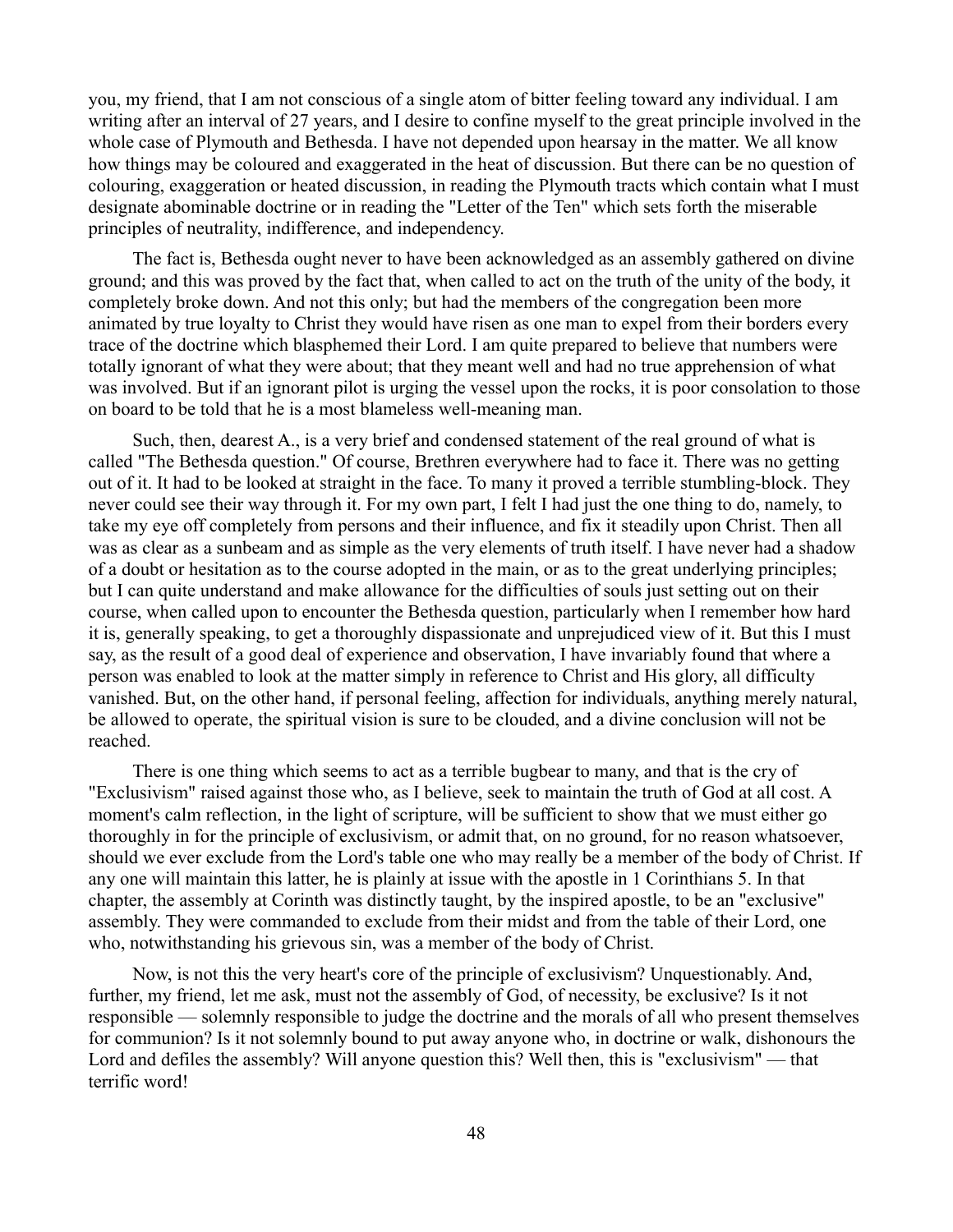The fact is, very many confound two things which are quite distinct in scripture, the house of God and the body of Christ. Hence, if any one is refused a place at the table, or put away from it, they speak of "rending the body of Christ," or "cutting off members of Christ." Was the body rent, or a member cut off, when the sinning one was put away from the assembly at Corinth? Clearly not. Neither is it in any such case. Thanks be to God, no one can rend the body of Christ or cut off its very feeblest member.

God has taken care that "there shall be no schism in the body." The strictest discipline of the house of God can never touch, in the most remote way, the unity of the body of Christ. That unity is absolutely indissoluble. A clear understanding of this would answer a thousand questions and solve a thousand difficulties.

But then it is often said, when a person is put away or refused, "Do you not consider him a child of God?" I answer, No such question is raised. "The Lord knoweth them that are his; and let every one that nameth the name of Christ depart from iniquity." We are not called upon to pronounce as to a man's secret relations with God, but simply as to his public walk before men. If an assembly denies its responsibility to judge the doctrine and walk of those "within," it is not an assembly of God at all, and all who would be true to Christ should leave it, at once.

Hence, therefore, my beloved and valued friend, we can see that "exclusivism," so far from being a dreaded bugbear, is the bounder duty of every assembly gathered on the ground of the church of God; and those who deny it prove themselves to be simply ignorant of the true character of the house of God, and of the immensely important distinction between the discipline of the house and the unity of the body.

And here you will allow me just to answer a question which is not infrequently put; it is this, "Do the Brethren consider themselves the church of God?" They do nothing of the kind. They are not the church of God. There are thousands of the beloved members of Christ scattered throughout the various denominations of the day. I am prepared to recognize, in the person of a Roman Catholic priest, a member of the body of Christ, and a gifted vessel of the Holy Ghost. I may marvel how he can stay where he is, for I believe the Romish system to be a dark and dreadful apostasy. But then I do not believe in any one of the religious systems of Christendom. Not one of them can stand the test of Holy Scripture. Not one of them is the church of God. No; nor is one of them on the ground of the church of God.

And here, my friend, is just the difference. I do not believe that the Brethren are the church of God; but they are on the ground of the church of God, else I should not be amongst them for one hour. They occupy a position which ought to command every saint of God in Christendom. What should prevent all Christians from coming together on the first day of the week to break bread, in the unity of the body of Christ, and in dependence upon the guidance and power of the Holy Ghost? Is not this what we find in the New Testament? And, if so, why should we not follow it? Do I want to see the church restored to its pentecostal glory? By no means. This was the delusion of poor Edward Irving. I never expect to see the church restored; but I long to see Christians departing from error and iniquity, and walking in obedience to the precious Word of God. Is this expecting too much? Nay, I can never be satisfied with anything less.

And do not imagine, dearest A., that I want to puff up "The Brethren." Nothing is further from my thoughts. I believe the ground they occupy is divine, else I should not be on it. But as to our conduct on the ground, we can only put our faces in the dust. The position is divine; but as to our condition, we have ever to humble ourselves before our God. A friend once said to me, "Do you know that the Rev. Mr. is delivering a course of lectures against the Brethren?" "Tell him," I said, "with my kind regards,